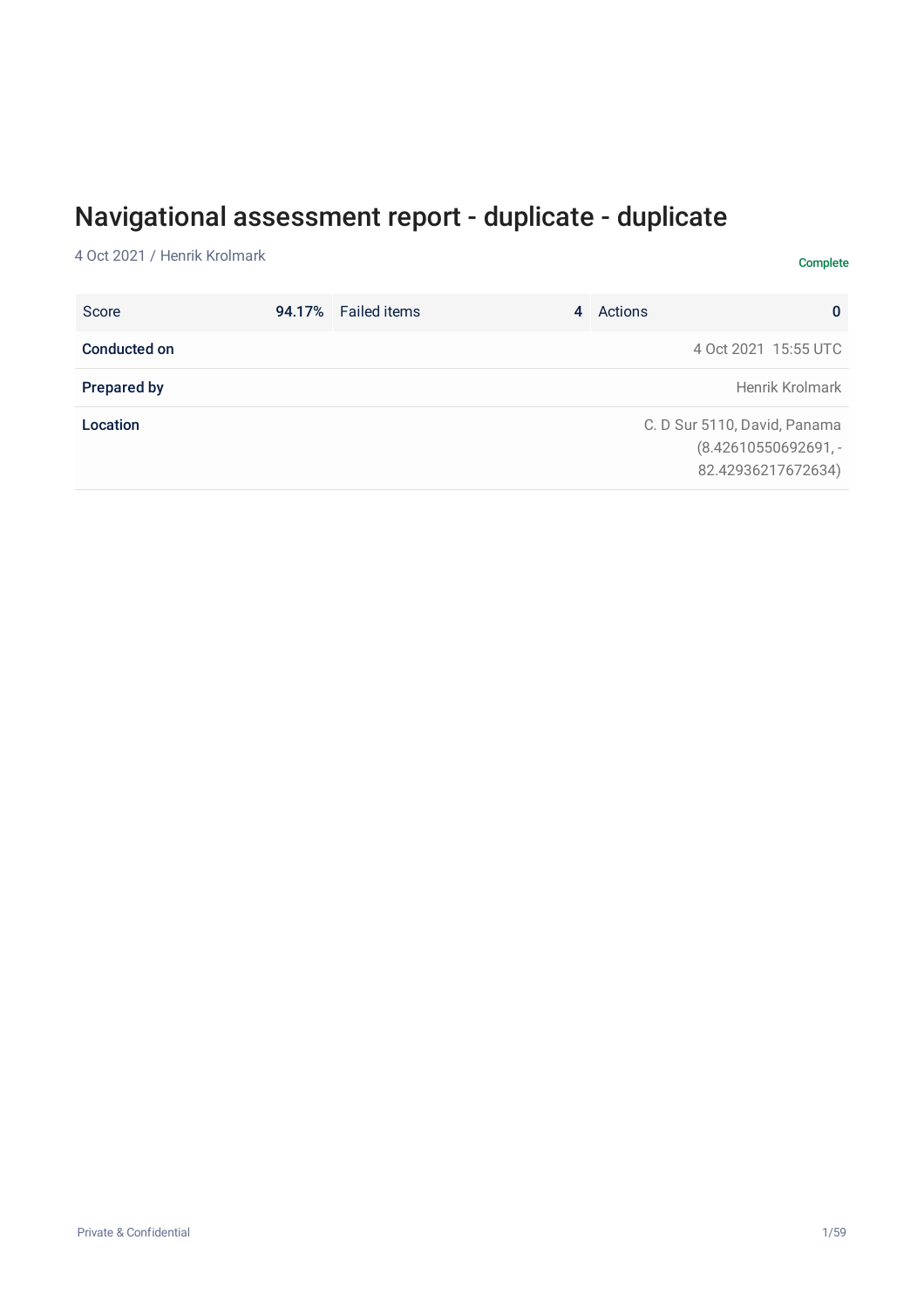#### Failed Items 4 failed

information

Inspection / Does the company have thorough procedures for using ECDIS and does the bridge team fully understand their application?

Updating ECDIS, including guidance on cyber security No Inspection / Is manual steering used as per company requirements? Daily tests while at sea when in autopilot No and No and No and No Annual Communication No Annual Communication No evidence that daily tests are done during sea passages, Inspection / Is manual steering used as per company requirements? For large alterations of course No. 2008 and 2008 and 2008 and 2008 and 2008 and 2008 and 2008 and 2008 and 200 No evidence found that manual steering used for large alterations. Inspection / Is the Automatic Identification System operational and properly set up? As per SOLAS, ships fitted with an Automatic Identification System (AIS) must keep the unit in operation at all times, except where international

Error in Vessel data, Vessel overall length erroneous

agreements, rules or standards provide for the protection of navigational

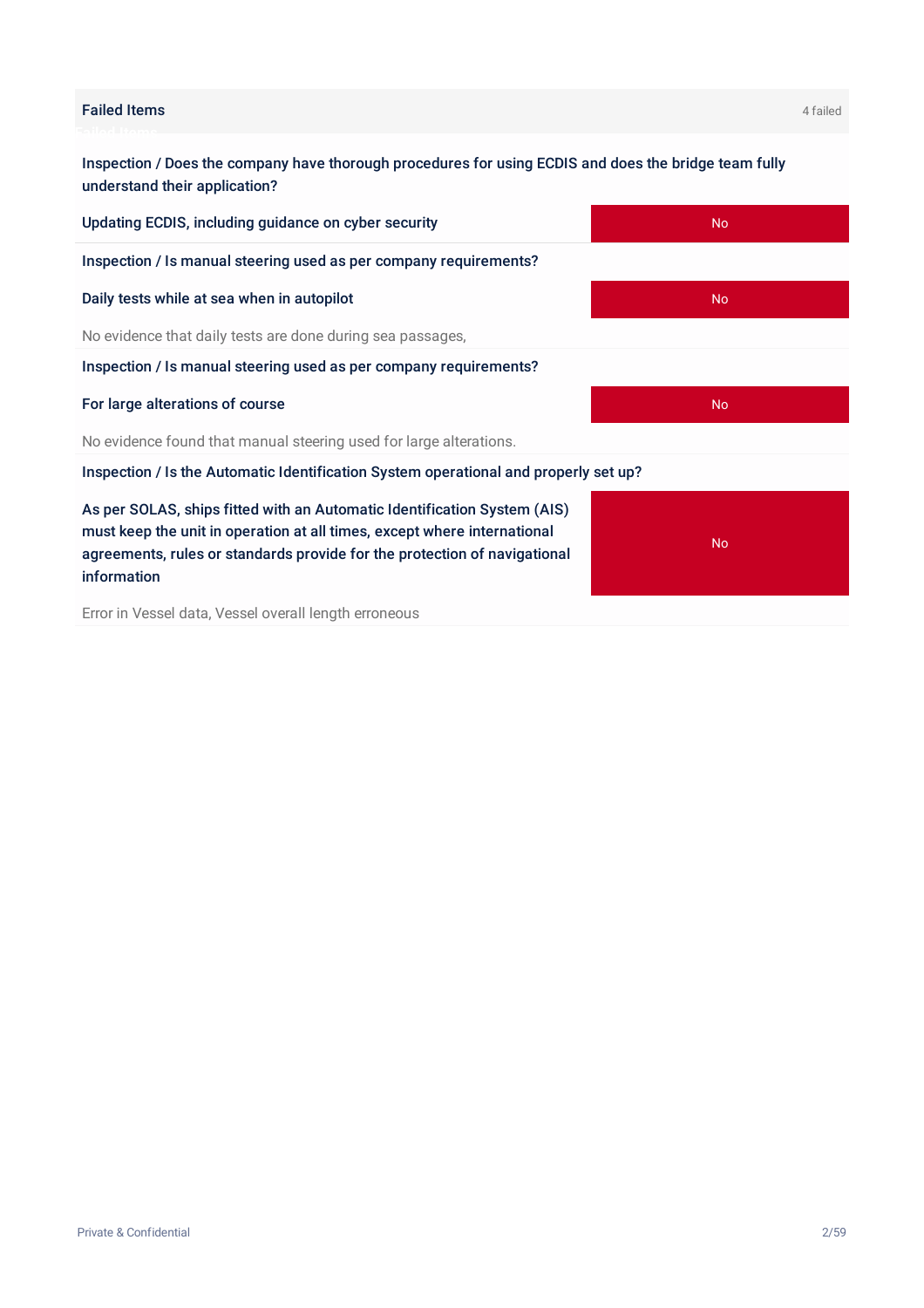Time Conducted

Date Commenced 4 Oct 2021 05:00 UTC

Date completed 6 Oct 2021 05:00 UTC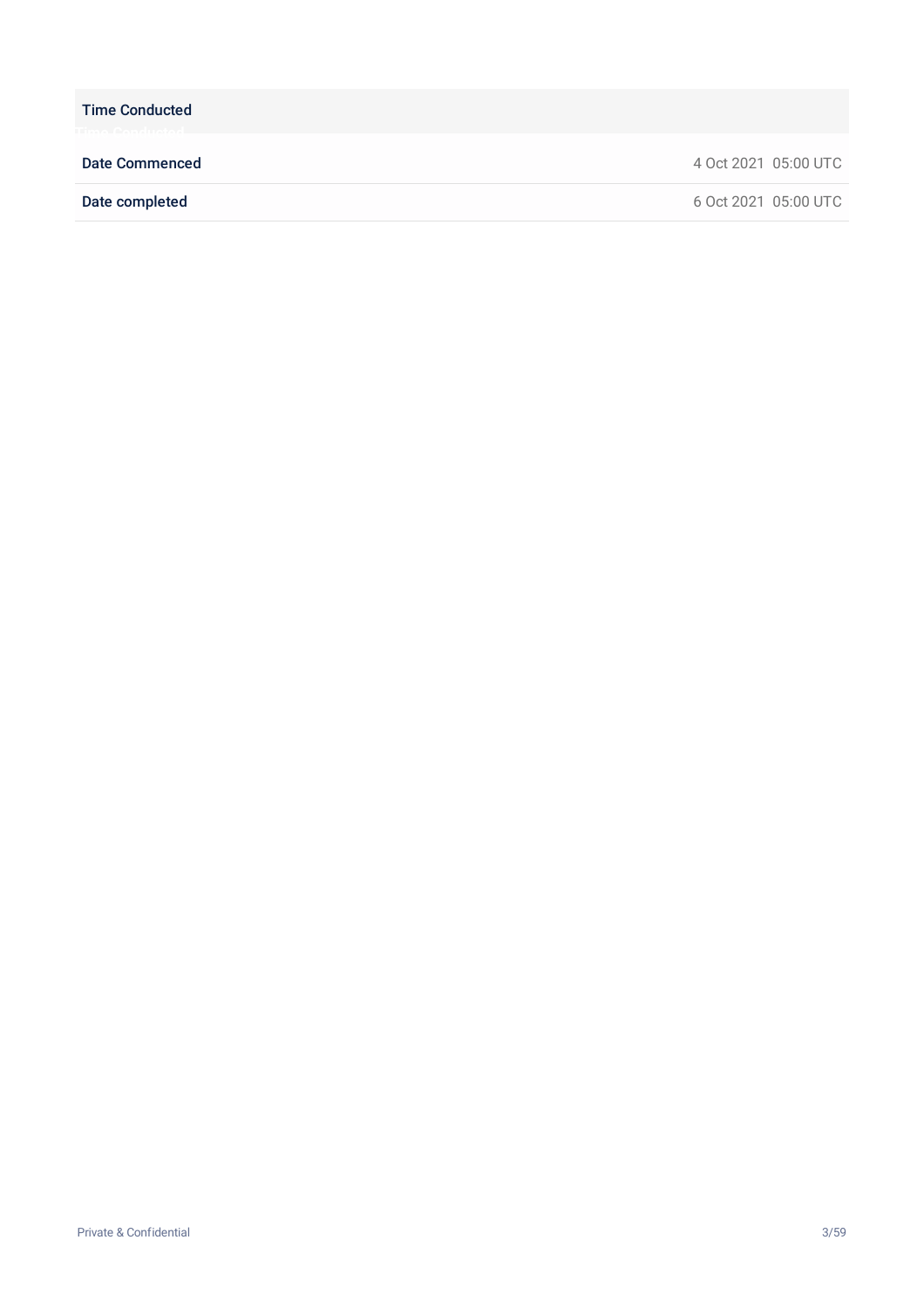| <b>Trading Pattern</b> |                  |
|------------------------|------------------|
| From:                  | Balboa Anchorage |
| To:                    | Cristobal Pier 7 |
|                        |                  |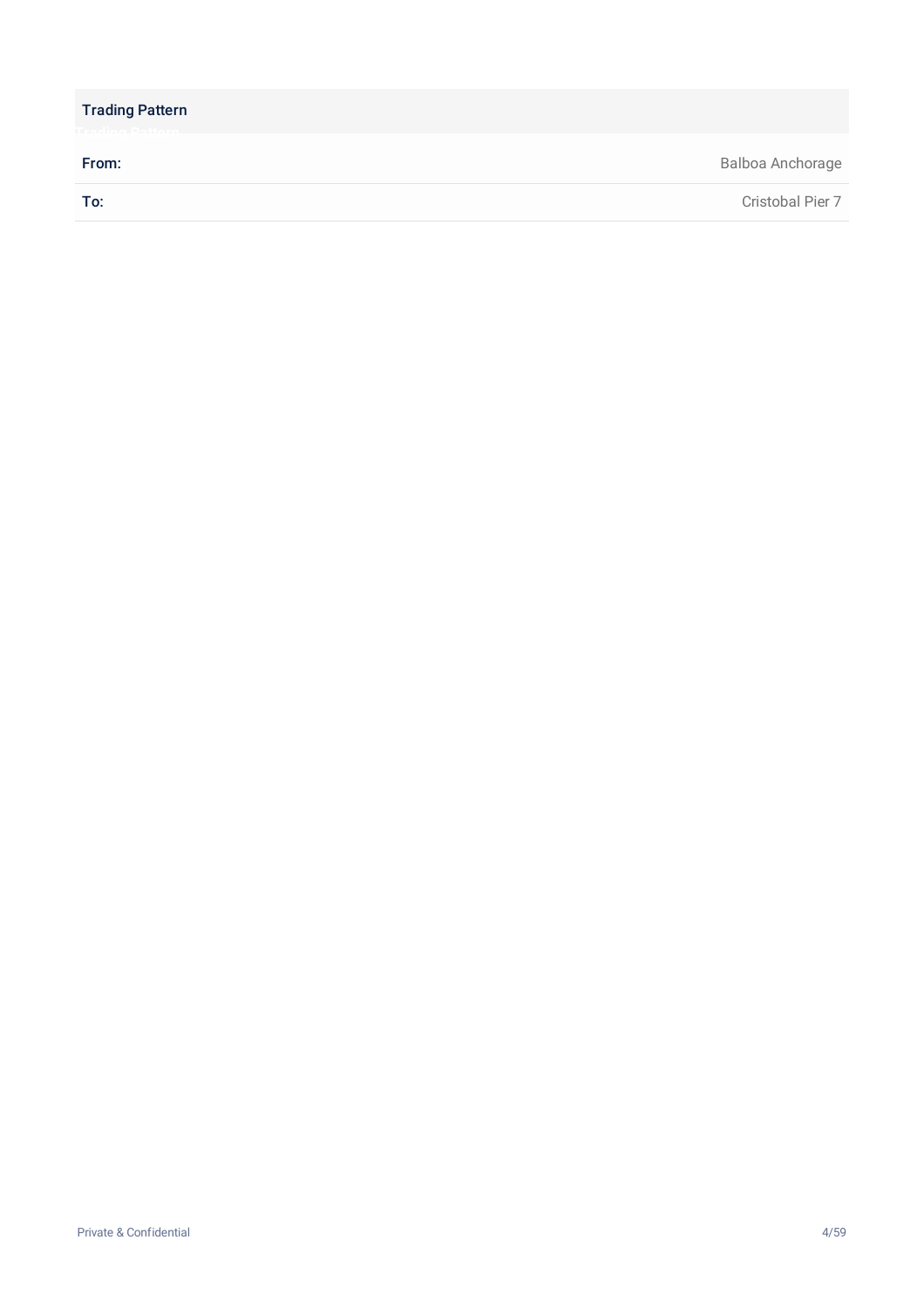| <b>Vessels Details</b>        |             |
|-------------------------------|-------------|
| <b>SHIPS NAME</b>             | MV. Example |
| Flag                          | Panama      |
| <b>Port of Registre</b>       | Panama      |
| <b>Call Sign</b>              | PA1234      |
| <b>IMO Number</b>             | 12345678    |
| <b>Gross Register Tonnage</b> | 10000       |
| <b>Net Register Tonnage</b>   | 5000        |
|                               |             |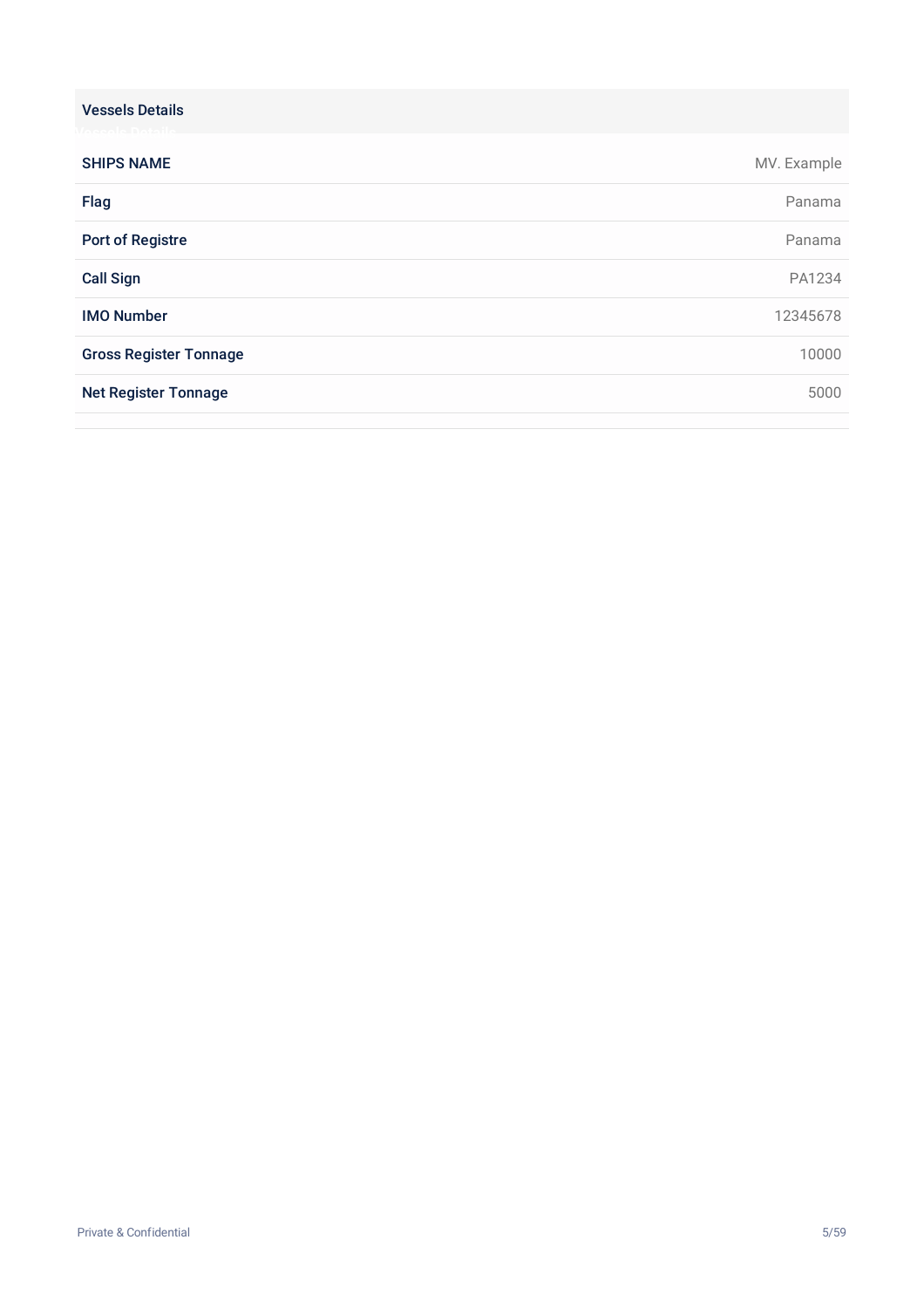| <b>Area of Assesment</b>       | 100% |
|--------------------------------|------|
| Channel                        | Yes  |
| Pilotage                       | Yes  |
| <b>Berthing</b>                | Yes  |
| <b>Unberthing</b>              | Yes  |
| In Port                        | Yes  |
| <b>Coastal</b>                 | Yes  |
| Anchoring                      | Yes  |
| <b>Restricted Visibility</b>   | N/A  |
| <b>Deep Sea</b>                | N/A  |
| <b>Ship to Ship Operations</b> | N/A  |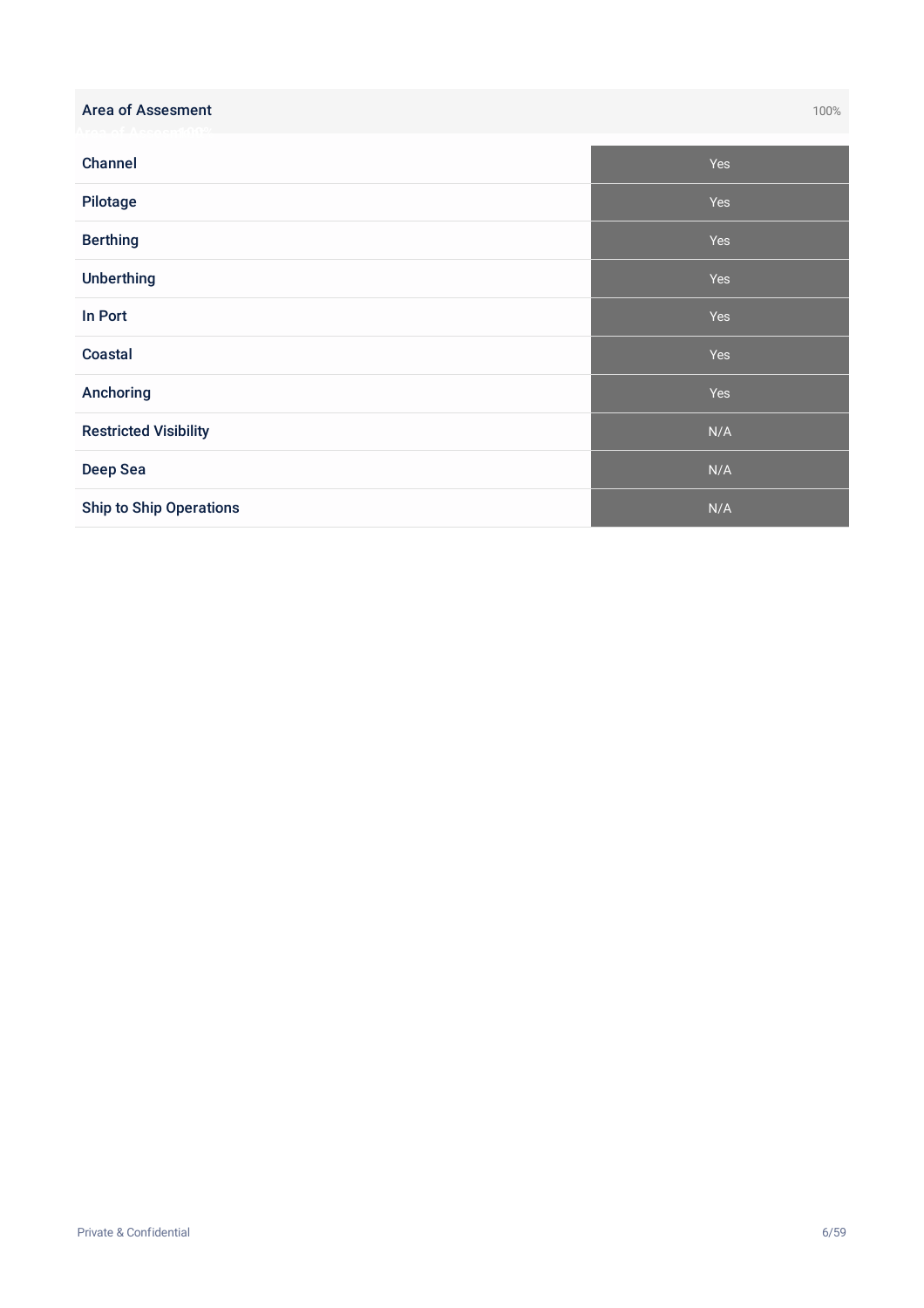#### Untitled page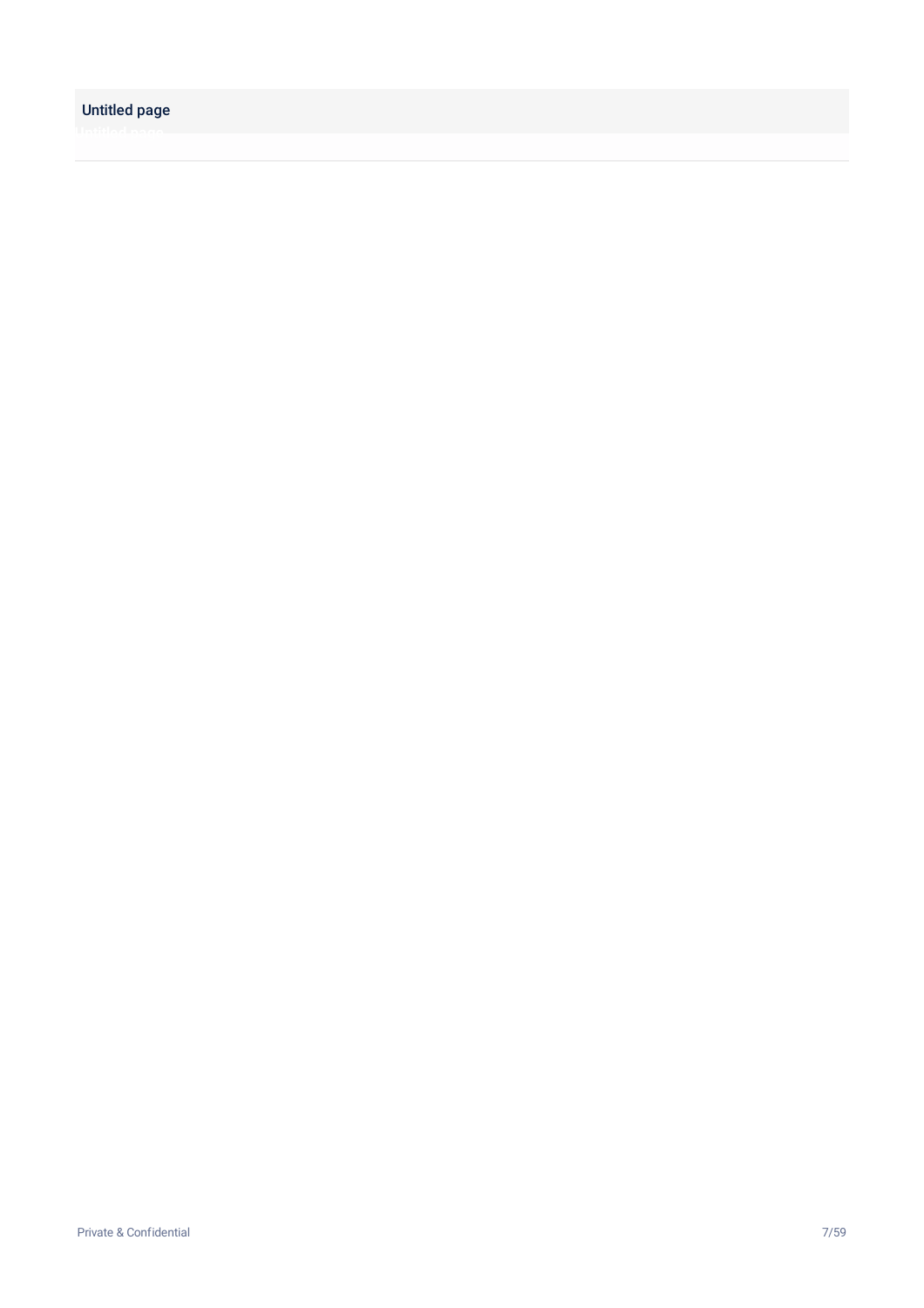|                                                                                                                                                                                                                                                                                                                                            | <b>Yes</b>                      |
|--------------------------------------------------------------------------------------------------------------------------------------------------------------------------------------------------------------------------------------------------------------------------------------------------------------------------------------------|---------------------------------|
| <b>Dates of assessment</b>                                                                                                                                                                                                                                                                                                                 | 6 Oct 2021 05:00 UTC            |
| Does the company have robust and detailed<br>navigational policies and procedures?                                                                                                                                                                                                                                                         | 100%                            |
| The company should have a set of detailed navigational policies and<br>procedures                                                                                                                                                                                                                                                          | Yes                             |
| The procedures should include references to appropriate industry<br>standards, including the ICS Bridge Procedures Guide                                                                                                                                                                                                                   | <b>Yes</b>                      |
| If the navigational policies and procedures are provided in electronic<br>format only, then a back-up, independent power supply to the computer is<br>to be provided                                                                                                                                                                       | Yes                             |
| An up-to-date copy of the company's navigation policy and procedures<br>should be available on the bridge and the bridge team should be familiar<br>with the contents                                                                                                                                                                      | Yes                             |
| Have all non-conformances from previous<br>assessments been closed out effectively?                                                                                                                                                                                                                                                        | 50%                             |
| Previous assessments should be reviewed and any outstanding non-<br>conformances should be checked during the assessment. Any items from<br>previous assessments that require revalidation should be checked.<br>Previous assessments may include company assessments, the Master's<br>assessment and third-party inspections such as SIRE | N/A                             |
| Question                                                                                                                                                                                                                                                                                                                                   |                                 |
| <b>Assessor's Comments</b>                                                                                                                                                                                                                                                                                                                 | Vessel in compliance            |
| Does the company have thorough procedures for<br>using ECDIS and does the bridge team fully<br>understand their application?                                                                                                                                                                                                               | 1 failed, 68.75%                |
| In addition to Part A, section 1.01, the company should have detailed<br>procedures for the use of ECDIS                                                                                                                                                                                                                                   | (1971年) 法法院法院 医马德里氏试验检尿病<br>Yes |
| Procedures should provide guidance on:                                                                                                                                                                                                                                                                                                     | Following questions             |
| Total ECDIS failure, and for sensor input failure                                                                                                                                                                                                                                                                                          | <b>Yes</b>                      |
| <b>ECDIS software performance checks</b>                                                                                                                                                                                                                                                                                                   | Yes                             |

Inspection 4 failed, 94.06%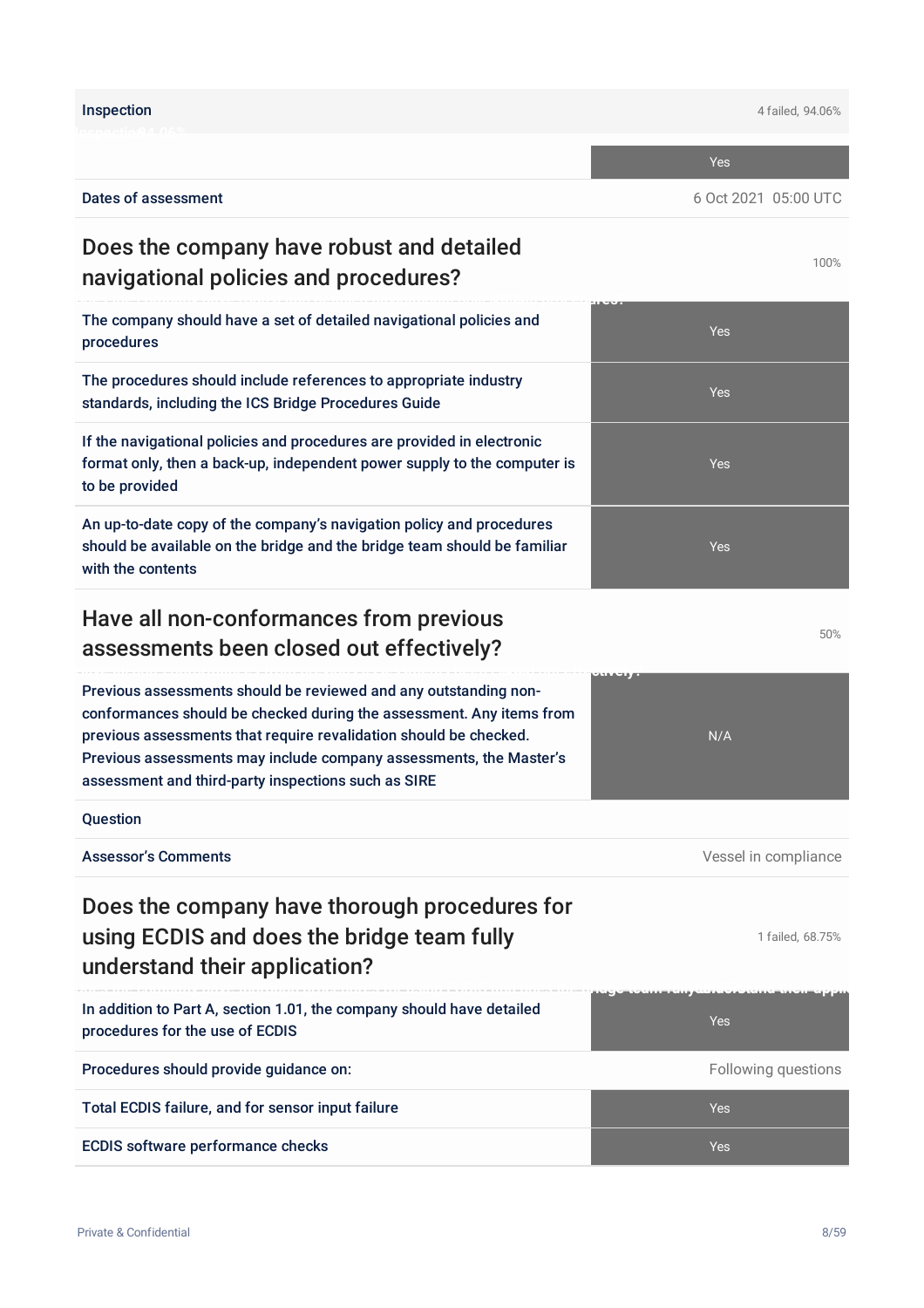| Updating ECDIS, including guidance on cyber security                                                                                                                                                                                                                                 | <b>No</b>                                                                              |
|--------------------------------------------------------------------------------------------------------------------------------------------------------------------------------------------------------------------------------------------------------------------------------------|----------------------------------------------------------------------------------------|
| Minimum Electronic Navigational Charts (ENC) carriage requirements                                                                                                                                                                                                                   | Yes                                                                                    |
| ENC coverage and areas that lack full ENC coverage                                                                                                                                                                                                                                   |                                                                                        |
| Instructions for permit applications for ENCs, particularly missing ENCs                                                                                                                                                                                                             | Yes                                                                                    |
| Specific requirements of passage planning with ECDIS                                                                                                                                                                                                                                 | Yes                                                                                    |
| Setting and using critical alarms on ECDIS                                                                                                                                                                                                                                           |                                                                                        |
| <b>Backing-up ECDIS software</b>                                                                                                                                                                                                                                                     |                                                                                        |
| Route monitoring/validation                                                                                                                                                                                                                                                          | Yes                                                                                    |
| The use and interpretation of the Category of Zone of Confidence<br>(CATZOC), particularly setting up safety margins                                                                                                                                                                 | Yes                                                                                    |
| Processing navigation warnings, Navigational Telex (NAVTEX), and<br>Electronic Preliminary Notices to Mariners (ePNMs) (Temporary and<br>Preliminary (T&Ps)) for ENCs                                                                                                                | Yes                                                                                    |
| The Master should notify the company as soon as possible if the ENC<br>coverage availability is in doubt, so that a suitable risk assessment can be<br>carried out for an alternative                                                                                                | Yes                                                                                    |
| ENCs should be kept up to date by using the Admiralty Information Overlay<br>(AIO), or by manually applying ePNMs (T&Ps), navigational warnings and<br><b>NAVTEX updates</b>                                                                                                         |                                                                                        |
| Where the software allows, the ECDIS Notes folder (manual update list)<br>containing all the Mariner's Notes, including ePNMs (T&Ps) if applicable,<br>Navigation Area warnings, NAVTEX and other notes should be backed up<br>weekly to a dedicated USB drive, CD or external drive |                                                                                        |
| All ENC anomalies should be reported to the managing office, relevant ECDIS manufacturer and the UK<br>Hydrographic Office. The report should include as much information as possible regarding the anomalies                                                                        |                                                                                        |
| Question                                                                                                                                                                                                                                                                             | <b>Yes</b>                                                                             |
| <b>Assessor's Comments</b>                                                                                                                                                                                                                                                           | The company does not have a cyber<br>sercurity policy or plan covering<br><b>ECDIS</b> |
| Are the arrangements for standby conditions                                                                                                                                                                                                                                          |                                                                                        |

# discussed and documented as per company requirements?

Arrangements for standby conditions should be discussed and documented at the work-planning meeting or pre-port meeting and shared as needed

**Are the arrangements for standby conditions discussed and documented as pe-1r0c0o%mpany requirements?**

100%

Yes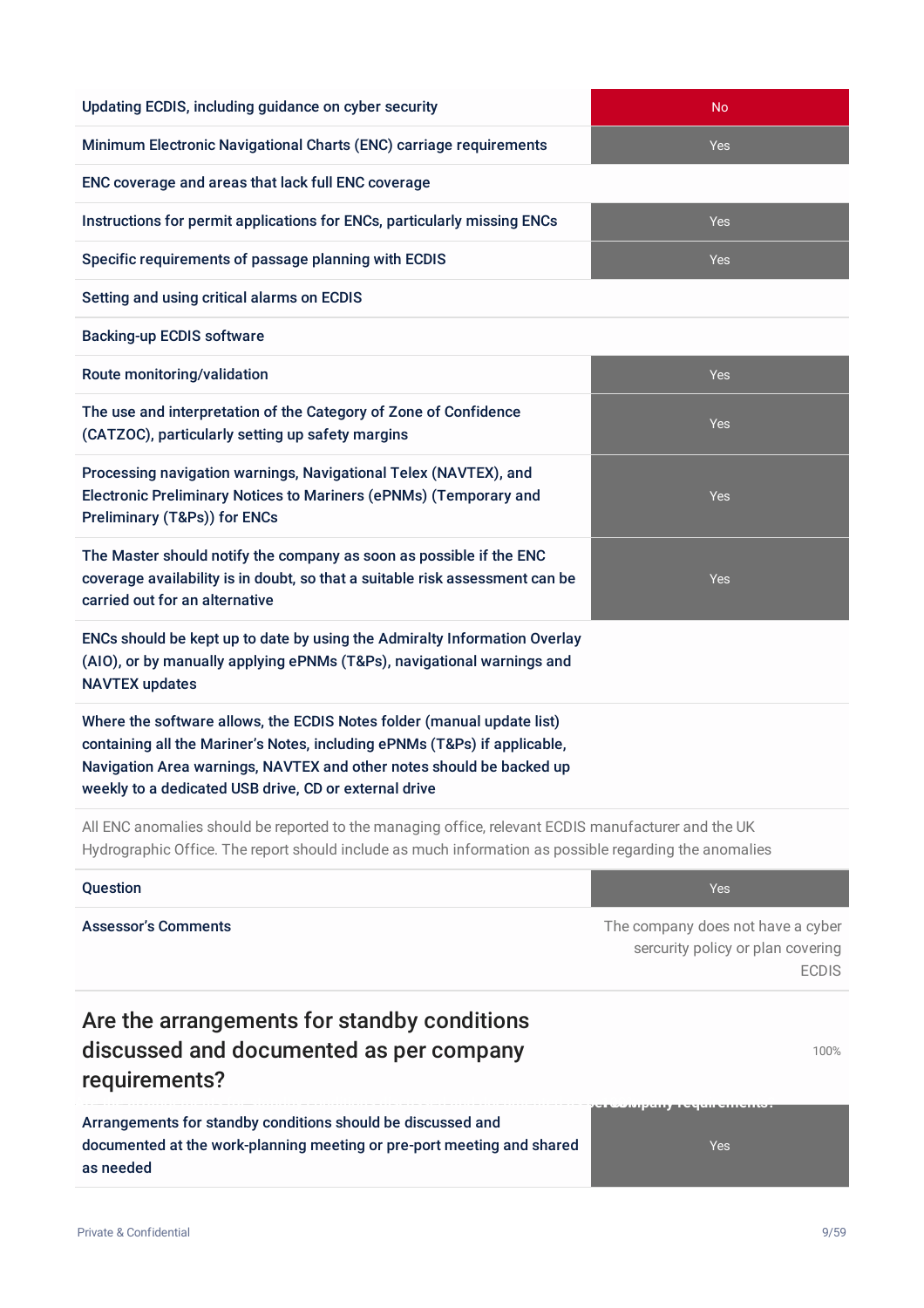| Does the bridge team fully understand the<br>company UKC and air draft policy, its<br>requirements and application?                                                                                                                                                                                                       | 100%                                                |
|---------------------------------------------------------------------------------------------------------------------------------------------------------------------------------------------------------------------------------------------------------------------------------------------------------------------------|-----------------------------------------------------|
| The company should have specific requirements relating to UKC when in<br>open waters, confined waters, channels and fairways and when alongside.<br>All bridge team members should be aware of this policy. The company<br>should provide a template for UKC calculations to be carried out (see Part<br>A, section 4.03) | UKC and Airdraft discussed and fully<br>understood. |
| The minimum air draft clearance should be determined by the company<br>and form a part of the policy                                                                                                                                                                                                                      | <b>Yes</b>                                          |
| Procedures should provide guidance on actions to be taken if unable to<br>comply with the UKC policy                                                                                                                                                                                                                      | Yes                                                 |
| Are all the deck officers aware of the<br>requirements of the company restricted visibility<br>policy?                                                                                                                                                                                                                    | 50%                                                 |
| The company should have specific requirements within their navigational<br>policies and procedures regarding restricted visibility. Restricted visibility<br>should be considered visibility that is restricted to the distance specified by<br>company policy and procedures, and the Master's standing orders           | <b>TOTISTING EXPIRE</b><br><b>Yes</b>               |
| Question                                                                                                                                                                                                                                                                                                                  |                                                     |
| <b>Assessor's Comments</b>                                                                                                                                                                                                                                                                                                | Vessel in compliance with this<br>section           |
| Are essential/critical systems tests being carried<br>out as per company requirements?                                                                                                                                                                                                                                    | 100%                                                |
| Prior to the anticipated departure standby condition and within a<br>timeframe specified by the company (12 hours for US arrival) of the<br>anticipated arrival                                                                                                                                                           | 2011/07/2<br>Yes                                    |
| standby condition, all ships should follow a formal set of test procedures<br>to prove the operation of essential systems                                                                                                                                                                                                 | Yes                                                 |
| Essential systems tests should be carried out in a location where a loss of<br>power, steering or engine control will not endanger the vessel                                                                                                                                                                             | Yes                                                 |
| Main engine(s): The main engine(s) should be operated to demonstrate full manoeuvrability, both ahead and astern                                                                                                                                                                                                          |                                                     |

while maintaining plant stability. Note the main engine(s) will need to be ready to be manoeuvred sometime before the standby condition position since the essential system test should be completed before standby condition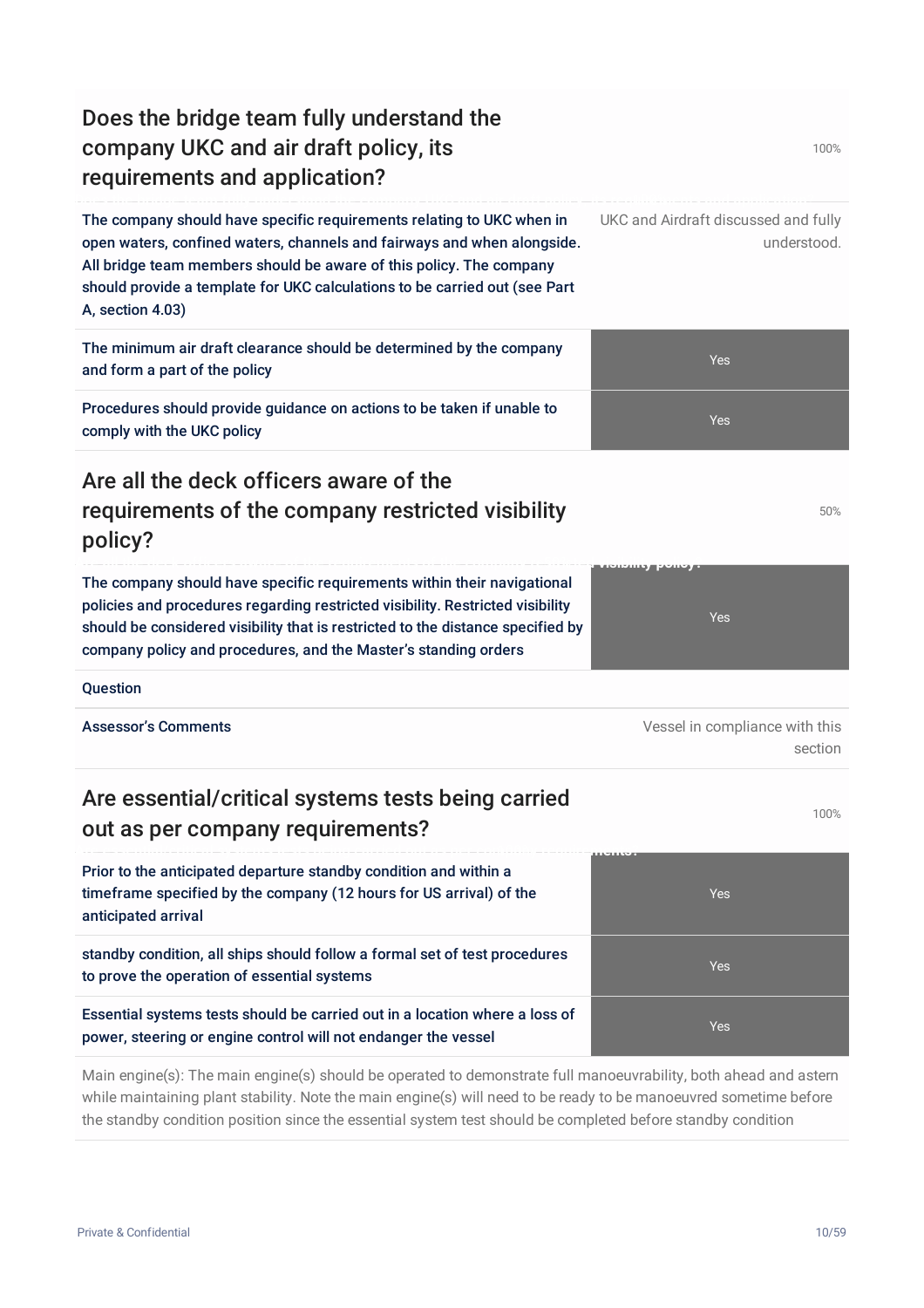#### Steering gear: The steering gear should be fully tested to company requirements and recorded in the deck log/bell book. Pre-departure steering tests should

be carried out as per SOLAS Chapter V, Regulation 26 and recorded in the logbook/bell book. In addition, some national and local authorities have specific requirements for testing steering gear and engines

## Are the requirements of the company anchoring procedures understood?

The company should have specific requirements for approaches to anchorage, and procedures for an anchoring operation, including personnel involved. Swing circles should be marked on charts/ECDIS, and the position of dropping the anchor should be marked on the chart/ECDIS. Procedures in the event of dragging anchor should be in place. The bridge team should be fully aware of their responsibilities with the anchoring policy

#### **Question According to the Contract of Contract Contract of Contract Contract Contract Oriental According to the Ves**

Assessor's Comments **The vessel was at anchore at Balboa** The vessel was at anchore at Balboa and anchored at Colon while Assessment was ongoing

## Do the Master's standing orders incorporate and comply with the minimum company requirements, and are they appropriate?

As soon as possible after taking over command, the Master should issue a typed copy of their standing orders. In these standing orders, the Master makes known their general requirements over and above the company requirements, regarding bridge watchkeeping, navigation and navigational discipline, shipboard discipline and other individual duties as necessary. The Orders should be ship- specific and relevant to the trading pattern and Master standing orders reviewed and found in order. the experience of the bridge team. Using company guidance, the Master

should detail the minimum requirements to be included in the standing orders including visibility criteria, calling the Master and minimum Closest Point of Approach (CPA)/Time to CPA (TCPA) requirements. Standing orders should be signed by all officers and reviewed periodically

## Are the company requirements regarding bridge orders being complied with?

Additional bridge orders should be written when the Master plans to be absent from the bridge for an extended period (i.e. overnight) while the vessel is at sea to highlight any specific requirements. These orders should be hand-written as a formal record

book and signed for receipt and understanding by the Officers of the Watch (OOW)

Yes

As above

100%

18.18%

1 From 1 to 10

Yes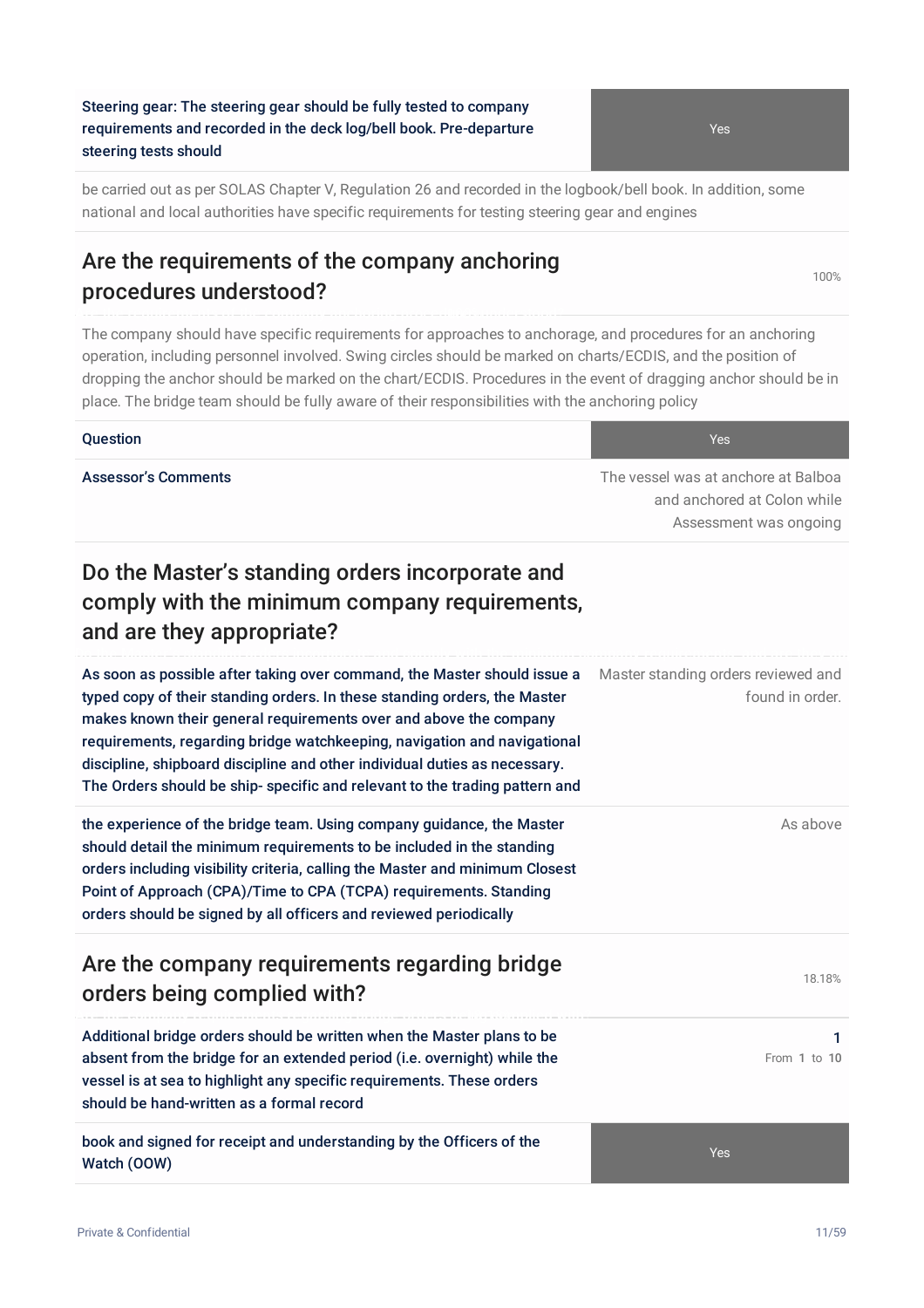| company requirements?                                                                                                                                                                                                                                                                                                                                      | 1 UU 70              |
|------------------------------------------------------------------------------------------------------------------------------------------------------------------------------------------------------------------------------------------------------------------------------------------------------------------------------------------------------------|----------------------|
| A statement to this effect should be recorded in the ship's official logbook                                                                                                                                                                                                                                                                               | Yes                  |
| Are bridge manning levels being maintained as<br>per company requirements?                                                                                                                                                                                                                                                                                 | 100%                 |
| The company should detail the bridge watch minimum manning level<br>requirements for all stages of the voyage to ensure safe navigation                                                                                                                                                                                                                    | Yes                  |
| Requirements should cover day and night conditions in open sea,<br>coastal/confined water navigation and standby/pilotage conditions                                                                                                                                                                                                                       | Yes                  |
| All bridge manning levels being maintained as per company requirements                                                                                                                                                                                                                                                                                     |                      |
| Additional factors to consider are highlighted in the ICS Bridge Procedures Guide, section 1.2 (Bridge resource<br>management and the bridge team)                                                                                                                                                                                                         |                      |
| Question                                                                                                                                                                                                                                                                                                                                                   | Yes                  |
| <b>Assessor's Comments</b>                                                                                                                                                                                                                                                                                                                                 | Vessel in compliance |
| Is the deck logbook/bell book being maintained<br>as per company requirements?                                                                                                                                                                                                                                                                             | 100%                 |
| Records should be maintained in accordance with company and Flag State<br>requirements for all vessel voyages from "berth to berth" (IMO Resolution<br>A.893(21)). They should include navigational activities and incidents that<br>are important for safety of navigation and should contain enough detail to<br>restore a complete record of the voyage | Yes                  |
| An ECDIS with a Global Positioning System (GPS) input (provided the<br>equipment is in good order and the data used in each case is the same)<br>provides a good record of the navigational activities                                                                                                                                                     | Yes                  |
| Are familiarisation and training records available<br>and is training actively promoted on board?                                                                                                                                                                                                                                                          | 100%                 |
| The company should have procedures regarding onboard familiarisation, with specific sections relating to bridge<br>operations. Officers should be provided with training on Automatic Radar Plotting Aid (ARPA), ECDIS and Global<br>Maritime Distress and Safety System (GMDSS)                                                                           |                      |

Is the working language used on board as per

Additional training related to responses to any navigational incident and

emergency contingencies should be provided

Yes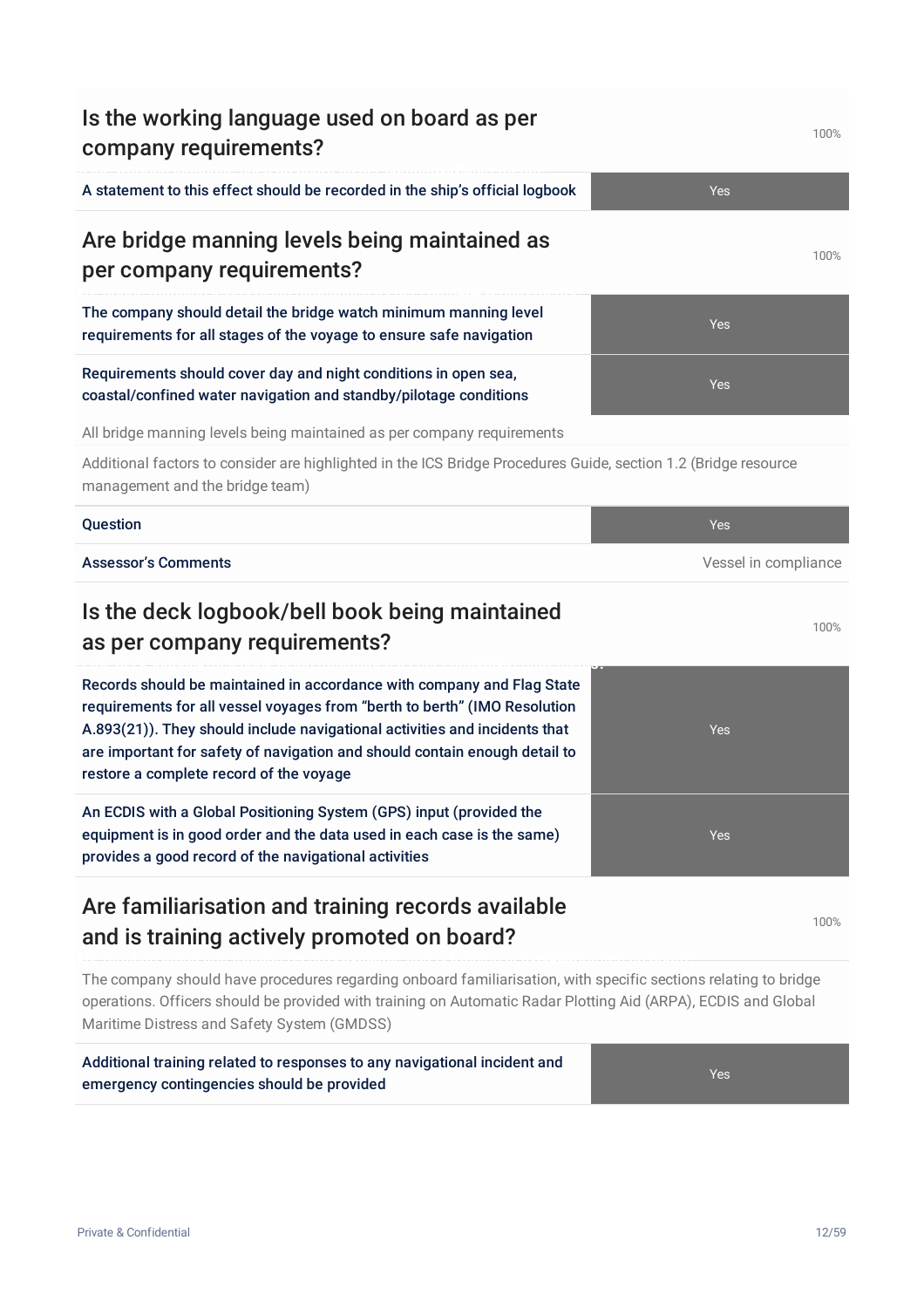## Do officers and the Master write formal handover notes and is the status of bridge equipment sufficiently detailed?

#### Handover notes that include navigational equipment should be available for joining personnel. The notes may include specific operational procedures for navigational equipment and should be kept up to date

| Section 2 - Passage Planning | Yes  |
|------------------------------|------|
| Question                     | 100% |

Has a robust passage plan for the current voyage been prepared? The Context of the Yes

| <b>Assessor's Comments</b> |  |
|----------------------------|--|
|                            |  |

| The company's SMS should contain comprehensive guidance on passage        |  |
|---------------------------------------------------------------------------|--|
| planning. Passage plans should be completed in detail from berth to berth |  |
| and signed by the bridge team                                             |  |

Reference should be made to the best practices as detailed in the ICS Bridge Procedures Guide and OCIMF's SIRE VIQ, chapter 4

| Question | N/A |
|----------|-----|
|          |     |

Assessor's Comments **Assessor's Comments Assessor's Comments Vessel in compliance** 

## Has a robust passage plan been prepared on ECDIS and have safety contours and safety depths been correctly set?

ECDIS is a useful tool for increasing the efficiency of passage planning. Effective use of route planning tools, voyage notes and action points should be part of a comprehensive passage plan

The three stages of a passage plan (Departure, Sea passage, arrival) may be completed separately or as a single route for the complete voyage. The method used should be clearly stated in the passage plan and on ECDIS printouts of courses and distances. Where separate routes are used they should overlap and the changeover of any route should not occur in confined or congested waters

In line with company requirements, the following should be considered when using safety margins

## Safety depth and safety contours

100%



Yes

100%

6 Oct 2021 05:00 UTC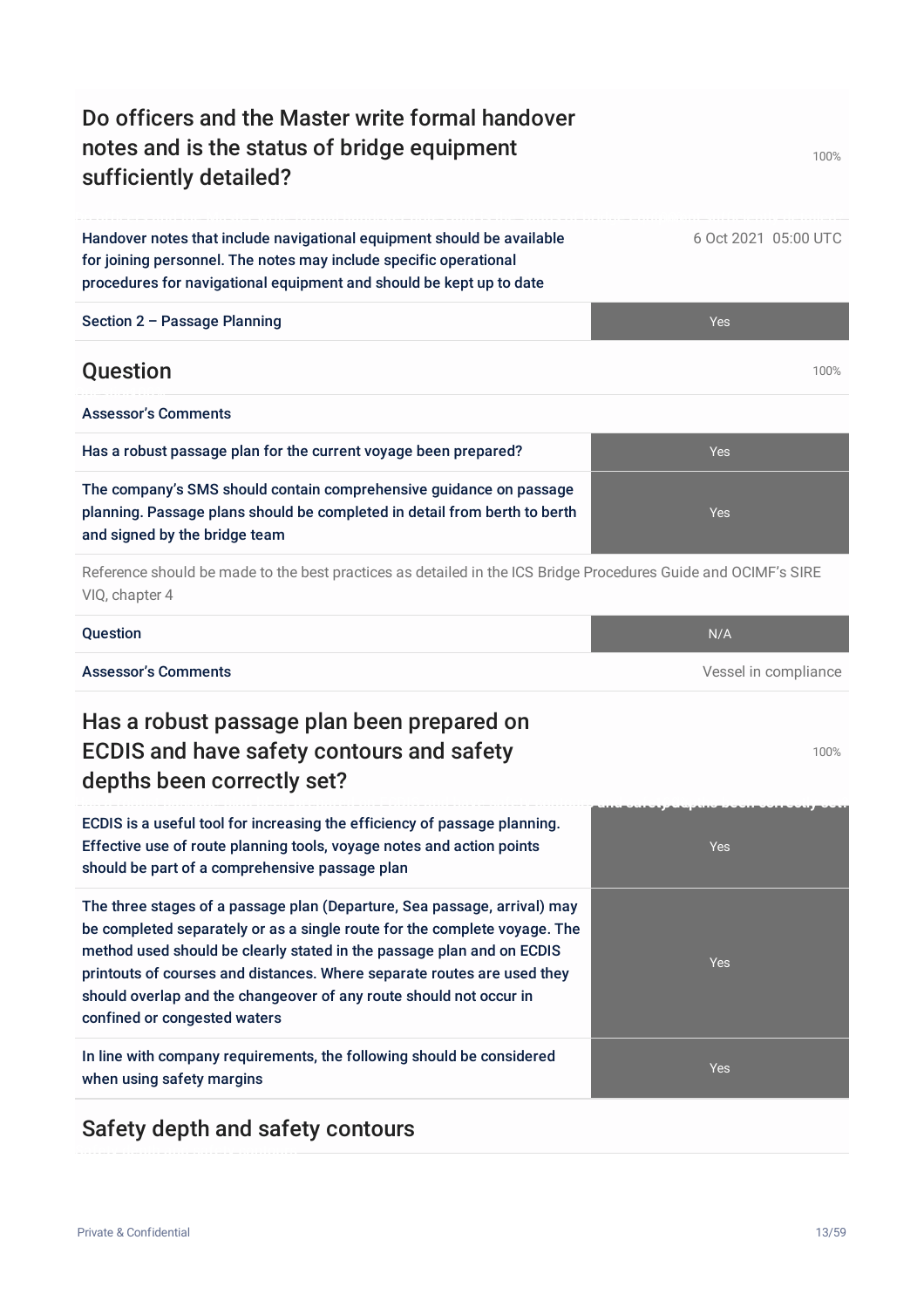These should be calculated and alarms should be set for all stages of the voyage. The only exception is where the safety cross track distance of a route crosses the safety contour while maintaining the UKC. In this case the safety contour should be set to next lowest contour and manual contours drawn to mark the no-go zones. Extreme caution needs to be taken in this circumstance, requiring the Master's

authorisation, and completed as a two-person critical task. If the safety contour is not set, ECDIS will default to the next deepest contour. This may show that there are areas that the vessel cannot navigate through, even though there is sufficient water. Contours are normally set at 10, 15, 20, 30, 50, 100m, etc. This depends on the scale of ENC. The safety depth should be set to a value required to maintain the calculated UKC. Where the CATZOC (survey reliability) is classed as 'C' 'D' or 'U', navigators may consider increasing the safety depth. Depth soundings lower than the set safety depth are shown in bold on the screen

#### Safety cross track distance 100% and the state 100% of the 100% of the 100% of the 100% of the 100% of the 100%

A maximum distance should be set for each leg of the route. This should be appropriate for the area of navigation. Current and tidal data, if integrated with ECDIS and up to date, should be applied to the route. The safety cross track distance should be set as wide as possible to allow sufficient reaction time, but as narrow as necessary to avoid unnecessary danger alarms when navigating in confined waters

Information relating to the vessel's characteristics should be checked and confirmed as correct. This includes information about draught, turn radius and vessel dimensions

Assessor's Comments **Assessor's Comments Assessor's Comments Vessel in Compliance** 

Are all charts properly corrected and up to date? 1 Oct 2021 05:00 UTC

The appointed navigator should be responsible to the Master for completing chart and nautical publication corrections

Procedures for dealing with the contents of the weekly notices are covered in The Mariner's Handbook (NP100); however, references to NP133a may be substituted by vessels with a digital correction system

NP133a in use

Charts should be corrected as per guidance in the booklet How to Keep Your Admiralty Products

As per guidance

Up-to-Date (NP294), which should be available on board Vest Allen Mathematics of the Yes

#### NP 294 Available onboard

A log of all corrections that have been made to the charts on board the vessel should be maintained, and the six-monthly cumulative List of Admiralty Notices to Mariners (NP234) should be used to check this log to ensure that all applicable corrections have been made





Yes

Yes

Yes

Yes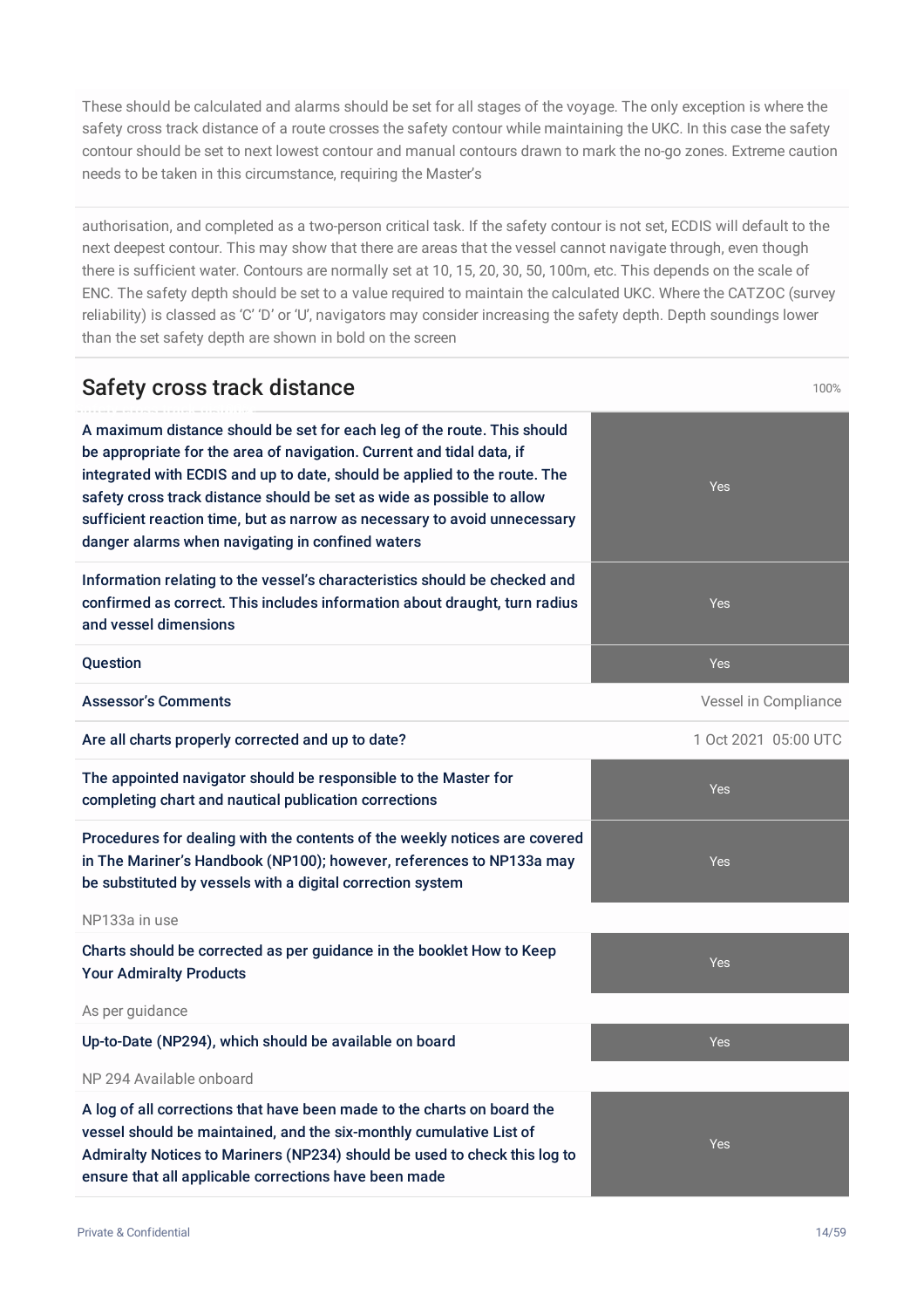The latest updated ENCs of the recommended scale for safe navigation should be loaded onto ECDIS and available for the voyage

#### Is the chart management system being maintained as per company requirements?

**Is the chart management system being maintained as per com-8p7a.n5y%requirements?** The chart management system should accurately reflect the actual chart folios and their contents

Chart folios should be recorded in the computer- based chart manageme system to ensure that chart corrections are correctly managed and recorded

There is no requirement to keep a hard copy where an electronic version available

Masters should ensure that the Navigating Officer is fully familiar with the chart management system (computer-based or otherwise), and that they

#### understand the chart correction procedures. Training should be arranged if necessary

For ECDIS, the company should ensure that ENCs are supplied by an approved chart management software or using digital information provided by the hydrographic offices. The Master should ensure that ENCs are kept up to date, that ENC permits and updated cells are available for the voyage and that permits are obtained if required for the voyage ENCs as soon as possible

| ECDIS should not be updated when navigating in confined or congested<br>waters                                                         | <b>Yes</b> |
|----------------------------------------------------------------------------------------------------------------------------------------|------------|
| The Master should be advised of all unresolved update errors, especially<br>any affecting the current voyage                           | <b>Yes</b> |
| <b>Question</b>                                                                                                                        |            |
| <b>Assessor's Comments</b>                                                                                                             | All OK     |
| Are all relevant nautical publications up to date<br>and readily available to the bridge team?                                         | 88.89%     |
| The following publications for the current voyage (either digital or in hard<br>copy) should be readily available and kept up to date: | Pass       |
| List of radio signals                                                                                                                  | <b>Yes</b> |
| List of lights                                                                                                                         | Yes        |

Relevant sailing directions Yes

Nautical almanac Yes

Tide tables and tidal stream atlases, if applicable Yes

|         | Yes |
|---------|-----|
| nt      | Yes |
| is      | Yes |
| e<br>i, | Yes |
|         | Yes |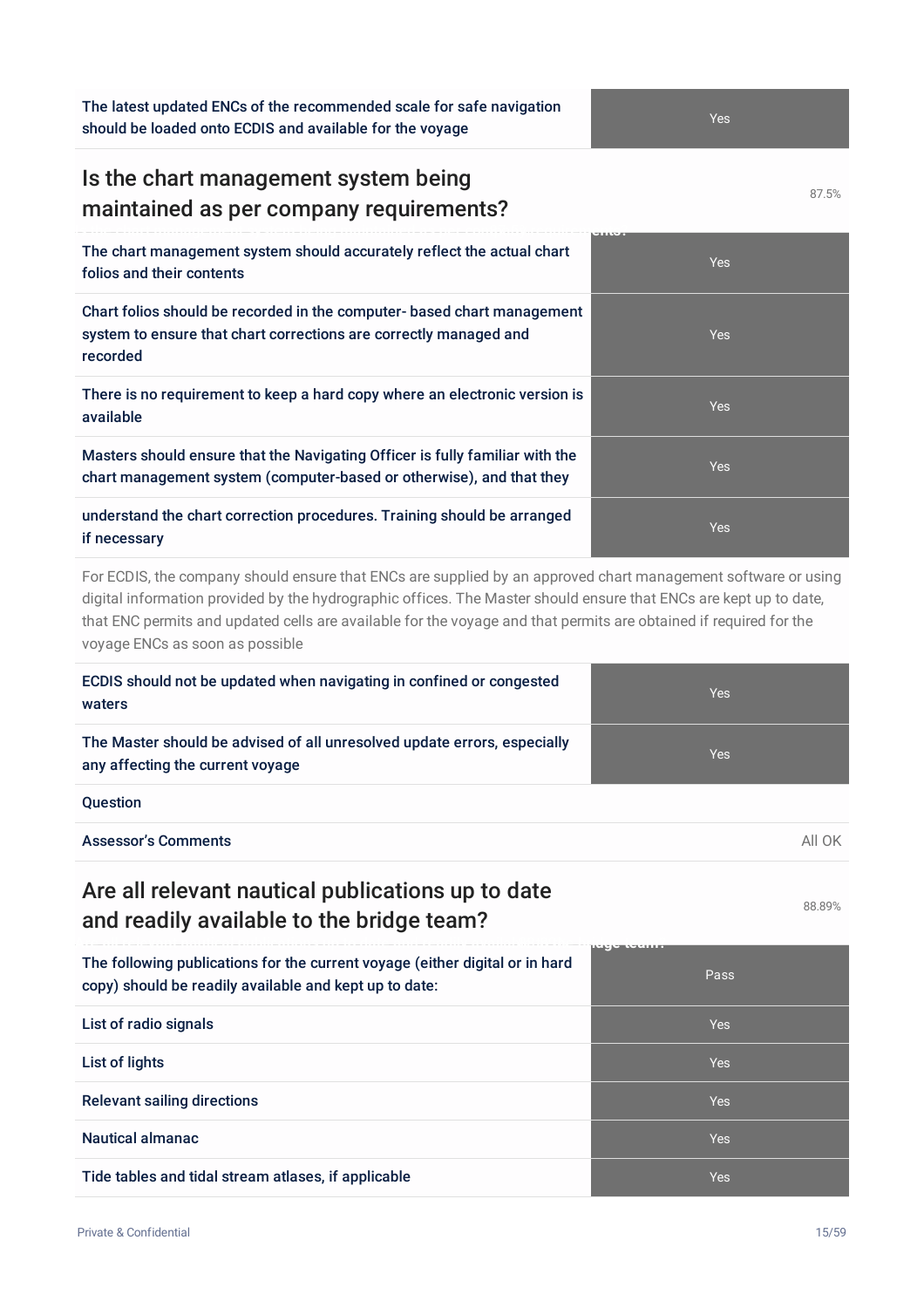Reference charts, including routeing charts **Yes** Network Yes **Question** Assessor's Comments **Assessor's Comments** All relevant nautical publications **All relevant nautical publications** available and up to date. Have navigation warnings and T&Ps been applied to the charts for the current voyage? For vessels with paper charts, the following should be in place: NA

The latest navigation area warnings should be cross-referenced when planning the voyage and charts annotated with warnings and dangers where appropriate

The identification number and brief description of every new T&P notice received should be written in pencil on the back of each chart that it affects. For voyage charts the actual T&P notice should be marked chart in pencil

| T&P notices printed in section II of the weekly editions of Admiralty<br>Notices to Mariners, which are applicable to the vessel's chart folios,<br>should be filed in a separate binder and sorted by area. This file should be<br>corrected and kept up to date with new notices received and obsolete<br>notices cancelled | N/A  |
|-------------------------------------------------------------------------------------------------------------------------------------------------------------------------------------------------------------------------------------------------------------------------------------------------------------------------------|------|
| For vessels with ECDIS, the following should be in place:                                                                                                                                                                                                                                                                     | Yes. |
| Voyage ENCs should be updated manually, as a note folder (manual<br>update list) in ECDIS, for all navigational warnings and NAVTEX<br>information that pose a hazard to navigation or provide useful information                                                                                                             | Yes  |

T&P corrections: voyage ENCs should be updated for ePNMs (T&Ps). This can be done by AIO or applied manually as a note folder (manual update list). Some hydrographic offices have now included T&Ps in their ENCs. Where this is the case, the

ENCs are up to date, and therefore no additional information layer, such as AIO or note folder, is necessary. A list of ENC producer countries that include T&Ps can be found on the UKHO website [\(www.ukho.gov.uk](http://www.ukho.gov.uk)) and in the weekly Admiralty Vector Chart Service (AVCS) update DVD

| A route validation check of the current route should be conducted and<br>documented after applying                                                      | <b>Yes</b> |
|---------------------------------------------------------------------------------------------------------------------------------------------------------|------------|
| the ePNM corrections, navigational warnings and NAVTEX messages to<br>ensure that the updates do not affect safe navigation                             | <b>Yes</b> |
| If any back up paper charts are on board (unless required for navigation)<br>the company should have a procedure to process the T&Ps                    | <b>Yes</b> |
| Navigation area warnings: in-force warnings should be cross-checked with<br>the 'in force' list from the respective NAVAREA coordinator on the Internet | <b>Yes</b> |

**Port information** Yes

N/A

88.89%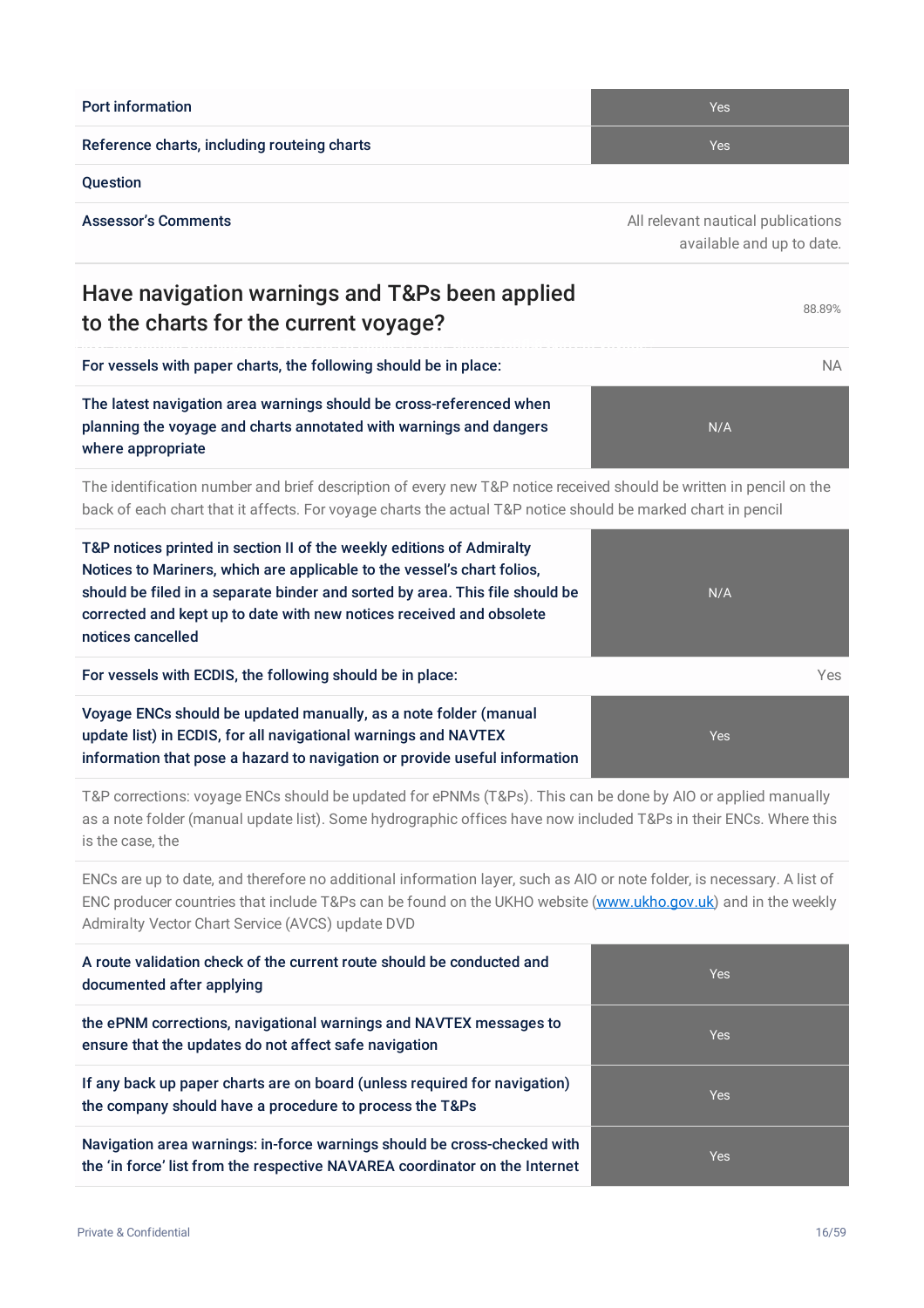and against navigation area warnings received by Inmarsat-C Yes

#### Question

Assessor's Comments **Assessor's Comments Assessor's Comments Vessel in Compliance** 

## Is the passage plan reviewed prior to departure by the Master and the bridge team?

Prior to departure, the Master and the bridge team should review the plan, whether it is paper or

ECDIS-based, and each member should sign the plan to demonstrate their agreement and understanding

Where operational constraints prevent the review from taking place before the start of the voyage, then it should be conducted at the first opportunity after departure. Records of reviews should be made in the deck logbook/bell book

#### Is the passage debriefed on completion of a voyage?

A debrief exercise should be conducted on completion of the passage to identify and circulate any learnings and proposed improvements to future passage plans. Records of exercises should be made in the deck logbook/bell book

#### Is a toolbox talk held prior to entering confined waters or a standby condition?

Prior to entering confined waters or a standby condition, the bridge team should conduct a toolbox talk to identify hazards and specific duties and to agree on safety precautions and actions required

**Is a toolbox talk held prior to entering confined waters or a-s1t0a0n%dby condition?**

A record of the meeting should be made in the deck logbook/bell book Yes

## Is there evidence of position fixing being carried out as per company requirements for the entire voyage?

The passage plan should indicate the minimum frequency and type(s) of position fixing in line with the company's SMS. The guidance should be practical and ensure that the vessel cannot run into danger between fixes

# Section 3 – Bridge Equipment Yes **Ouestion**

Private & Confidential 17/59

# 100%



Yes

100%

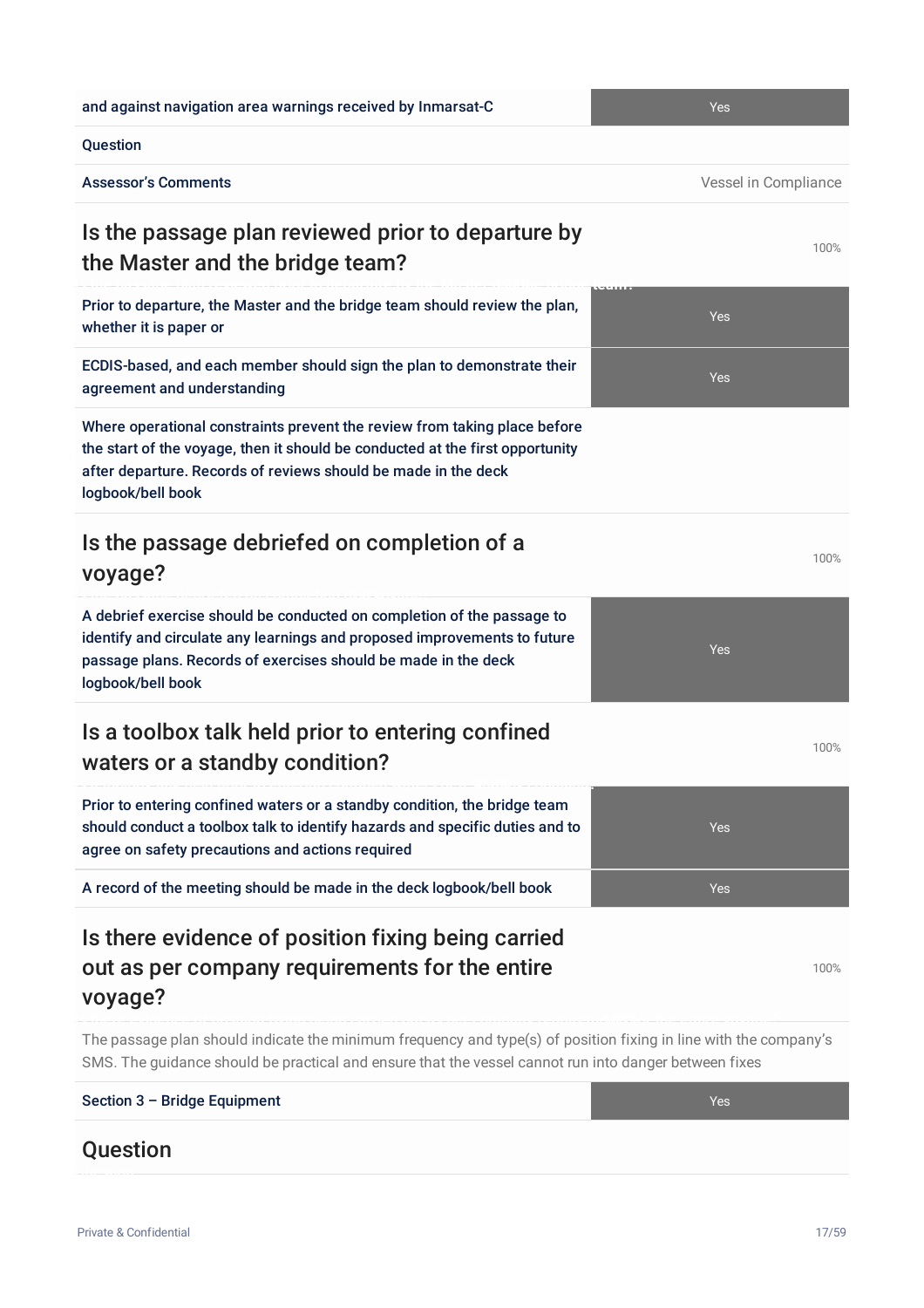## Is all navigational and communication equipment fully operational?

All equipment fitted to a vessel, whether required by legislation or specific to the company, should be maintained in an operational condition

The company should have a procedure that identifies all critical bridge equipment and alarms and actions to take should any critical item become defective. This should include informing the Master and recording the defect

The manufacturer's instructions/manual should be available on board and the equipment maintained accordingly

#### Has the emergency steering gear been tested as per Flag State and company requirements?

The emergency steering gear should be tested in line with SOLAS and Flag State requirements. Results should be recorded in both the ship's deck logbook/ bell book and the official logbook

| The test using emergency control should be conducted in the steering gear<br>compartment. All means of communication with the navigation bridge and<br>any alternative power supplies should also be tested                                                                                                                                                     | <b>Yes</b>           |
|-----------------------------------------------------------------------------------------------------------------------------------------------------------------------------------------------------------------------------------------------------------------------------------------------------------------------------------------------------------------|----------------------|
| A procedure with clear and simple instructions, including a block diagram,<br>for changing over to emergency steering and back again should be on<br>display at both the emergency steering gear location and the bridge                                                                                                                                        | <b>Yes</b>           |
| The United States Coast Guard (USCG) requires that emergency steering<br>gear be tested within 48 hours prior to arrival at a US port. A record of<br>testing the engines and steering gear completed in accordance with USCG<br>regulations should be entered in the official logbook and include a<br>reference to USCG title 33 CFR Part 164 equipment tests | <b>Yes</b>           |
| Question                                                                                                                                                                                                                                                                                                                                                        | <b>Yes</b>           |
| <b>Assessor's Comments</b>                                                                                                                                                                                                                                                                                                                                      | Vessel in Compliance |
| Is manual steering used as per company<br>requirements?                                                                                                                                                                                                                                                                                                         | 2 failed, 60%        |

The company should have a set of procedures detailing the use of manual steering and this should include the following:

Daily tests while at sea when in autopilot No was also as a sea when in autopilot

No evidence that daily tests are done during sea passages,





100%

100%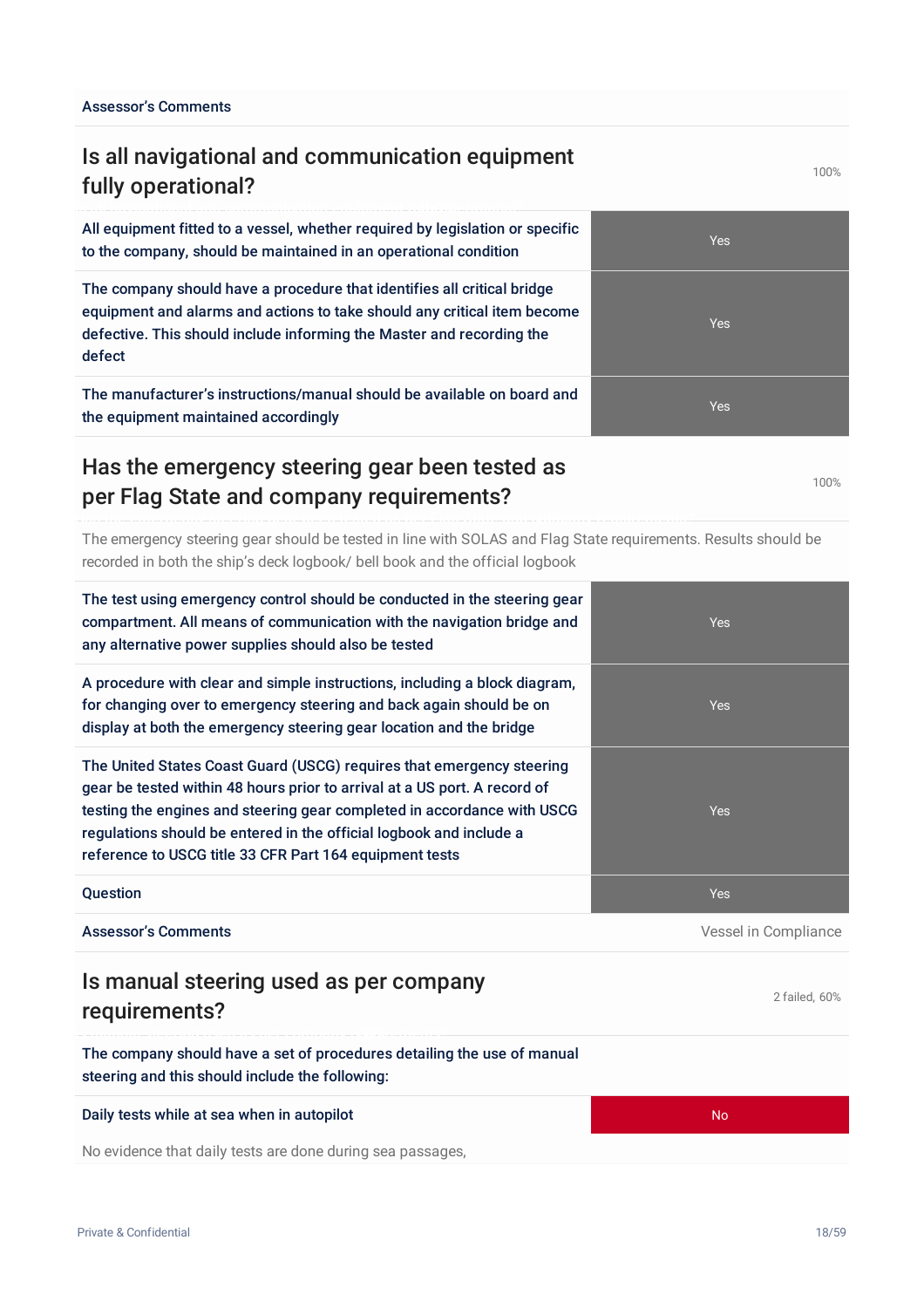#### Test prior to starting stand-by conditions Test prior to starting stand-by conditions Test According to the Ves

#### For large alterations of course No. 2008 and 2008 and 2008 and 2008 and 2008 and 2008 and 2008 and 2008 and 200

No evidence found that manual steering used for large alterations.

Manual steering should be engaged when navigating in restricted waters, in areas of high traffic density and in all other hazardous navigational situations

Changeover from automatic to manual steering and vice versa should be supervised by a responsible officer and recorded in the deck logbook/bell book

#### Are gyro compass(es) and repeaters aligned and properly maintained?

Company procedures should include guidance on the following:

| <b>Routine maintenance</b>                                                                                                                                                                                                                                                                                                                                                                     | <b>Yes</b>        |
|------------------------------------------------------------------------------------------------------------------------------------------------------------------------------------------------------------------------------------------------------------------------------------------------------------------------------------------------------------------------------------------------|-------------------|
| <b>Annual service</b>                                                                                                                                                                                                                                                                                                                                                                          | <b>Yes</b>        |
| <b>Onboard spares requirements</b>                                                                                                                                                                                                                                                                                                                                                             | <b>Yes</b>        |
| Actions to take in event of failure/malfunction                                                                                                                                                                                                                                                                                                                                                | <b>Yes</b>        |
| All gyro repeaters, including the repeater located at the emergency<br>steering gear, should be checked                                                                                                                                                                                                                                                                                        | <b>Yes</b>        |
| for correct alignment. Where applicable, the master gyro should be<br>checked against the slave gyro. The repeater checks should include all<br>navigational equipment that takes input from the gyro. The speed/latitude<br>corrections should be checked and adjusted as required. The foregoing<br>should be logged either on the appropriate checklist or in the deck<br>logbook/bell book | <b>Yes</b>        |
| Where applicable, the procedure for changing over from master gyro to<br>slave gyro and vice versa should be clearly posted beside the unit(s)                                                                                                                                                                                                                                                 | Procedures posted |
| Azimuth mirrors or other equipment for taking bearings from repeaters<br>and the magnetic compass should all be in a good condition, as should<br>covers for bridge wing repeaters                                                                                                                                                                                                             | Checked           |

Compass error observations should be taken and recorded at each watch when at sea, at anchor and after broad alterations of course. Transit bearings should be taken whenever the opportunity arises. Where it is impractical to take an observation during the watch, this should be recorded. Consistently high gyro errors should be investigated and corrective action taken

#### **Question According to the Contract of Contract Contract of Contract Contract Contract Oriental According to the Ves**

Assessor's Comments



Yes Yes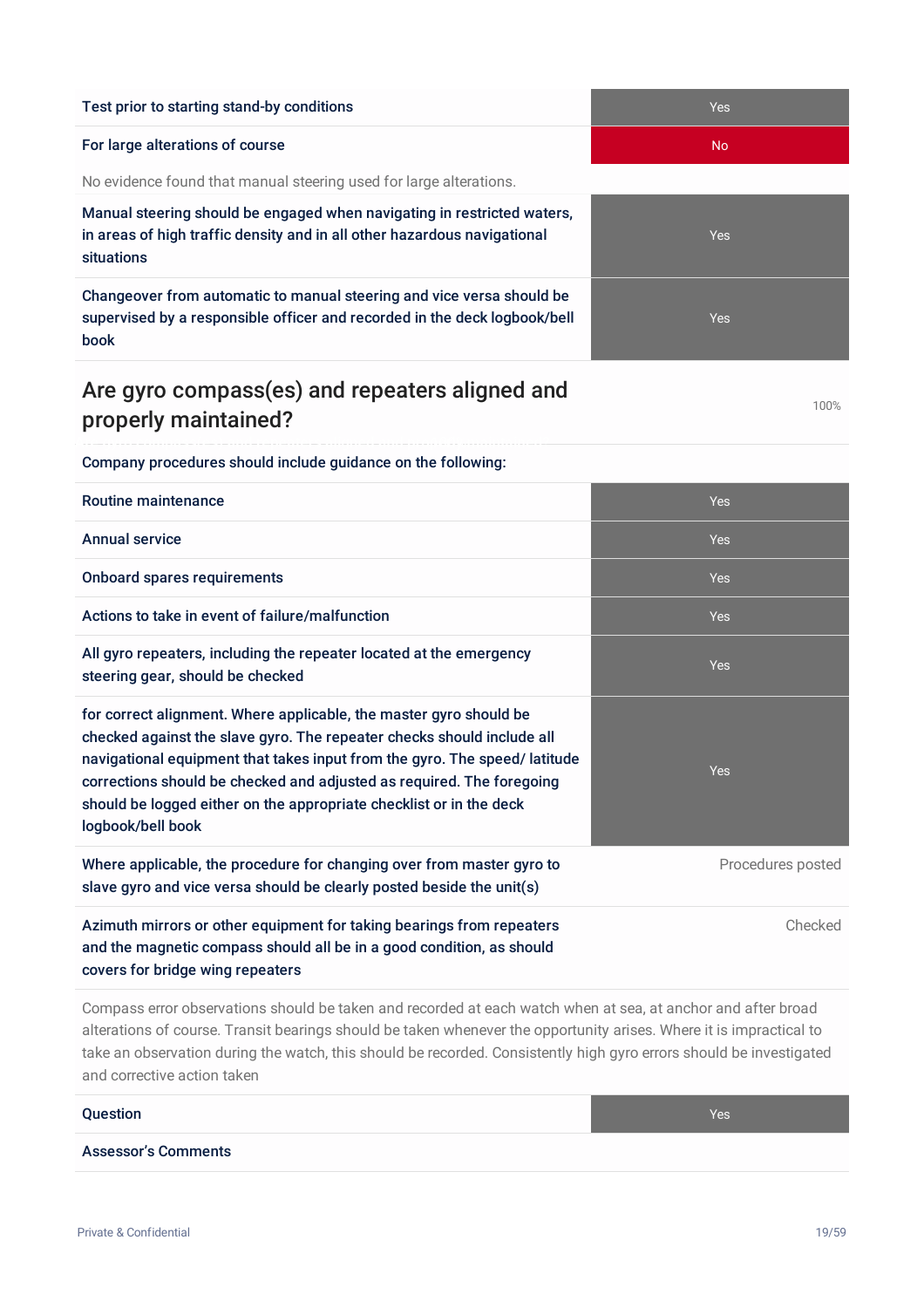## Is the magnetic compass in good condition and are deviations broadly aligned with the deviation card?

The magnetic compass should be maintained with binnacle lights operational to ensure the ship's heading is clearly readable at the main steering position. The compass should be provided with a means to take bearings

**Is the magnetic compass in good condition and are deviations broadly aligned-1w0i0th%the deviation card?**

The magnetic compass should be properly adjusted and a copy of the deviation card should be available on the bridge. A record of the po of the compensation magnets, the position of the soft iron spheres amount and position of soft iron in the Flinders bar should be kept  $\psi$ deviation card

If deviations obtained by compass error calculations do not broadly with the deviation card, or following major structural alterations, shipped repairs or after a long period of lay-up, then the magnetic compass be adjusted by a qualified compass adjustor

Unless a steering compass or gyro compass is fitted, a spare magn compass, interchangeable with the

standard magnetic compass, should be carried. Spare magnetic compasses should be stored upside down to avoid wear of the need bearing. If the vessel carries spare rods or a spare Flinders bar, the should not be stored next to the spare compass

## Are radars and ARPA fully operational and properly maintained?

The company should have specific procedures as to the use and maintenance of the radars and ARPA, which should include requirements for operational set up, use of speed input through the water for ARPA, maintenance and training requirements

The bridge team should be proficient in the full use of radars and ARPA, including setting alarms, shadow sectors, use of radar maps and limitations

**Question According to the Contract of Contract Contract of Contract Contract Contract Oriental According to the Ves** 

Assessor's Comments

#### Is the Automatic Identification System operational and properly set up?

1 failed, 50%



| $\sim$                               |     |
|--------------------------------------|-----|
| the<br>sition<br>and the<br>with the | Yes |
| align<br>ip<br>should                | Yes |
| etic                                 | Yes |
| dle<br>эy                            | Yes |

Yes

100%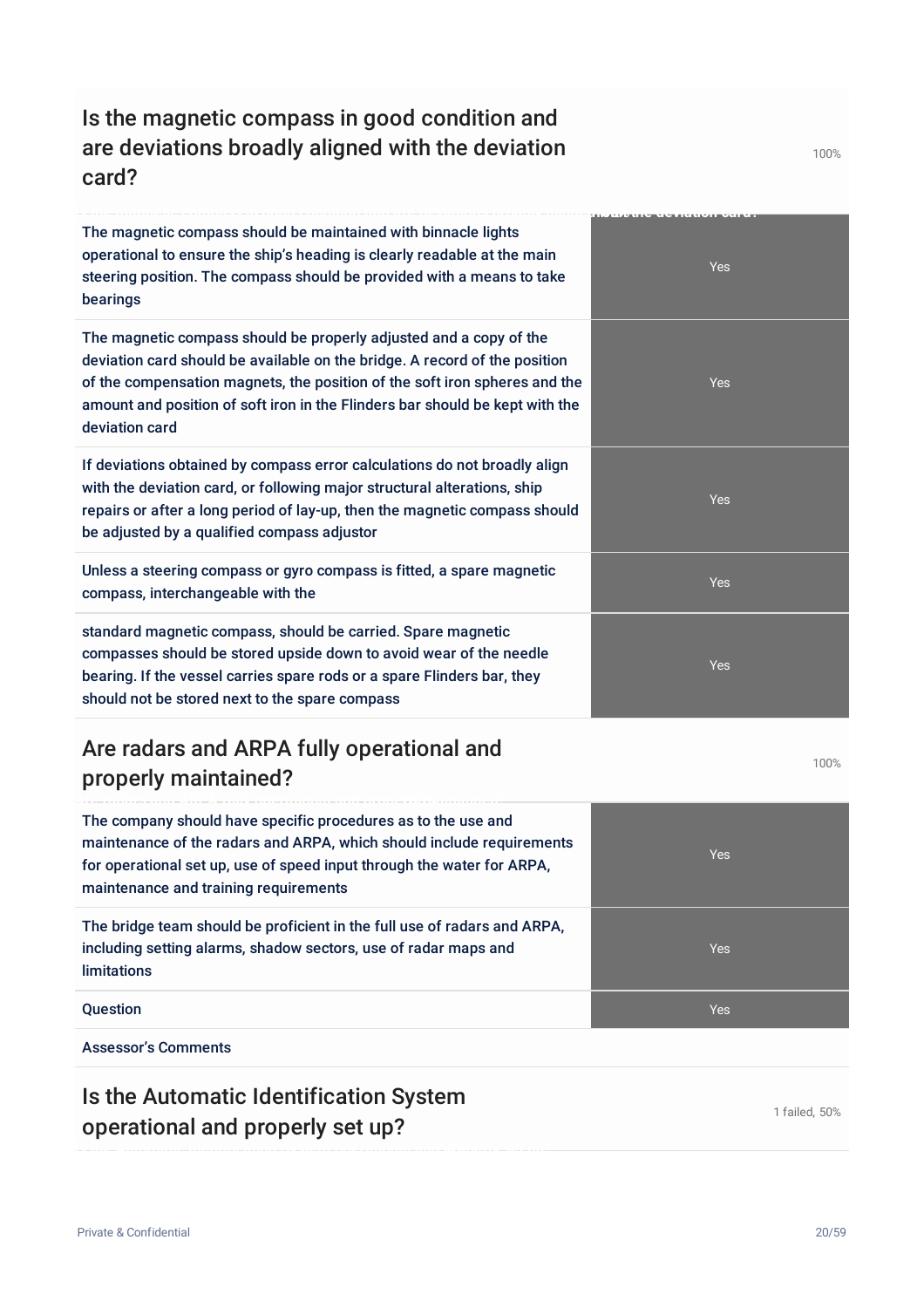As per SOLAS, ships fitted with an Automatic Identification System (AIS) must keep the unit in operation at all times, except where international agreements, rules or standards provide for the protection of navigational information

Error in Vessel data, Vessel overall length erroneous

The International Safety Guide for Oil Tankers and Terminals (ISGOTT) provides guidance on the use of this equipment for vessels underway, at anchor or when alongside terminals or port areas with or without the presence of hydrocarbon gases

Ship to Ship Transfer Guide for Petroleum, Chemicals and Liquefied Gases provides additional guidance for vessels involved in ship to ship transfers

#### Is the GPS properly set up, fully operational and being used as per company requirements?

It should be noted that if the Dilution of Position (DOP) value is set too high, the unit may only accept a very accurate position, and if such an accuracy cannot be validated, the unit will change over to a

#### Dead Reckoning (DR) mode. Consequently, the correct manufacturer's recommended Horizontal Dilution

of Position (HDOP) value should be posted next to the GPS and the correct setting should be regularly checked. When a position fix is taken from a GPS unit, positive confirmation should always be sought to verify that the unit is not giving a DR position

| The interface between GPS and other navigational equipment should be<br>regularly checked during a watch                                                                 | <b>Yes</b> |
|--------------------------------------------------------------------------------------------------------------------------------------------------------------------------|------------|
| Where a passage plan has been set up within GPS and linked to radar, the<br>coordinates entered should be double-checked by another officer for<br>accuracy prior to use |            |
| Alarm settings should be regularly checked and adjusted as required,<br>including cross track error and waypoint approach alarms                                         | <b>Yes</b> |
| Question                                                                                                                                                                 |            |
| <b>Assessor's Comments</b>                                                                                                                                               |            |
| Is the echo sounder fully operational and used as<br>per company requirements?                                                                                           | 100%       |
| All vessels over 300 Gross Register Tonnage (GRT) must be fitted with an<br>echo sounder (SOLAS V/19.2.3.1)                                                              | <b>Yes</b> |
| Company procedures should reflect the following:                                                                                                                         |            |





Yes

Yes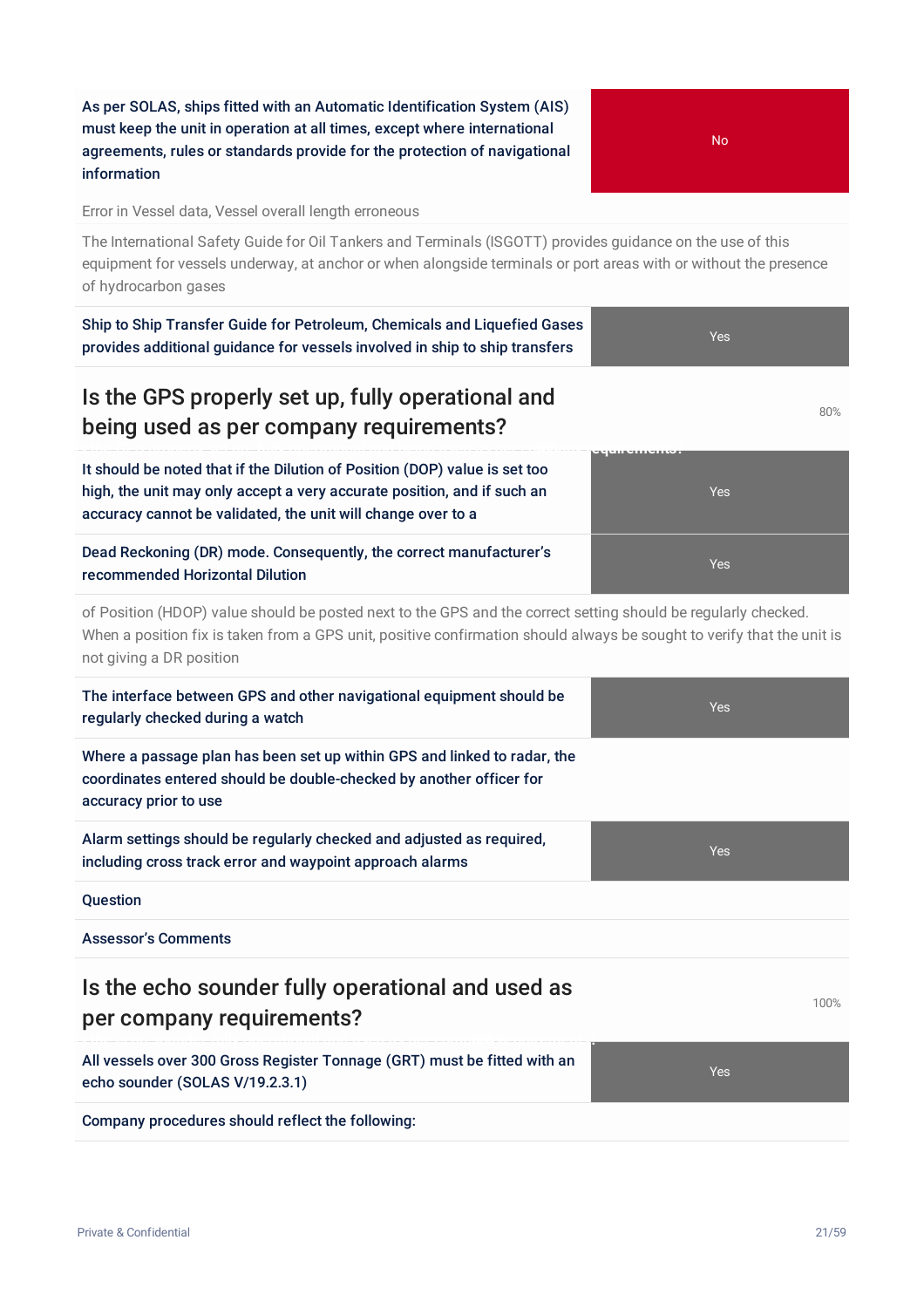| A performance test of the echo sounder is completed prior to use, on all |
|--------------------------------------------------------------------------|
| ranges and scales to verify recordings against depths shown on the chart |

Alarm settings are set to reflect the current draft and UKC requirements Yes

The minimum requirements for use of equipment:

Prior to approaching coastal, restricted or shallow waters, and for port entry/departure

Marking of date, time and scale in use Yes

Cross-referencing requirements Yes

Downloading memory in event of incident Theorem Theorem Theorem Theorem Theorem Theorem Theorem Theorem Theorem Theorem Theorem Theorem Theorem Theorem Theorem Theorem Theorem Theorem Theorem Theorem Theorem Theorem Theore

## Is NAVTEX correctly programmed and are messages being managed correctly?

Every ship should be provided with a receiver capable of receiving international NAVTEX service broadcasts if the ship is engaged on voyages in any area in which an international NAVTEX service is provided (SOLAS IV/7.1.4) The company's navigational procedures should include guidance on the management of NAVTEX messages The NAVTEX should be correctly set up for the voyage, to the appropriate stations and to the type of messages that need to be received **Question According to the Contract of Contract Contract of Contract Contract Contract Oriental Contract Orient** Assessor's Comments **Assessor's Comments Assessor's Comments Vessel in Compliance** Is the ECDIS type-approved, are ENCs fully up to date and is the ECDIS set up as per company requirements? An ECDIS should be type-approved, meeting chart carriage requirements as per SOLAS V/19.2.1.4, and the backup arrangement as per SOLAS V/19.2.1.5

Where an ECDIS is being used to meet the chart carriage requirements of SOLAS, it must meet the following criteria:

| <b>Type-approved</b> | Yes |
|----------------------|-----|
| Use up-to-date ENCs  | Yes |

100%

100%



Yes



Yes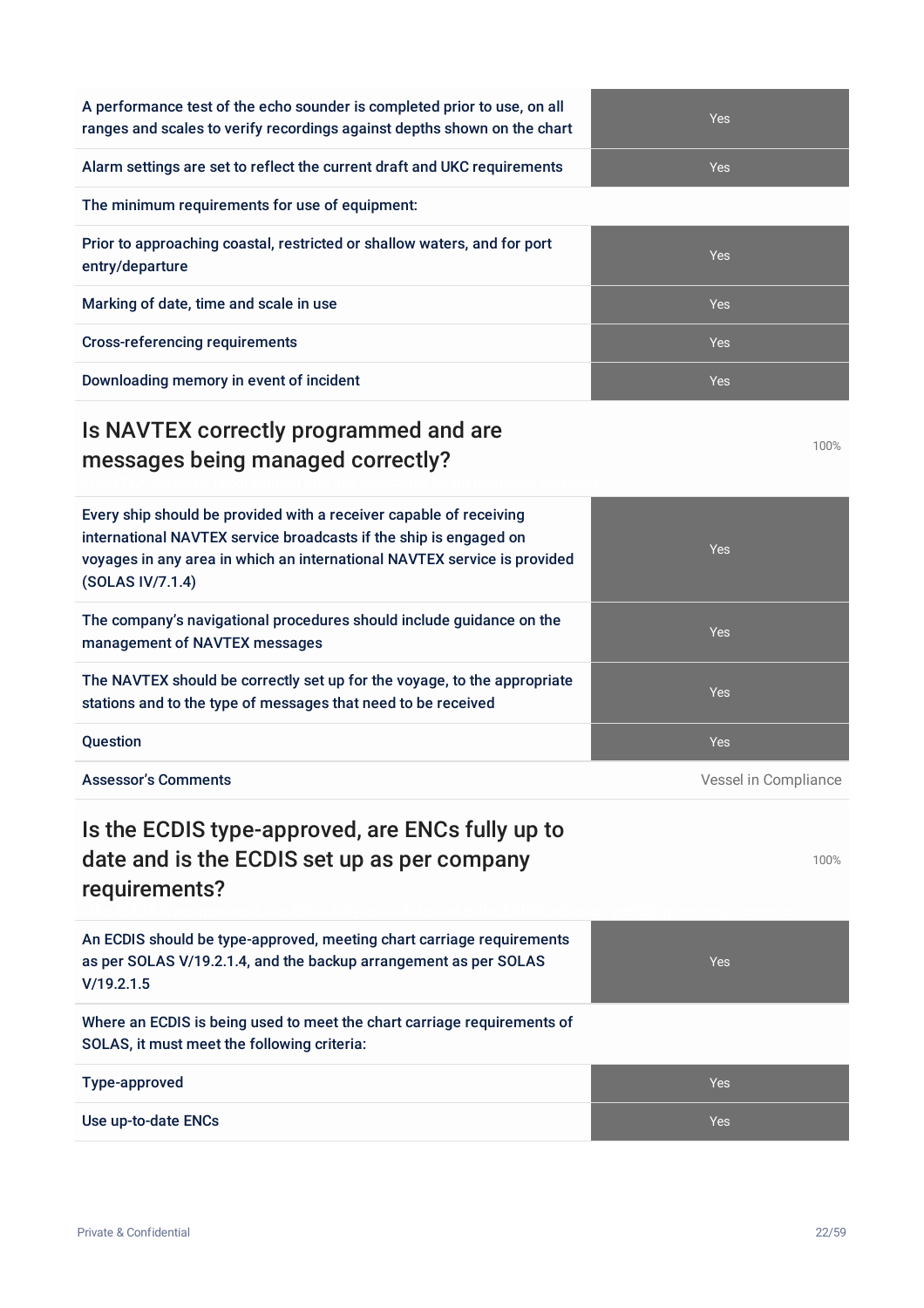| Maintained so as to be compatible with the latest applicable International<br>Hydrographic Organization (IHO) standards                                                                                                                                                                                                    | Yes                        |
|----------------------------------------------------------------------------------------------------------------------------------------------------------------------------------------------------------------------------------------------------------------------------------------------------------------------------|----------------------------|
| Have adequate, independent back-up arrangements in place                                                                                                                                                                                                                                                                   | Yes                        |
| Only approved ENCs produced by a hydrographic office should be used.<br>Paper charts may be carried if this is a company or trade-specific<br>requirement. If so, they should be kept fully up to date                                                                                                                     | 4 Oct 2021 05:00 UTC       |
| Vessels that operate solely using ECDIS, as per IMO Resolution A.817 (19)<br>as amended, must be provided with a secondary means of navigation,<br>which may comprise:                                                                                                                                                     | Secondary standalone ECDIS |
| A second 'type approved' ECDIS capable of being powered from the main<br>and emergency supplies                                                                                                                                                                                                                            | Yes                        |
| It must operate independently of the main ECDIS and have an independent<br>GPS input. The secondary ECDIS should have the ENC chart database and<br>voyage plan loaded before the start of the voyage. It should be operational<br>at all times                                                                            | Yes                        |
| A full folio of paper charts that satisfies SOLAS carriage requirements,<br>corrected to the latest available Notices to Mariners, covering the intended<br>voyage and showing the intended voyage plan                                                                                                                    | N/A                        |
| The company's procedures should identify critical ECDIS alarms and contain guidance on actions to be taken in<br>case of such alarms. All navigating officers must demonstrate a proper understanding of these procedures                                                                                                  |                            |
| The company's instructions on setting safety contour and safety depth<br>alarms should be properly complied with. Deviations should be recorded in<br>the logbook and passage plan                                                                                                                                         | Yes                        |
| Question                                                                                                                                                                                                                                                                                                                   | Yes                        |
| <b>Assessor's Comments</b>                                                                                                                                                                                                                                                                                                 | In compliance              |
| Is ECDIS software maintained and updated to the<br>relevant IHO standards?                                                                                                                                                                                                                                                 | 100%                       |
| An operational ECDIS comprises hardware, software and data. It is<br>important for the safety of navigation that the application software within<br>the ECDIS works fully in accordance with the performance standards and<br>is capable of displaying all the relevant digital information contained in the<br><b>ENC</b> | <b>Yes</b>                 |
| ECDIS that is not updated to the latest version of the IHO standards may<br>not meet the chart carriage requirements as set out in SOLAS V/19.2.1.4                                                                                                                                                                        | Yes                        |

Latest IHO standards met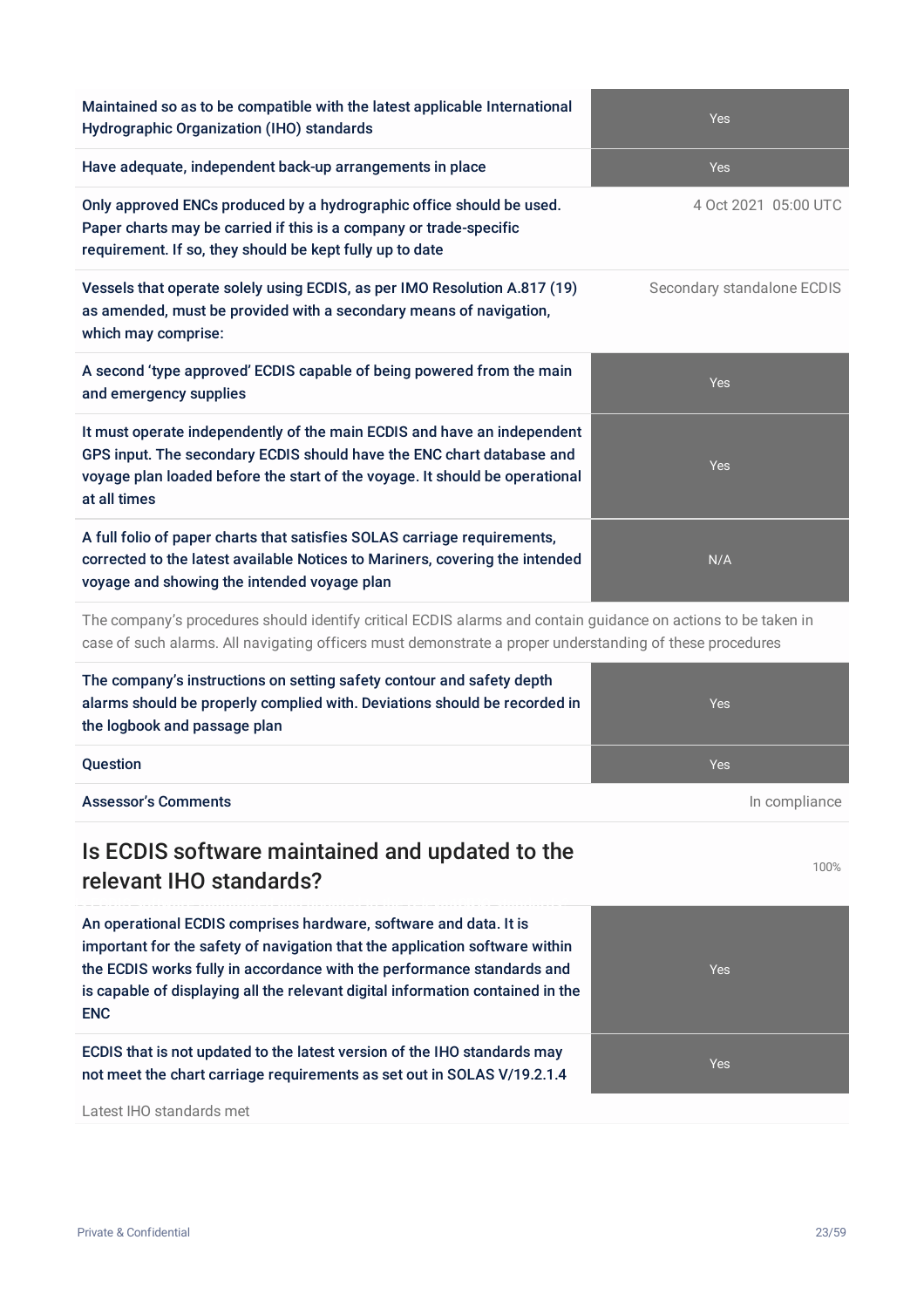Manufacturers should provide a mechanism to ensure software maintenance arrangements are adequate. This can be done by providing software version information on a website. Such information should include the IHO standards that have been implemented

| Are Very High Frequency radios fully operable and<br>is communications protocol thoroughly<br>understood?                                                                                                                                                                                                    | 100%                 |
|--------------------------------------------------------------------------------------------------------------------------------------------------------------------------------------------------------------------------------------------------------------------------------------------------------------|----------------------|
| Very High Frequency (VHF) radios should be switched to low power in port<br>and have a list of port channels being monitored readily available. Channel<br>16 should be monitored on at least one of the units. Where applicable and<br>required by the company, the VHF log should be in use and up to date | 5 Oct 2021 05:00 UTC |
| Checked and found in order                                                                                                                                                                                                                                                                                   |                      |
| All OOWs should be thoroughly familiar with the correct use of<br>communications protocol                                                                                                                                                                                                                    | Yes                  |
| Is the daylight signalling lamp able to operate on<br>a secondary source of power?                                                                                                                                                                                                                           | 100%                 |
| The Aldis lamp should not be solely dependent on the ship's main source<br>of electrical power. If the secondary source of power is battery, then there<br>should be a maintenance programme to ensure that the batteries are<br>regularly charged                                                           | Yes                  |
| Is the off-course alarm properly set up and in<br>use?                                                                                                                                                                                                                                                       | 100%                 |
| The off-course alarm should be used when the vessel is being steered by<br>the automatic pilot or when hand steering for long periods. The off-course<br>limit settings should be checked every time the off-course alarm is put into<br>operation and at hand over of watches                               | Yes                  |
| Are rudder angle, RPM, variable pitch, rate of turn<br>and bow/stern thruster indicators all in good<br>working order?                                                                                                                                                                                       | 100%                 |
| All indicators should be readable from the conning position. Where the<br>indicators are replicated on bridge wings or consoles, then these too<br>should be fully operational, including lighting                                                                                                           | Yes                  |
| <b>Question</b>                                                                                                                                                                                                                                                                                              | Yes                  |
| <b>Assessor's Comments</b>                                                                                                                                                                                                                                                                                   |                      |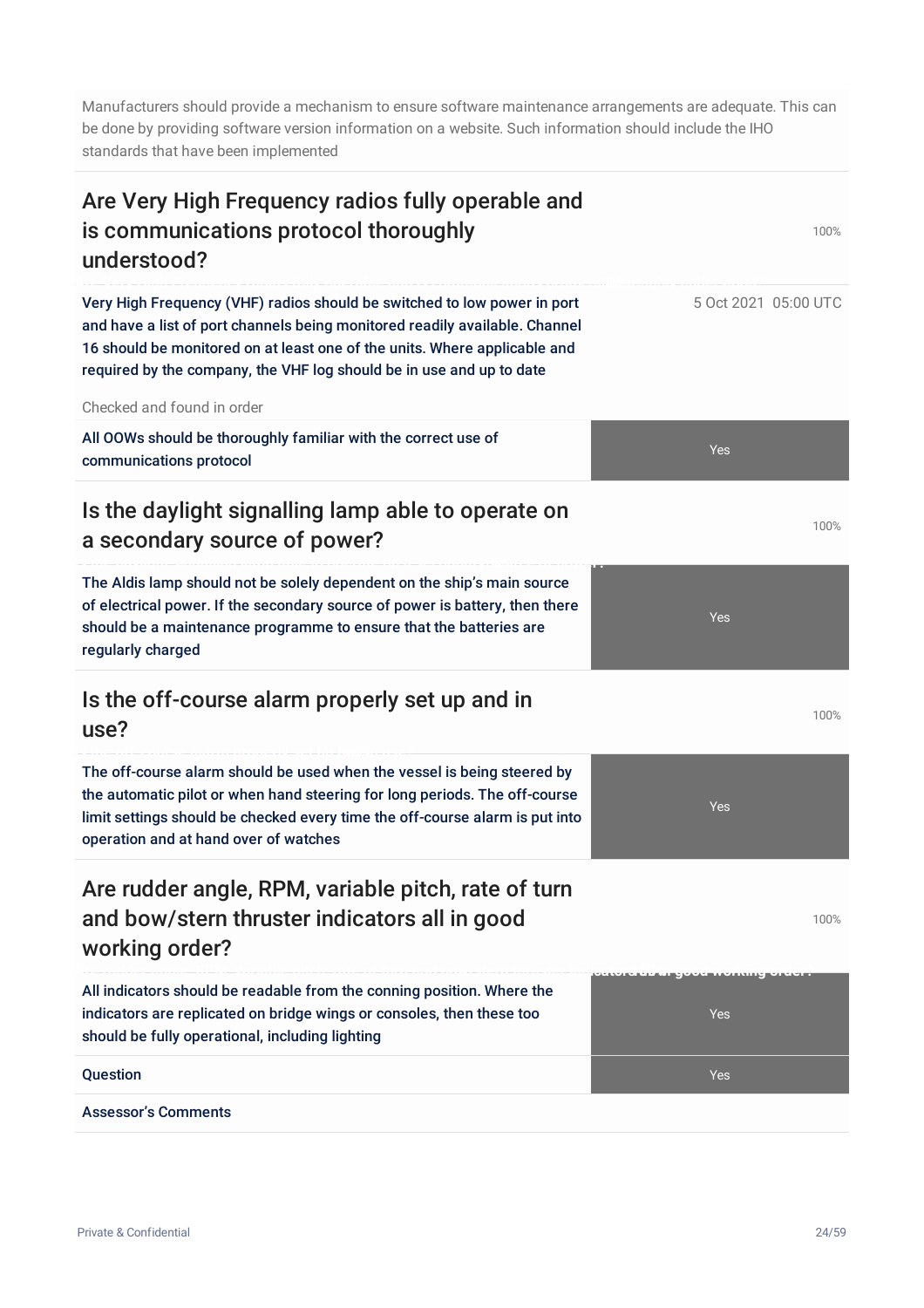| Are the vessel's shapes, whistle, bell and gong in<br>good order?                                                                                                                                                                                       |            | 100%   |
|---------------------------------------------------------------------------------------------------------------------------------------------------------------------------------------------------------------------------------------------------------|------------|--------|
| The following equipment must be on board as a minimum to comply with<br>the COLREGS:                                                                                                                                                                    |            |        |
| A whistle and bell for vessels of 12 metres or longer                                                                                                                                                                                                   | Yes        |        |
| A gong for vessels of 100 metres or longer                                                                                                                                                                                                              | <b>Yes</b> |        |
| Three balls, one cylinder and one diamond shape should be carried                                                                                                                                                                                       | Yes        |        |
| Where applicable, electronic sound signalling systems should be fully<br>operational                                                                                                                                                                    |            | Tested |
| Is the autopilot in good order?                                                                                                                                                                                                                         |            | 100%   |
| All alarms and controls should be fully operational, particularly where<br>interfaced in an integrated system                                                                                                                                           | Yes        |        |
| Where there are specific settings, such as yaw and fine tuning, there<br>should be evidence that these settings are adjusted as required and<br>recorded                                                                                                |            |        |
| The procedure for switching between autopilot to all modes of manual<br>steering should be readily available and all of the bridge team should be<br>fully familiar with it                                                                             | <b>Yes</b> |        |
| Are all internal communication systems in good<br>order?                                                                                                                                                                                                |            | 100%   |
| The ship's telephone system should be fully operational on both main and<br>emergency power. Sound powered communication systems, especially<br>between bridge and emergency steering gear, should be regularly tested<br>and in good working condition | Yes        |        |
| Is the speed and distance measuring device fully<br>operational?                                                                                                                                                                                        |            | 66.67% |
| Ships constructed on or after 1 July 2002 are to be equipped with the<br>following:                                                                                                                                                                     |            |        |
| Ships > 300 GRT: a speed and distance measuring device, or other means<br>to indicate speed and distance through the water (SOLAS V/19 2 2.3.4)                                                                                                         | Yes        |        |
| Ships > 50,000 GRT: a device to indicate speed and distance over the<br>ground in the forward and athwartships direction (SOLAS V/19 2 2.9.2)                                                                                                           | N/A        |        |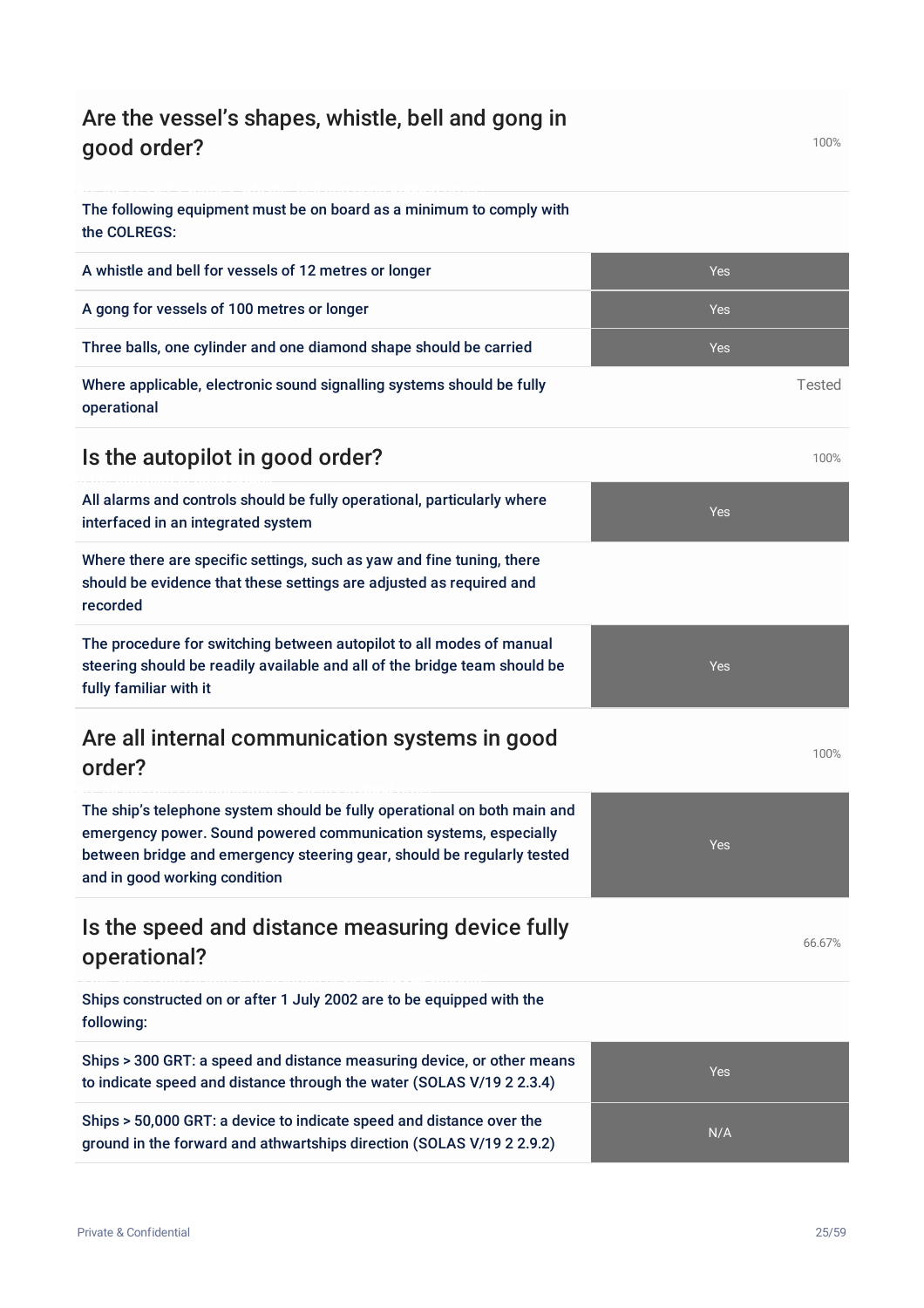#### **Ouestion**

Assessor's Comments **Assessor's Comments Vessel in compliance** 

## Is the VDR fully operational and used as per company requirements?

The VDR or Simplified VDR (S-VDR) should be fully operational. The company should have specific procedures, which may include the following:

An operational function check should be conducted daily and be recorded either on a checklist or in the deck operations logbook/bell book

#### Instructions for saving and downloading data should be displayed next to the VDR control panel. All deck officers should be thoroughly familiar with this process Yes

#### Is the course recorder being maintained as per company requirements?

The unit should be synchronised to GMT and checked every watch. Prior to each standby and on a daily basis, the date and time should be verified and recorded on the chart. Adequate spare printer rolls and styluses should be available

#### Are navigation lights in good order? Are navigation lights in good order?

All navigation lights should operational, including the lamp test function. There should be full redundancy available through the secondary lights. Sufficient spares should be available as determined by

the company. A procedure should be in place to investigate any navigation light failure alarm

#### Is the weather fax or an equivalent digital programme fully operational?

Officers should be proficient in use of the equipment/programme, which should be monitored regularly

#### Are the vessel's manoeuvring characteristics displayed on the bridge?

As per IMO Res. A.601(15), for all ships 100 metres in length and over and all chemical tankers and gas carriers regardless of size, a Pilot card, wheelhouse poster and manoeuvring booklet should be provided







Yes

100%

100%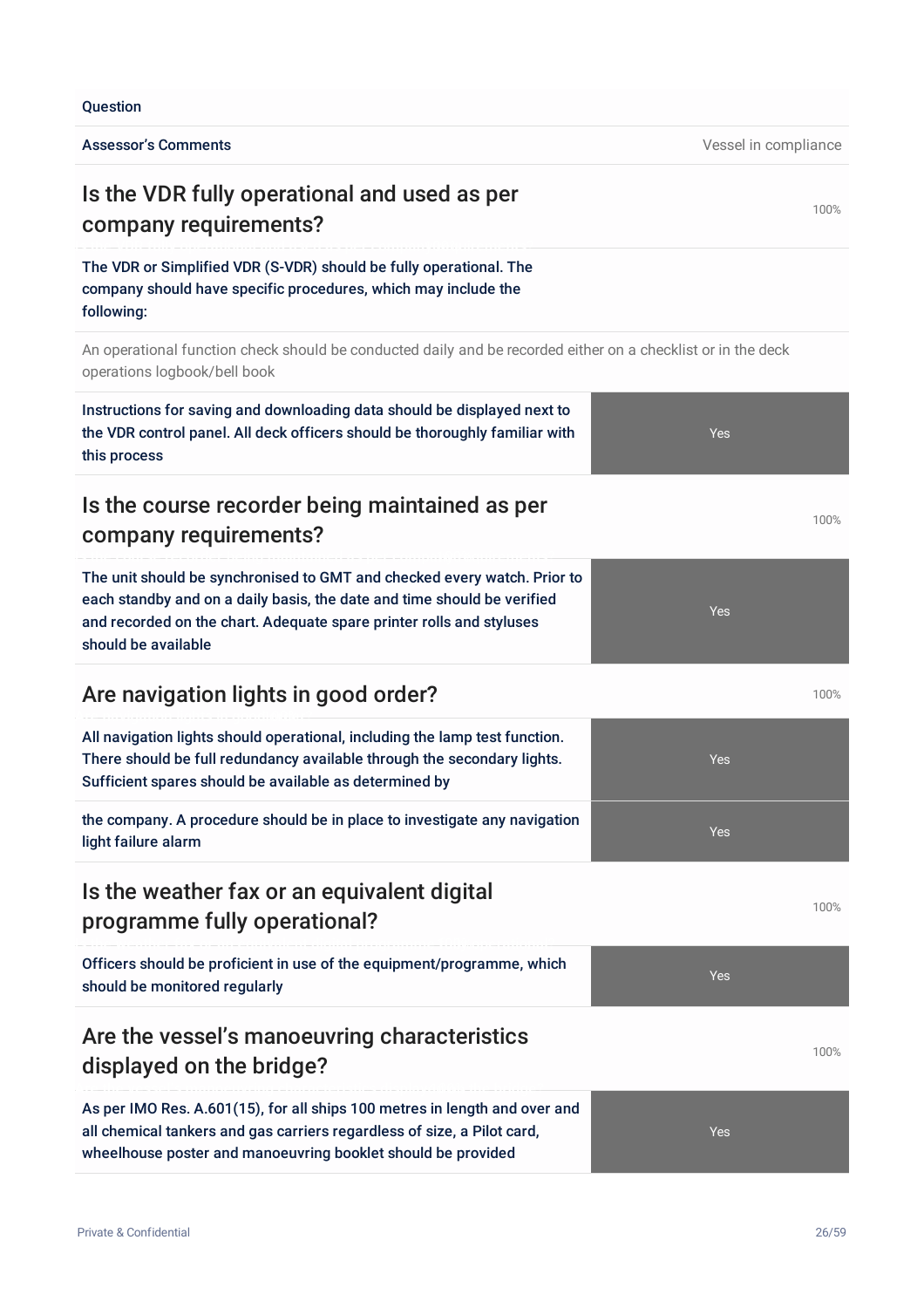## Is the engine data logger maintained as per company requirements?

| The engine order printer (if fitted) should always be in operation. If it fails<br>and is inoperable, manual recordings should be made. On vessels where<br>the engine order printer is linked to the master clock | <b>Yes</b>                |
|--------------------------------------------------------------------------------------------------------------------------------------------------------------------------------------------------------------------|---------------------------|
| system, the printer should be maintained on the ship's time. Otherwise, the<br>engine order printer should be maintained on UTC                                                                                    | <b>Yes</b>                |
| Question                                                                                                                                                                                                           |                           |
| <b>Assessor's Comments</b>                                                                                                                                                                                         |                           |
| Is the Long Range Identification and Tracking<br>system being maintained as per company<br>requirements?                                                                                                           | 100%                      |
| Ships should automatically transmit the following Long Range<br>Identification and Tracking (LRIT) information:                                                                                                    |                           |
| The identity of the ship                                                                                                                                                                                           | Yes                       |
| The position of the ship (latitude and longitude)                                                                                                                                                                  |                           |
| The date and time of the position provided                                                                                                                                                                         | Yes                       |
| It should be possible to switch off the LRIT equipment or cease the<br>transmission of LRIT information                                                                                                            | <b>Yes</b>                |
| Procedures should include guidance on circumstances when the<br>equipment can be switched off                                                                                                                      | Yes                       |
| The LRIT should undergo a conformance test and be certified by a<br>recognised service provider appointed by a Flag State                                                                                          | Yes                       |
| Is the GMDSS equipment kept in good working<br>order and are officers fully familiar with its use?                                                                                                                 | 100%                      |
| The company should have procedures detailing responsibilities for the<br>GMDSS station, logging of GMDSS activity, maintenance and training<br>requirements                                                        | пшен талин колеост<br>Yes |

The Master should ensure that there are equipment- specific instructions in place, adjacent to the relevant pieces of equipment, to help an unskilled operator to send an emergency GMDSS communication

Private & Confidential 27/59

Yes

66.67%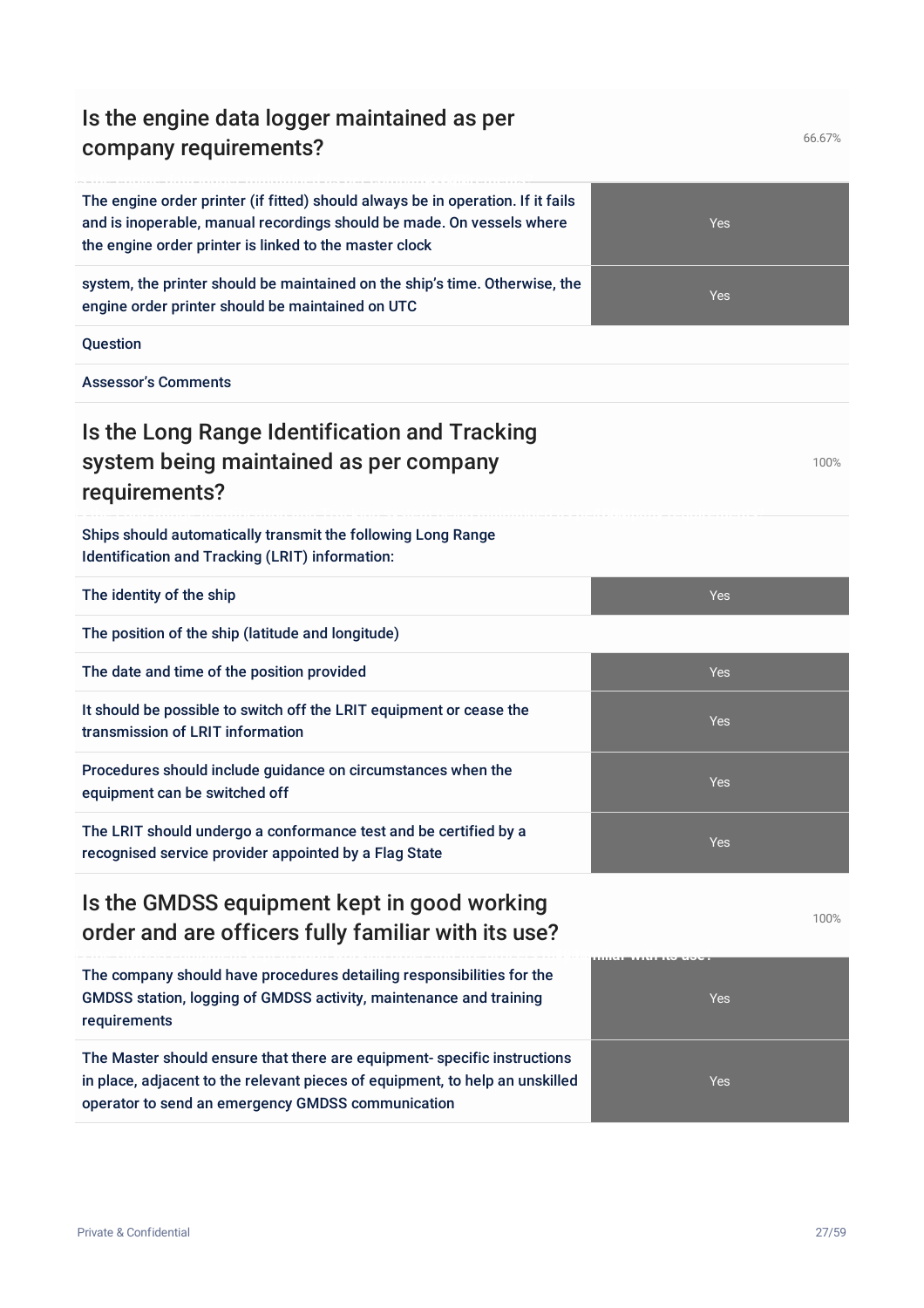| not alongside?                                                                                                                                                                                                                     |                                                 |
|------------------------------------------------------------------------------------------------------------------------------------------------------------------------------------------------------------------------------------|-------------------------------------------------|
| All ships of 150 GRT and upwards should be fitted with a Bridge<br>Navigational Watch Alarm System (BNWAS). The company should have a<br>procedure that the BNWAS is always on when underway at sea or                             | <u>המאוסטונטוג דעון כך וספיסטונטונים</u><br>Yes |
| at anchor, and the vessel should have documentary evidence to show that the BNWAS was always switched on. In<br>addition, regular tests should be made and recorded, with evidence available to prove full functionality           |                                                 |
| Section 4 - Forms and Checklists                                                                                                                                                                                                   | <b>Yes</b>                                      |
| Question                                                                                                                                                                                                                           |                                                 |
| <b>Assessor's Comments</b>                                                                                                                                                                                                         |                                                 |
| Has a pre-arrival exchange of information<br>between the ship and port authority been<br>conducted?                                                                                                                                | 100%                                            |
| Masters should exchange pre-arrival information with the port authorities<br>well in advance of the vessel's arrival, in line with the local authority<br>requirements. The Master should request information in return regarding: |                                                 |
| <b>Pilot boarding point</b>                                                                                                                                                                                                        | Yes                                             |
| <b>Boarding speed</b>                                                                                                                                                                                                              | <b>Yes</b>                                      |
| <b>Pilot boarding arrangements</b>                                                                                                                                                                                                 | Yes                                             |
| Reporting and communications procedures                                                                                                                                                                                            | Yes                                             |
| Details of the prospective berth, anchorage and routeing information                                                                                                                                                               | Yes                                             |
| The information should be sufficient to allow any revision to the passage<br>plan to be discussed and produced                                                                                                                     | Yes                                             |
| Private & Confidential                                                                                                                                                                                                             | 28/59                                           |

transmission via VHF and satellite communications and the communications of the control of the control of the Ves

the GMDSS station should be powered down

## Is the Bridge Navigational Watch Alarm System fully operational at all times when the vessel is no

There should be a tanker-specific procedure for earthing or isolating the main transmitting antennas while the vessel is alongside the berth. Where it is not possible to earth or isolate the main transmitting antenna in port,

Emergency pro-forma messages, including piracy alert/attack, should be

| Section 4 - Forms and Checklists | Yes |
|----------------------------------|-----|
|----------------------------------|-----|

#### Qu

compiled ready for

## Has a pre-arrival exchange of information between the ship and port authority been **co**



100%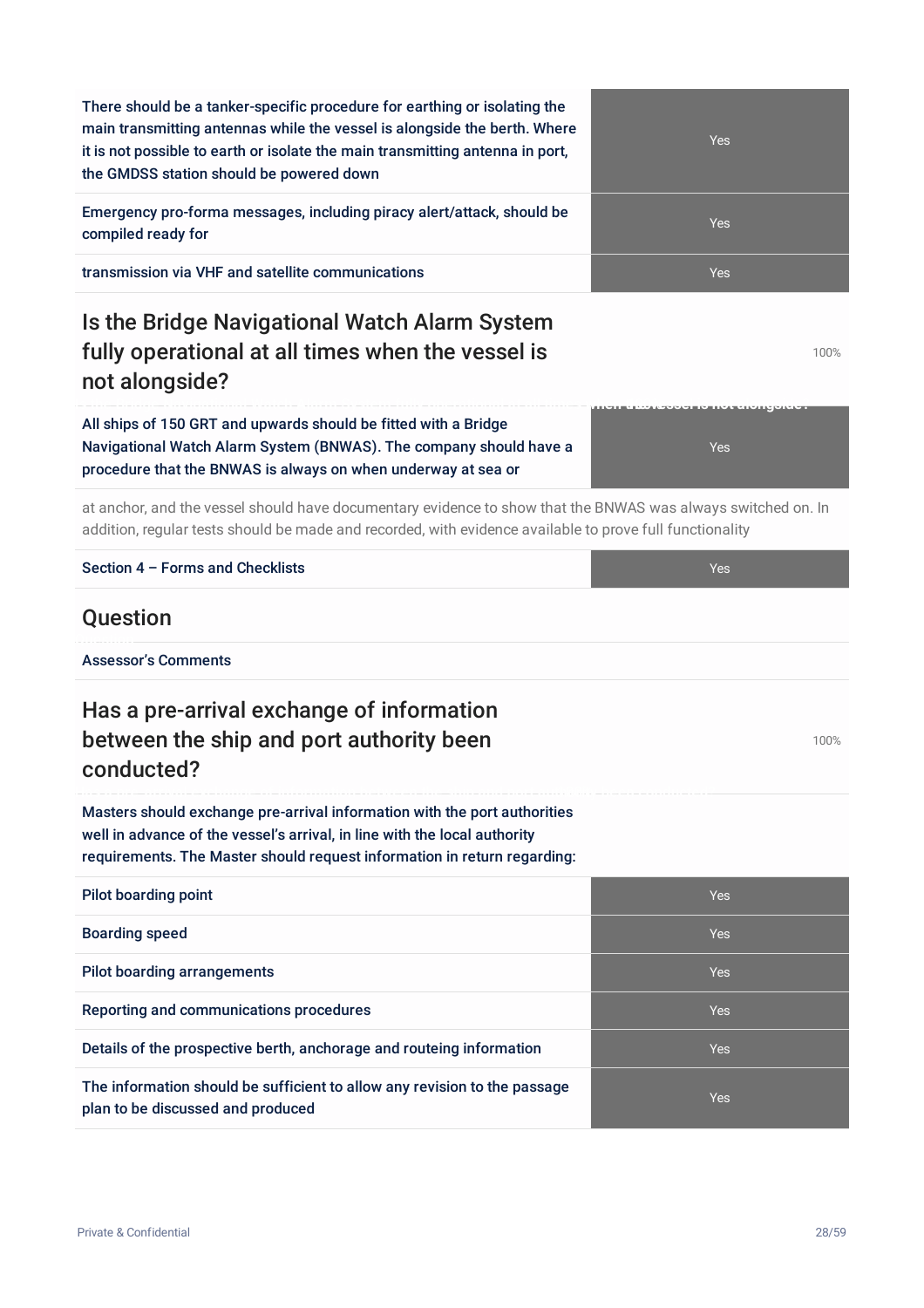## Has the Master/Pilot information exchange form been fully completed?

| A Master/Pilot information exchange form should be prepared in advance<br>of every Pilot boarding | <b>Yes</b> |
|---------------------------------------------------------------------------------------------------|------------|
| The information on the exchange form should include:                                              | <b>Yes</b> |
| Vessel characteristics and current sailing condition                                              | <b>Yes</b> |
| Manoeuvring characteristics, astern power and number of stop/starts                               | <b>Yes</b> |
| Any defects in navigational equipment                                                             | <b>Yes</b> |
| Roles and responsibilities of Master, Pilot and remaining bridge team<br>members                  | Yes        |
| Intended routeing                                                                                 | <b>Yes</b> |
| UKC, squat and air draft                                                                          | <b>Yes</b> |
| Local conditions including navigational constraints                                               | Yes        |
| <b>Tidal and current information</b>                                                              | Yes        |
| Anticipated berthing plan                                                                         | <b>Yes</b> |
| <b>Expected weather conditions</b>                                                                | <b>Yes</b> |

## Is the UKC being calculated correctly? **100%** 100%

The company should provide a form or alternative method for completion of UKC calculations in line with their requirements

## Are checklists for pre-arrival, pre-departure, watch handover, steering gear tests, Master/Pilot exchange and Pilot card effectively completed?

All checklists should be completed as per company requirements and signed

Checklists should be completed by hand rather than electronically 'ticking boxes' or entering 'Y'. This helps to ensure that equipment is properly checked

Question

Assessor's Comments







Private & Confidential 29/59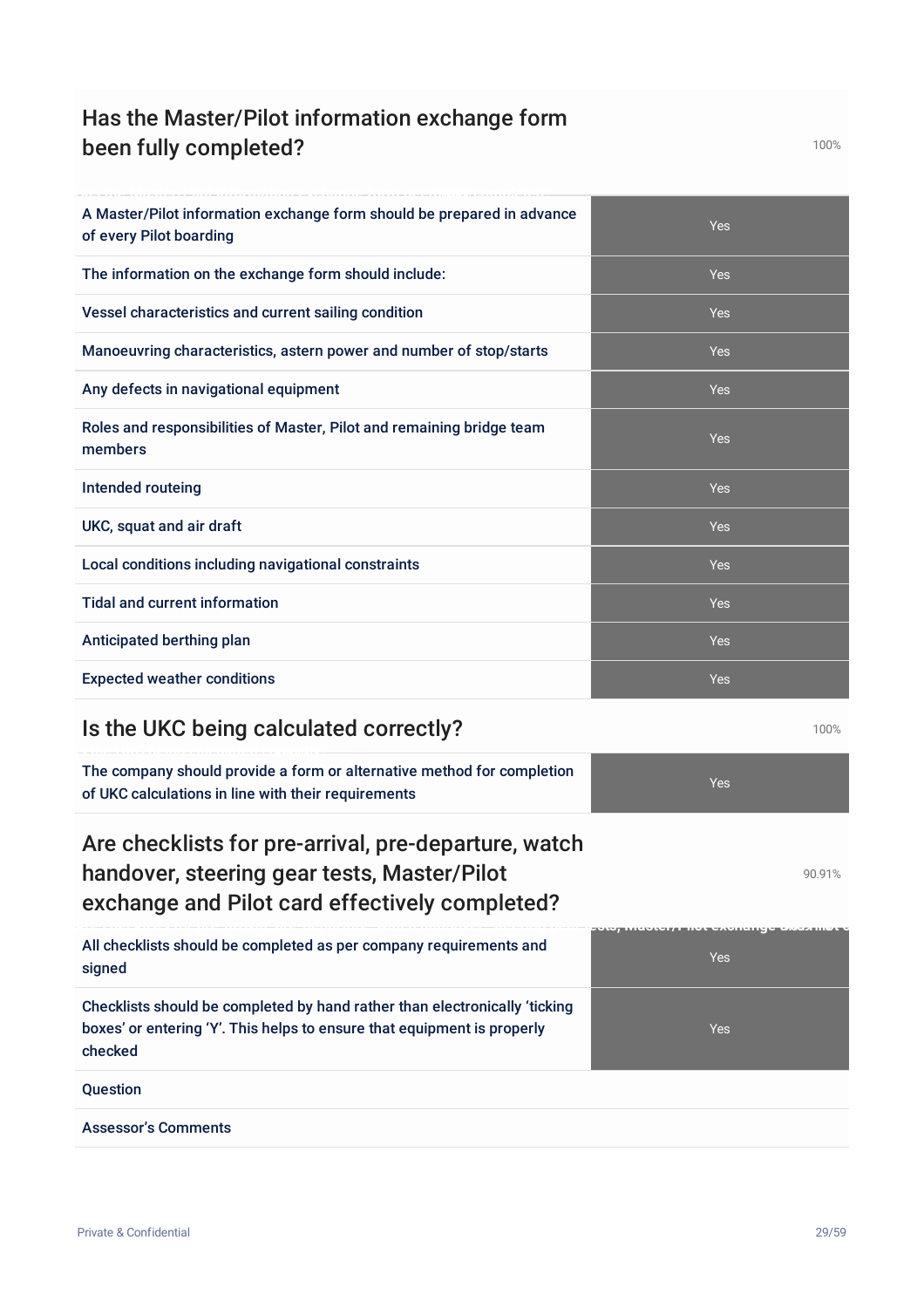| Are periodic criecks on havigational equipment being conducted as per<br>company requirements?                                                                           | Yes  |
|--------------------------------------------------------------------------------------------------------------------------------------------------------------------------|------|
| Masters Navigational Audits and Dep. and Arrival Checklists                                                                                                              |      |
| Officers should be familiar with the vessel's equipment and testing<br>requirements, and evidence of completed tests should be cited                                     | Yes  |
| Are all other navigational checklists completed and signed off correctly?                                                                                                | Yes  |
| Any additional checklists or logs required by the company such as<br>restricted visibility or heavy weather precautions should be completed<br>correctly                 | Yes  |
| Are bridge checklists, logbooks and the printouts from digital equipment<br>being retained as per company requirements?                                                  | Yes  |
| All navigational checklists should be filed and archived as per company<br>requirements. Where applicable this should include printouts produced by<br>digital equipment | Yes  |
| Part B: Dynamic assessment template                                                                                                                                      | Yes  |
| Section 1 - Company Policy                                                                                                                                               | Yes  |
| Question                                                                                                                                                                 |      |
| <b>Assessor's Comments</b>                                                                                                                                               |      |
| The Master applies overriding authority and<br>responsibility effectively                                                                                                | 100% |
| The Master has overriding authority and responsibility to make decisions                                                                                                 |      |

about safety, security and pollution prevention. The Master should not be constrained

in any way or by any party from taking any decision which, in their professional judgement, is necessary for safe navigation

Are periodic checks on navigational equipment being conducted as per

The decision-making process should be based on human factors, including:

Communications with the bridge team. The Master should ensure that all communications are clearly understood and should be open to dialogue and challenge

Situational awareness. The Master should have complete awareness of all bridge team activities and be able to distinguish the finer points from the overall picture. Input from all should be welcomed

Ensuring that the team is neither over-pressurised, nor complacent – both lead to mistakes. In addition, the team should not be fatigued or distracted

Yes

Yes

Yes

Yes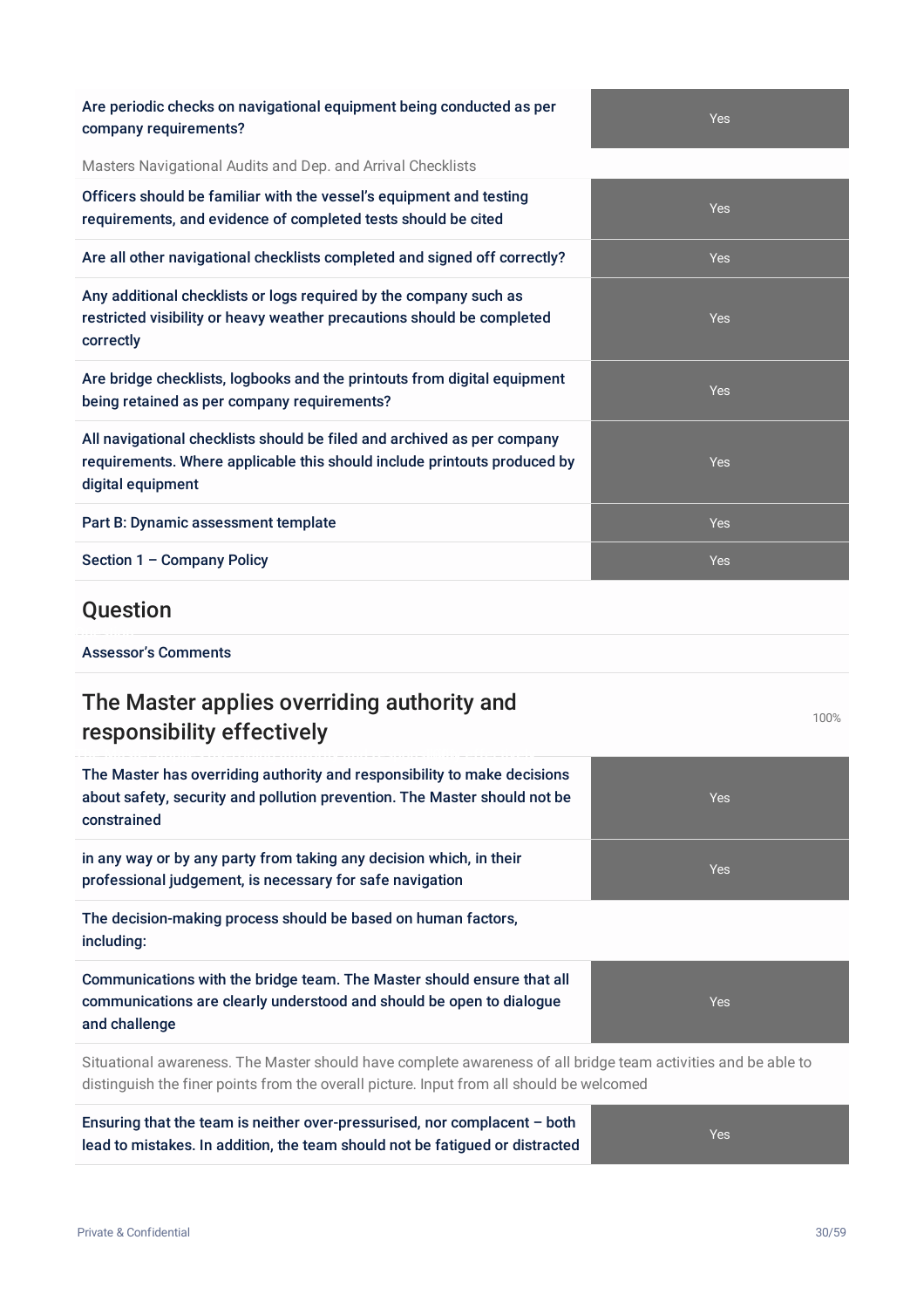Ensuring that best practice is followed at all times. The Master should lead by example. This includes understanding the team's various experience levels and training, coaching and mentoring members as applicable. Cutting corners is strongly discouraged

| Promoting teamwork and a strong safety culture                                                                                                                                                                                                                                                      | Yes        |
|-----------------------------------------------------------------------------------------------------------------------------------------------------------------------------------------------------------------------------------------------------------------------------------------------------|------------|
| <b>Question</b>                                                                                                                                                                                                                                                                                     | <b>Yes</b> |
| <b>Assessor's Comments</b>                                                                                                                                                                                                                                                                          |            |
| The requirements of the company's navigation<br>policies and procedures are fully satisfied                                                                                                                                                                                                         | 100%       |
| On joining a vessel and as soon as practicable, each member of the bridge<br>team should familiarise themselves with company's SMS requirements<br>that relate to navigational practices and procedures. On completion they<br>should confirm to the Master that they understand these requirements | <b>Yes</b> |
| On joining and at intervals in line with company requirements, the Master<br>should complete a navigational assessment. The Master should convene a<br>meeting with the bridge team to discuss the navigational practices<br>currently in place and verify them against the company's requirements  | <b>Yes</b> |
| A navigational assessment checklist should be used. Non-conformances<br>identified should be reported to the managing office and a plan agreed for<br>closeout within a specified time frame                                                                                                        | <b>Yes</b> |
| The Master should brief all watchkeepers/lookouts regarding issues<br>discussed at the meeting and                                                                                                                                                                                                  | Yes        |
| be satisfied that the company requirements for lookout duties are fully<br>understood by the personnel undertaking them                                                                                                                                                                             | Yes        |
| The Master should also use this opportunity to explain their standing<br>orders to the bridge team                                                                                                                                                                                                  | Yes        |
| A record of the Master's assessment should be made                                                                                                                                                                                                                                                  | Yes        |
| It is critical that every individual reviews and understands the<br>requirements for navigation and their responsibilities. Any areas of<br>uncertainty should be brought to the attention of the Master and<br>addressed                                                                           | Yes        |

## The bridge team is familiar and always compliant with the company restricted visibility policy

100%

In addition to the requirements of Part A, section 1.06: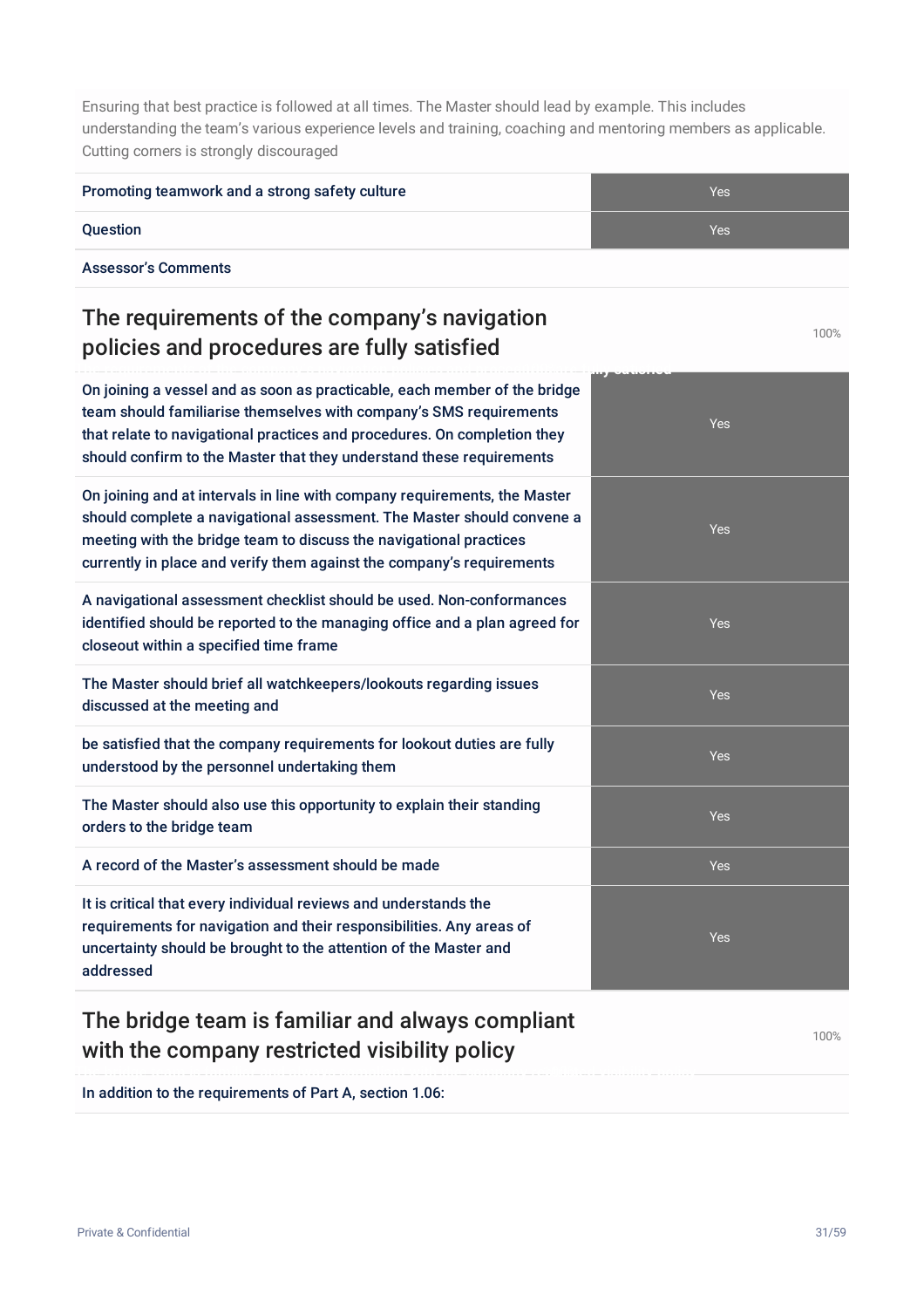The OOW should regularly check the level of visibility by comparing the range of visual and radar targets and discussing visibility with the lookout, particularly if it is patchy or closing in. The definition of restricted visibility and the company's requirements for navigation when in or near such areas should be clearly stated in the company's SMS and the Master's standing orders. Restricted visibility may include heavy rain, mist, fog, snow, sandstorms, glare (from background lights) or other similar causes

The Master and officers should demonstrate full knowledge of and compliance with the rules of the road as they apply to restricted visibility

Assessor's Comments

## Standby conditions are discussed and documented well before the event, and all company requirements for standby are being met in full

In addition to the requirements of Part A, sections 1.04 and 2.08:

Plans for standby conditions should be discussed, documented and shared with all personnel on board as necessary. The discussion should cover all aspects of the operation, be open with all views considered and take account of learnings from previous visits

| The experience of personnel involved should be considered                                                                                                                                                                                           | <b>Yes</b> |
|-----------------------------------------------------------------------------------------------------------------------------------------------------------------------------------------------------------------------------------------------------|------------|
| If any deviation/departure from the standby plan is required, the Master<br>should immediately be informed and the plan re-assessed. The Master<br>should ensure that all personnel involved in the operations are fully<br>informed of any changes | <b>Yes</b> |

The vessel should be placed on standby if the Master considers that the safety, security or manoeuvrability of the vessel may be compromised. The standby position should be clearly noted on all relevant navigational charts, the engine room should inform the bridge verbally that the vessel is ready for standby, and the time of standby should be recorded in the deck and engine room logbooks. The vessel should not proceed beyond the pre-defined standby position as defined in the passage plan until all requirements for standby conditions are met. The bridge and engine control room should establish

| and maintain a clear means of communication and exchange of<br>information | <b>Yes</b> |
|----------------------------------------------------------------------------|------------|
| Reasons for standby conditions may include but are not limited to:         |            |
| Deteriorating visibility                                                   | <b>Yes</b> |
| Operational status of main or standby machinery                            | <b>Yes</b> |
| <b>Traffic density changes</b>                                             | <b>Yes</b> |
|                                                                            |            |

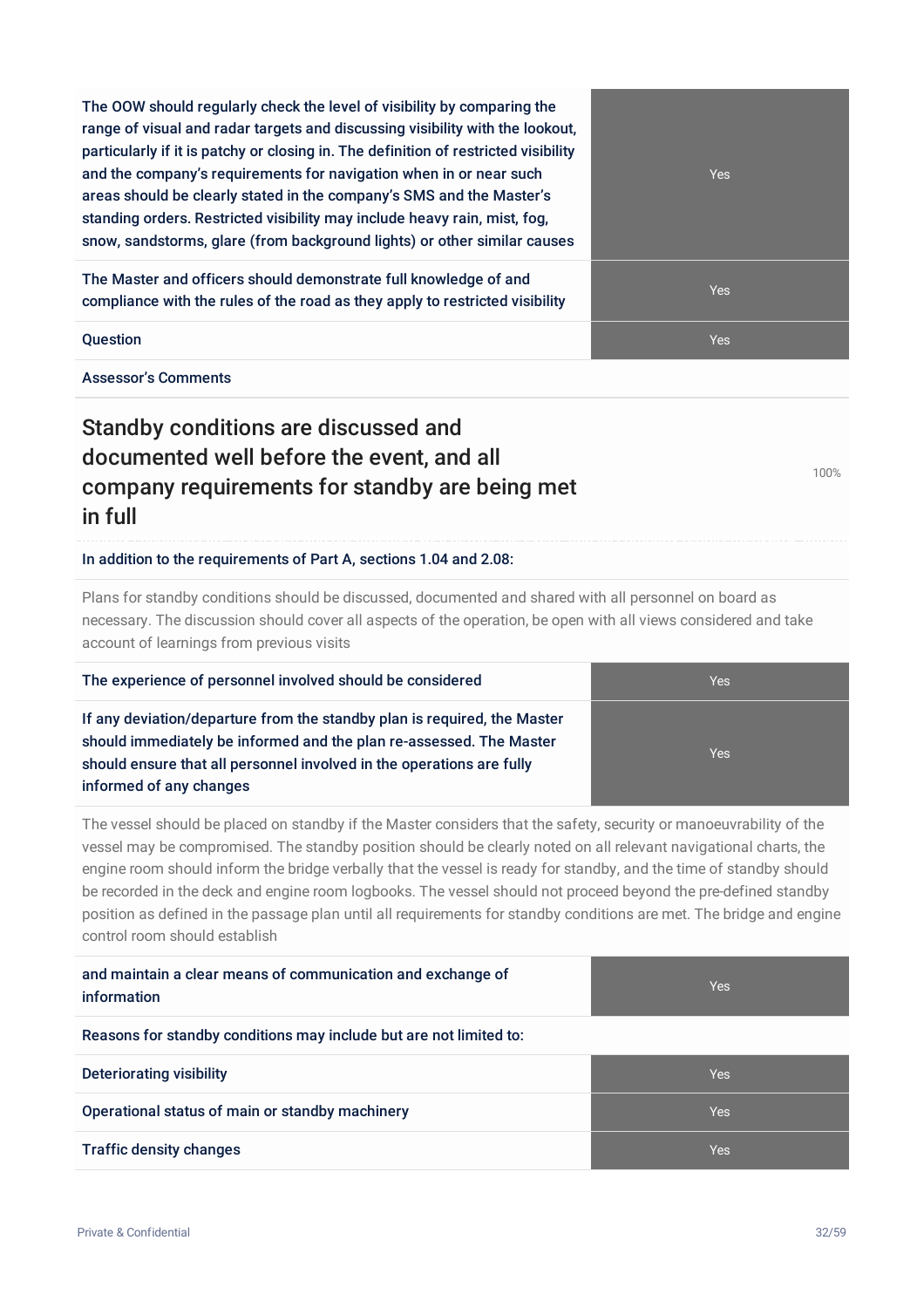| <b>Assessor's Comments</b>                                                                                                                                                                                                                                                                                                                                                                                                                                                                                                |            |
|---------------------------------------------------------------------------------------------------------------------------------------------------------------------------------------------------------------------------------------------------------------------------------------------------------------------------------------------------------------------------------------------------------------------------------------------------------------------------------------------------------------------------|------------|
| Company anchoring procedures are understood<br>and complied with                                                                                                                                                                                                                                                                                                                                                                                                                                                          | 100%       |
| In addition to the requirements of Part A, section 1.08:                                                                                                                                                                                                                                                                                                                                                                                                                                                                  |            |
| When entering, manoeuvring inside or leaving harbour limits, the anchors<br>should be cleared and ready for use, unless local regulations require<br>otherwise. The windlass(es) should be fully operational and the required<br>personnel at stations. A responsible officer or duly trained and<br>experienced crew member should be in charge of the operation. On long<br>river or estuarial passages, primarily conducted at full speed, or whenever<br>considered necessary, Masters should assess the necessity of |            |
| keeping the forecastle manned, bearing in mind local regulations                                                                                                                                                                                                                                                                                                                                                                                                                                                          | Yes        |
| The Master is responsible for determining the anchoring procedure for the<br>vessel and establishing a plan which takes account of the following:                                                                                                                                                                                                                                                                                                                                                                         |            |
| <b>Traffic density</b>                                                                                                                                                                                                                                                                                                                                                                                                                                                                                                    | Yes        |
| Weather conditions (both current and predicted weather forecast)                                                                                                                                                                                                                                                                                                                                                                                                                                                          | Yes        |
| <b>Current and/or tide</b>                                                                                                                                                                                                                                                                                                                                                                                                                                                                                                | Yes        |
| Depth of water                                                                                                                                                                                                                                                                                                                                                                                                                                                                                                            | <b>Yes</b> |
| <b>Vessel displacement</b>                                                                                                                                                                                                                                                                                                                                                                                                                                                                                                | Yes        |
| Amount of cable to be used                                                                                                                                                                                                                                                                                                                                                                                                                                                                                                |            |
| Characteristics and condition of the vessel's equipment                                                                                                                                                                                                                                                                                                                                                                                                                                                                   | Yes        |
| Hydraulic brakes, if fitted, should be tested with the anchor secure prior to<br>letting go. Communications with all parties and full situational awareness<br>are key to a successful operation                                                                                                                                                                                                                                                                                                                          | Yes        |
|                                                                                                                                                                                                                                                                                                                                                                                                                                                                                                                           |            |

Any other development that might impact the safe operation of the vessel Yes Subject to any specific company requirements, the Master and Chief Yes agree when the propulsion plant can be operated in Unmanned Machinery Yes Records of starting and ending standby conditions should be recorded in Yes

**Question According to the Contract of Contract Contract of Contract Contract Contract Oriental According to the Ves** 

Engineer should discuss and

the bridge and engine room logbooks

Space (UMS) mode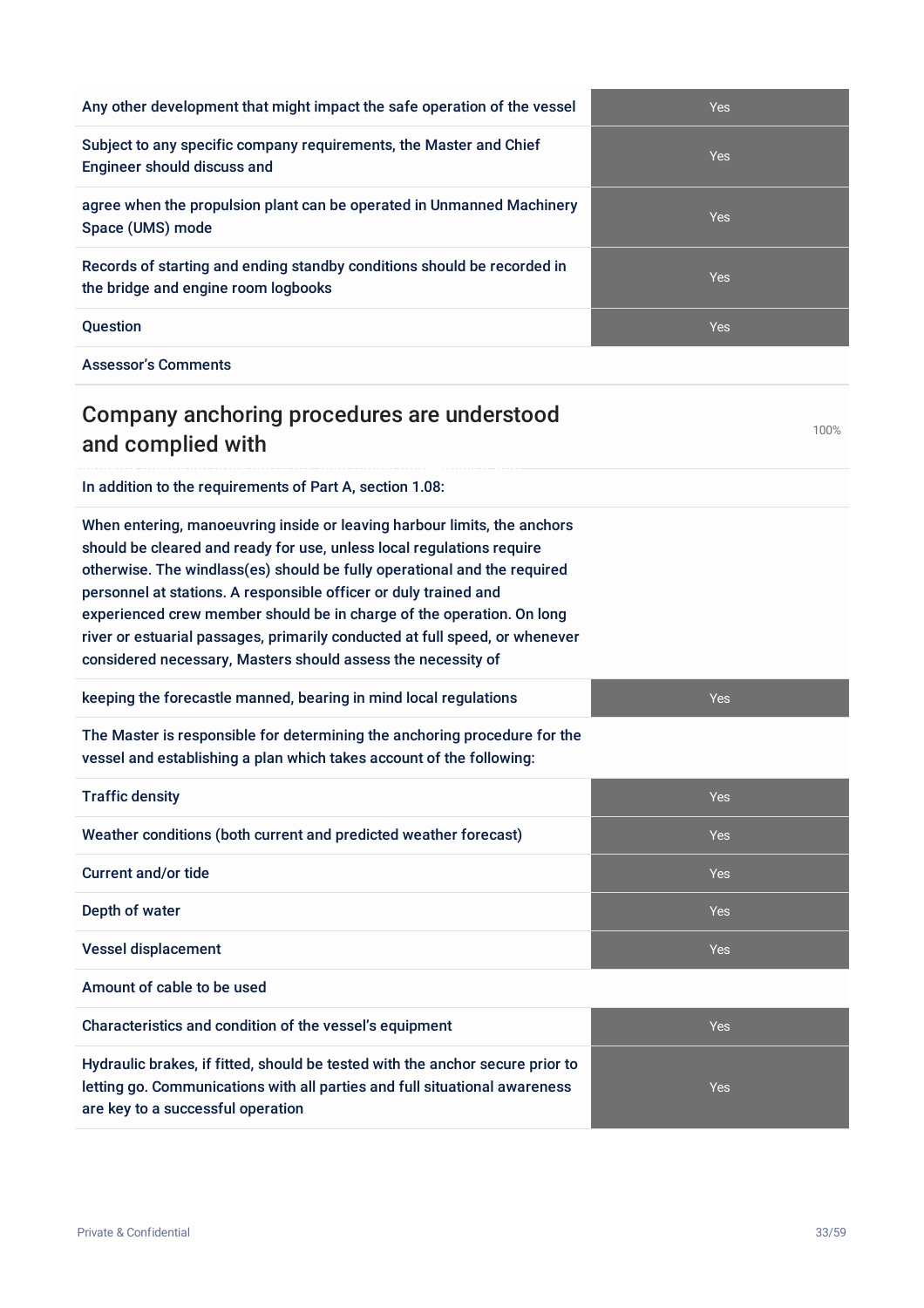On completion of anchoring, the cable stopper should be locked in position across the cable. The cable should be adjusted to rest close to, but not touching, the cable stopper and then the brake hardened up and the windlass taken out of gear

The vessel's position should be fixed, recorded in the logbook and marked on the chart/ECDIS. The swinging circle should be checked against other vessels in the vicinity

The OOW should follow the guidance in the ICS Bridge Procedures Guide on maintaining an anchor watch

Any decision to immobilise the main engines, steering gear or other critical machinery should be subject

to a risk assessment and in consultation with shore management

Section  $2$  – Bridge team organisation

#### **Ouestion**

#### Assessor's Comments

#### The manning level of the bridge is adequate at all times

#### In addition to the requirements of Part A, section 1.12:

The manning level of the bridge should always be in line with company requirements and enhanced for critical sections of the voyage. Personnel should be called in good time to meet the manning level requirements. The management of officers and crew hours of rest in line with STCW/ILO should be considered when planning manning levels. Tired

| people make mistakes - fatigue should be recognised and effectively<br>managed both by the company and on board                  | <b>Yes</b> |
|----------------------------------------------------------------------------------------------------------------------------------|------------|
| The company should have a policy for preventing distraction of personnel<br>on the bridge and this should include the following: |            |
| Prohibition of media and social entertainment equipment, including<br>personal computers                                         | <b>Yes</b> |
| No personal electronic devices are allowed on the Navigating Bridge.                                                             |            |
| Restriction of personal mobile phones and clear guidelines as to when use<br>is permitted                                        | <b>Yes</b> |
| Restriction of non-essential personnel and clear guidelines as to when<br>visitors are permitted on the bridge                   | <b>Yes</b> |
| A statement that the OOW should not be or allow themselves to become<br>distracted                                               | <b>Yes</b> |

| Yes |
|-----|
| Yes |
| Yes |
| Yes |
| Yes |
| Yes |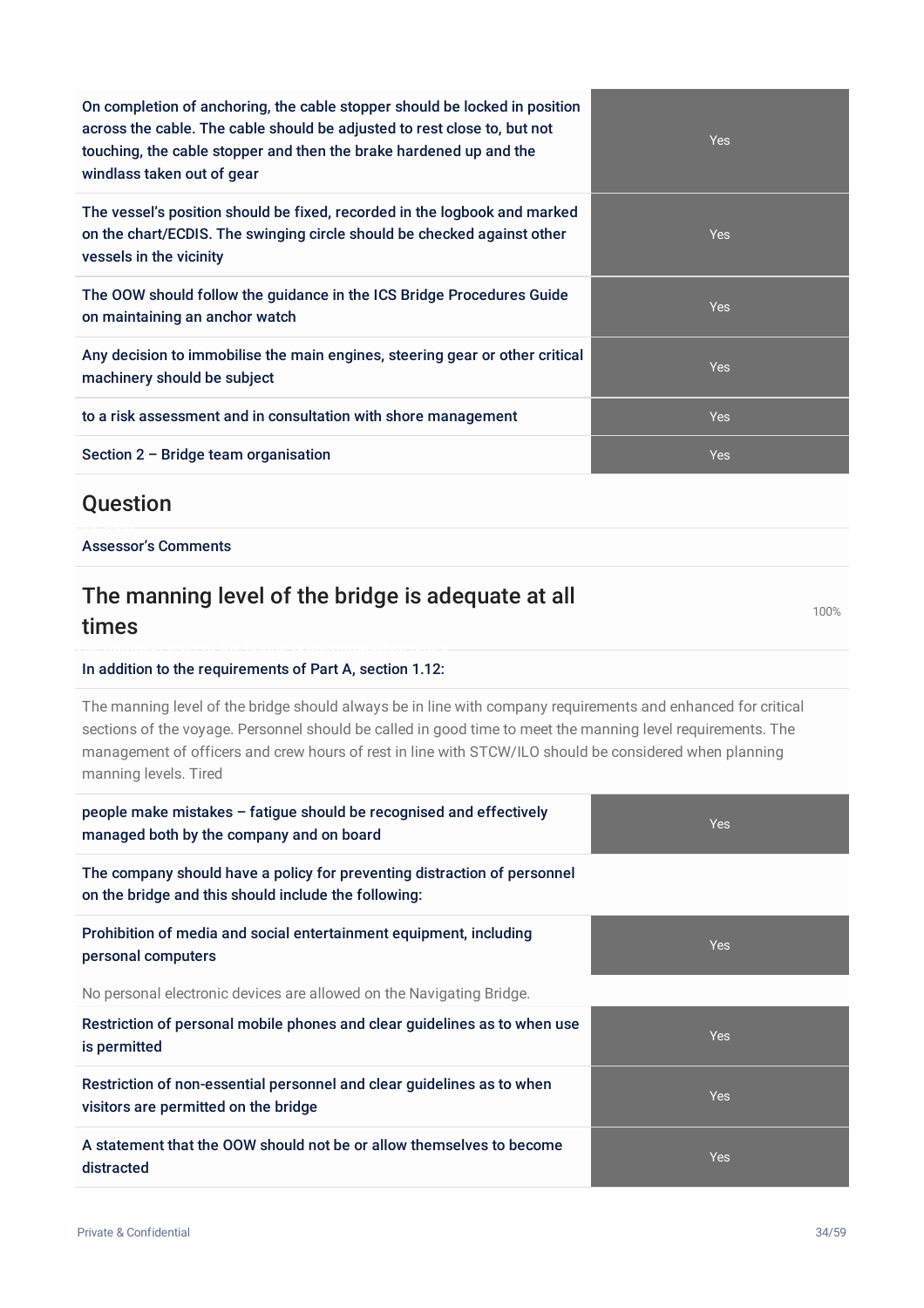| A proper lookout is maintained                                                                                                                                                                                                                                            |            | 92.86% |
|---------------------------------------------------------------------------------------------------------------------------------------------------------------------------------------------------------------------------------------------------------------------------|------------|--------|
| A lookout should be maintained in compliance with COLREGS Rule 5, which<br>is essential to ensure safe navigation                                                                                                                                                         | <b>Yes</b> |        |
| The BNWAS dead man alarm should be switched on when the OOW is the<br>sole person on watch                                                                                                                                                                                | N/A        |        |
| Duties other than lookout may be assigned to the watchkeeper when all of<br>the following criteria can be met:                                                                                                                                                            |            |        |
| During daylight hours, i.e. from sunrise to sunset                                                                                                                                                                                                                        | Yes        |        |
| The vessel is further from the nearest grounding line or navigational<br>hazard than the company's defined distance                                                                                                                                                       | Yes        |        |
| The vessel is not under standby conditions                                                                                                                                                                                                                                | N/A        |        |
| The vessel is not transiting an area of heightened security                                                                                                                                                                                                               | N/A        |        |
| The vessel is not experiencing adverse weather, visibility or other<br>conditions that may affect the ability of the OOW to maintain a proper<br>lookout                                                                                                                  | N/A        |        |
| The traffic density is low and vessel is not navigating in or near a traffic<br>separation scheme                                                                                                                                                                         | <b>Yes</b> |        |
| Panama Canal Traffic Control                                                                                                                                                                                                                                              |            |        |
| There is no significant defect in navigational equipment                                                                                                                                                                                                                  | N/A        |        |
| The OOW is not undertaking other duties that may distract them from<br>keeping a sole lookout                                                                                                                                                                             | N/A        |        |
| The watchkeeper is available when required                                                                                                                                                                                                                                | Yes        |        |
| If there is any doubt, then the watchkeeper should be called                                                                                                                                                                                                              | Yes        |        |
| The OOW should maintain a two-way flow of information with the<br>watchkeeper, including changes in navigational circumstances, planned<br>collision avoidance manoeuvres, alteration of course, changes of main<br>engine status and expected changes in traffic density |            |        |
| Question                                                                                                                                                                                                                                                                  | N/A        |        |
| <b>Assessor's Comments</b>                                                                                                                                                                                                                                                |            |        |
|                                                                                                                                                                                                                                                                           |            |        |
|                                                                                                                                                                                                                                                                           |            |        |
| Private & Confidential                                                                                                                                                                                                                                                    |            | 35/59  |

## The policy should be seen to be implemented in full by the bridge team Yes

Question N/A

Assessor's Comments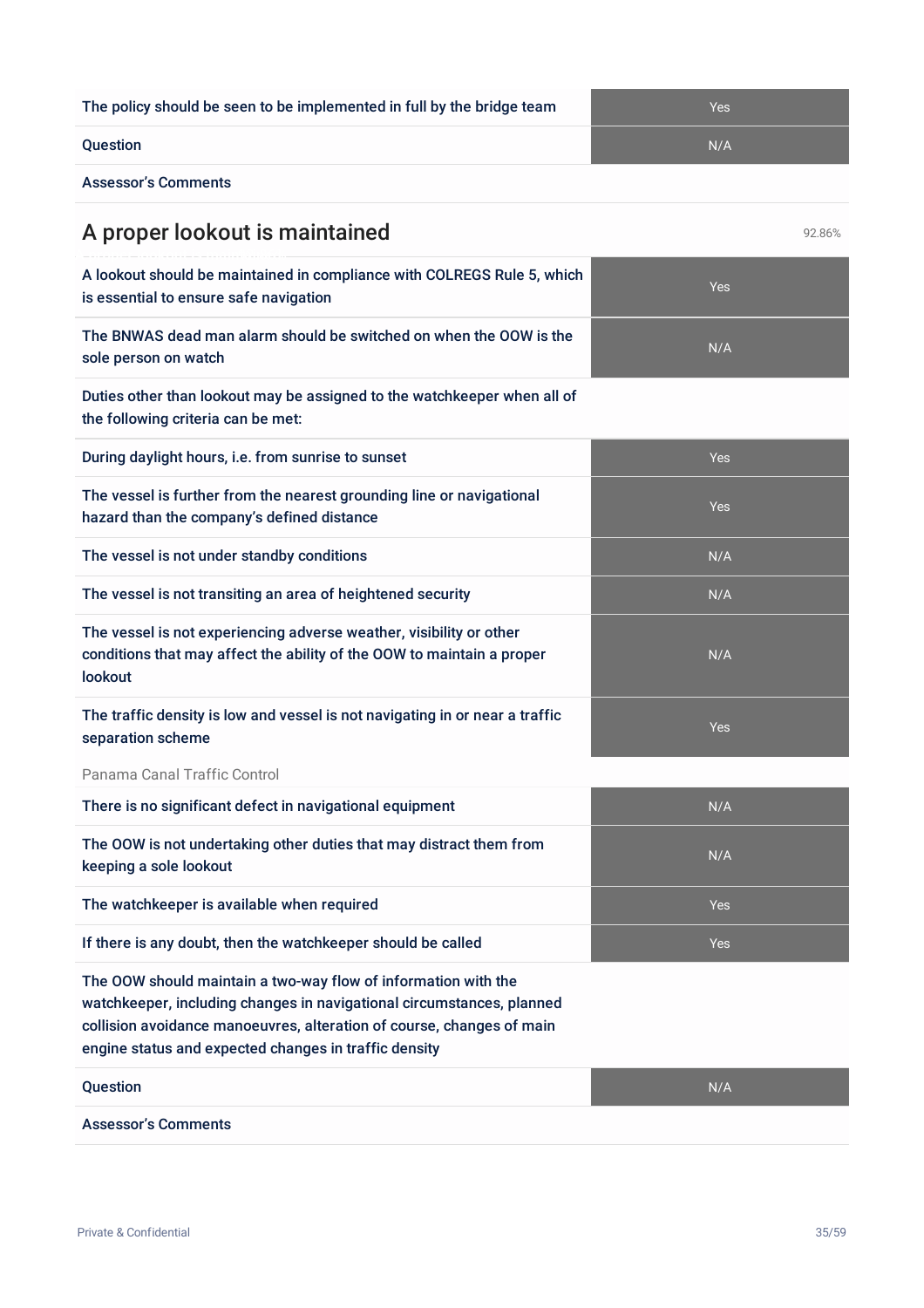## Fatigue is monitored and managed effectively at all times

Fatigue is a major risk to safe navigation. The company (through the Master) should ensure that any watchkeeping officer or rating is sufficiently rested, in line with STCW and ILO requirements, when assuming bridge watchkeeping duties. Watchkeeping schedules may be altered to achieve this objective. The Master should not hesitate to safely anchor or stop the vessel to rest bridge team members. Where necessary the Master should be prepared to do a watch, break watches or suspend operations when fatigue needs to be rectified

The six on/six off watchkeeping rota for extended periods does not comply with the International Convention on Standards of Training, Certification and Watchkeeping for Seafarers (STCW) and the International Labour Organization (ILO) regulations and should be avoided

#### The bridge team is neither over-pressurised nor complacent

A good bridge team is busy without being over- pressurised, but not complacent either

Being over-pressurised leads to stress. Complacency or lack of attention can lead to mistakes or shortcuts. This can be avoided by sharing decisionmaking, calling for assistance, using competency, knowledge and experience, exercising sound judgement, maintaining situational awareness and effective communication

Question N/A

Assessor's Comments

## The bridge team members maintain a high level of situational awareness at all times

Bridge team members can maintain a high level of situational awareness by recognising what

information is important and not getting distracted or bogged down in minor details. Some key factors to consider should include, but are not limited to, the ability to:

| Assimilate and deal with a high flow of information                  | <b>Yes</b> |
|----------------------------------------------------------------------|------------|
| Identify developing hazards and close quarter situations             | <b>Yes</b> |
| Continuously assess sea room and UKC                                 | <b>Yes</b> |
| Continuously assess developing traffic situations                    | <b>Yes</b> |
| Prioritise developing situations and not lose track of other hazards | <b>Yes</b> |

100%

100%

Yes

Yes

Yes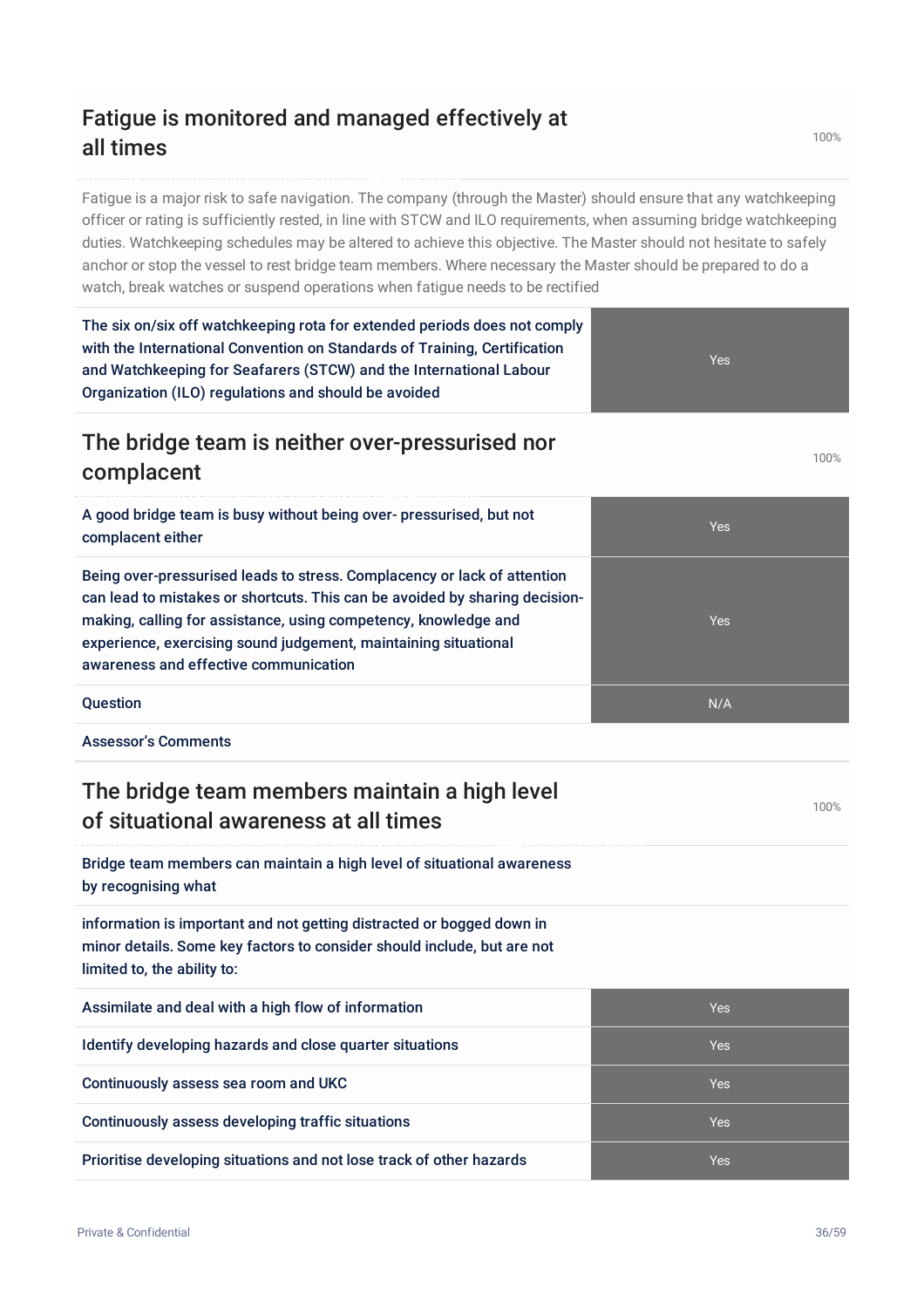| conning the vessel                                                                                            | <b>Yes</b> |
|---------------------------------------------------------------------------------------------------------------|------------|
| Account for the varying influence of speed, set and drift, particularly when<br>increasing and reducing speed | Yes        |
| Maintain situational awareness during periods of twilight and darkness                                        | Yes        |
| Communications within the bridge toom are                                                                     |            |

#### Communications within the bridge team are effective

Delegate workload when required to maintain focus, particularly when

Effective communication should be maintained between the Master, officers, lookout, helmsman, Pilots and the engine room. To be effective, communications need to be:

| <b>Clear and concise</b>                                                                                                                                                                           | <b>Yes</b> |
|----------------------------------------------------------------------------------------------------------------------------------------------------------------------------------------------------|------------|
| Understood by all                                                                                                                                                                                  | <b>Yes</b> |
| Used with the closed loop process                                                                                                                                                                  | <b>Yes</b> |
| Open to questioning and challenge across all ranks where doubts exist.<br>Positive intervention and feedback should be encouraged. Regular<br>briefings and debriefings can assist in this respect | <b>Yes</b> |
| The use of arm gestures or other body language,                                                                                                                                                    | <b>Yes</b> |
| e.g. to indicate helm direction, can enhance understanding and avoid<br>errors                                                                                                                     | <b>Yes</b> |

## Activities are planned in good time and workload is delegated efficiently

All the activities of the bridge team should be planned in good time. Where teamwork is required activities should not rely on one person and no part of the team should be working in isolation. The workload should be shared as applicable using the right personnel for the right job

## **Question According to the Contract of Contract Contract of Contract Contract Contract Oriental According to the Ves** Assessor's Comments The bridge team works well as a unit 100% of the bridge team works well as a unit The relationship between the Master and the bridge team or the OOW and watchkeepers should be such that all are comfortable within the team and work well together. This involves: Not being constrained by hierarchal barriers and actively promoting challenge/questioning/ intervention N/A No restrains noted

100%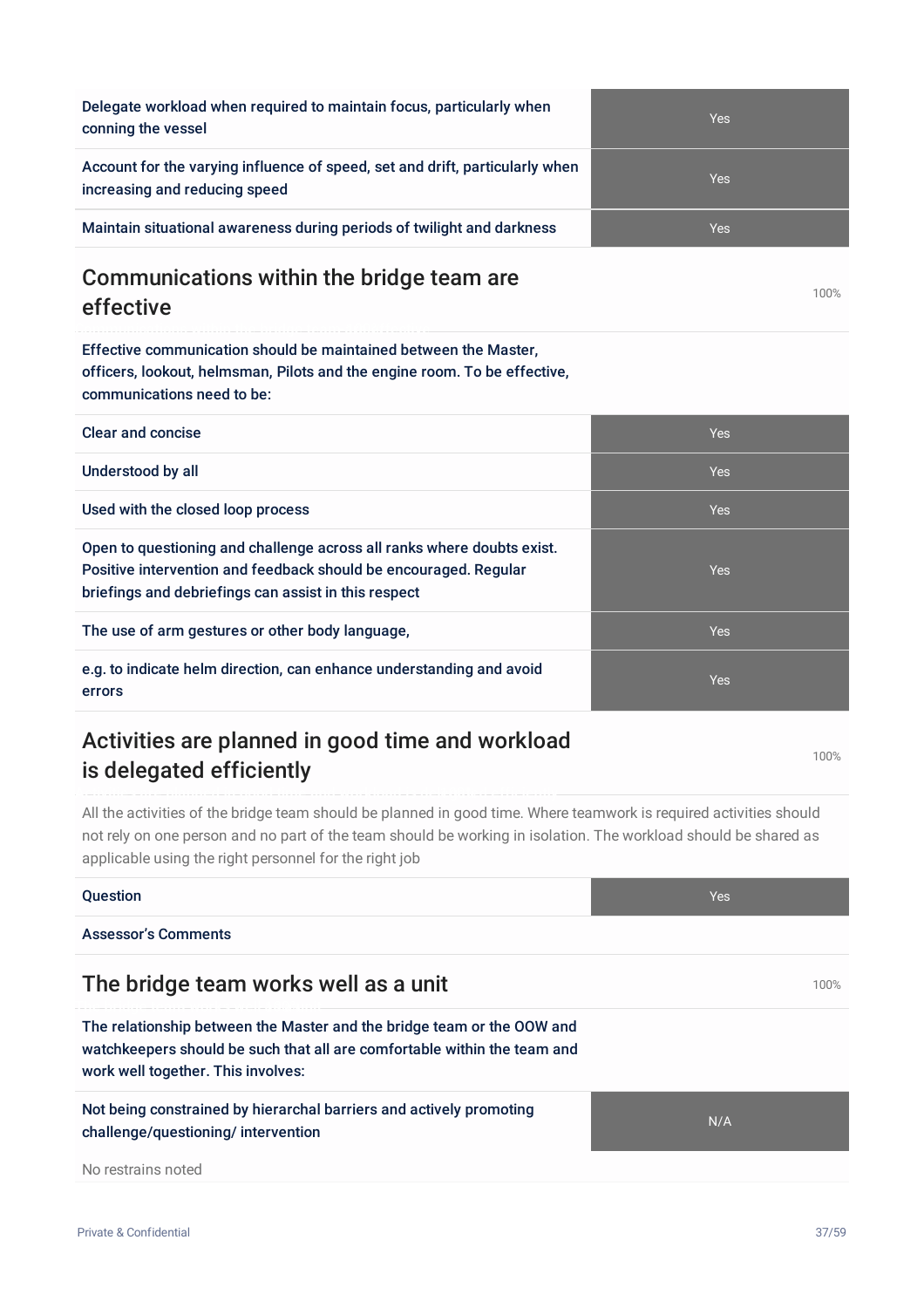| Calling for assistance when in any doubt             | <b>Yes</b> |
|------------------------------------------------------|------------|
| Master called by 2/0 and responded promptly          |            |
| Everyone supporting the team as a whole              | <b>Yes</b> |
| Coaching, training and mentoring                     | <b>Yes</b> |
| Master and CO, Giving good guidance to Jr. officers. |            |
| <b>Effective decision-making</b>                     | <b>Yes</b> |
| Proper planning and distribution of workload         | <b>Yes</b> |

## Decision-making is effective 100% and the 100% of 100% of 100% and 100% of 100% of 100% of 100% of 100% of 100% of 100% of 100% of 100% of 100% of 100% of 100% of 100% of 100% of 100% of 100% of 100% of 100% of 100% of 100

All decision-making should be clear, unambiguous, positive and justified. Decisions should be communicated in good time and any doubts should be addressed. It should be fully appreciated that while the Master has overall responsibility and authority, mistakes can be made – the Master should emphasise this and request intervention

| Under no circumstances should decisions contravene the company SMS or                                                                               |            |
|-----------------------------------------------------------------------------------------------------------------------------------------------------|------------|
| COLREGS. The only exception to this is where the Master must exercise<br>their overriding authority to ensure the safety of the vessel and its crew | <b>Yes</b> |
| Bridge team members have a good understanding                                                                                                       |            |
| of their responsibilities and demonstrate<br>confidence in their execution                                                                          | 100%       |
| The individual members of the bridge team complete their duties<br>effectively. This includes knowing when to ask questions                         | <b>Yes</b> |
| Whenever a bridge team member has the con, they should demonstrate<br>confidence in being able to do the following:                                 |            |
| <b>Bridge resource management</b>                                                                                                                   | <b>Yes</b> |
| Decision-making                                                                                                                                     | <b>Yes</b> |
| <b>Giving orders</b>                                                                                                                                | <b>Yes</b> |
| Good communication between Master and Officers                                                                                                      |            |
| Handling of the bridge team                                                                                                                         | <b>Yes</b> |
| Assessing developing situations                                                                                                                     | <b>Yes</b> |
| Taking early action to avoid a developing situation                                                                                                 | <b>Yes</b> |
| <b>Handling external communications</b>                                                                                                             | <b>Yes</b> |
| Interactions with engine room                                                                                                                       | <b>Yes</b> |
| Good interaction and communication with ECR                                                                                                         |            |
| <b>Interaction with the Pilot</b>                                                                                                                   | <b>Yes</b> |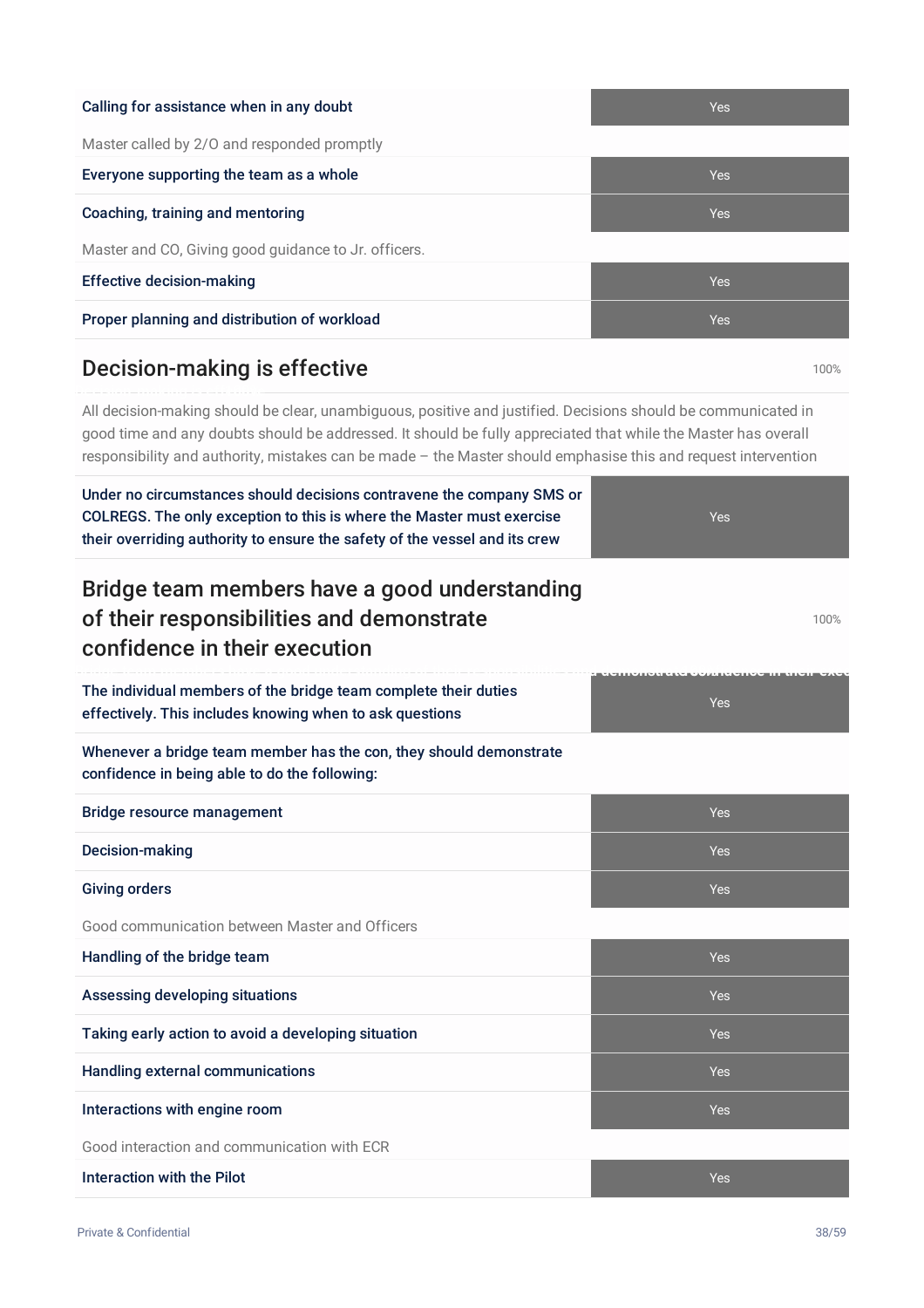Knowledge of the vessel's characteristics and manoeuvring, including any ship-specific quirks

Calling the Master when required The Contract of the Contract of Testam Testam Testam Testam Testam Testam Testam Testam Testam Testam Testam Testam Testam Testam Testam Testam Testam Testam Testam Testam Testam Testam Tes

Assessor's Comments

## Coaching, training and mentoring are actively promoted on board

#### In addition to the requirements of Part A, section 1.14:

All officers should understudy (learn another's role in order to be able to act at short notice in their absence) and gain experience of the next rank whenever possible and this should actively be promoted on board. For instance, if the navigator is the Second Officer, then the Third Officer should actively understudy them

| The Master should be proactive and provide hands- on training, where<br>appropriate, to all bridge officers in manoeuvring, navigation, company<br>procedures, navigation equipment familiarisation and ship handling. This<br>might be as simple as coaching helmsmen and junior officers to repeat<br>back helm orders | Yes        |
|--------------------------------------------------------------------------------------------------------------------------------------------------------------------------------------------------------------------------------------------------------------------------------------------------------------------------|------------|
| When allowing an officer to manoeuvre the vessel in restricted waters, the<br>Master should carefully choose the situation and monitor the officer's<br>actions to ensure the safety of the vessel                                                                                                                       |            |
| Section $3$ – Duties                                                                                                                                                                                                                                                                                                     | <b>Yes</b> |
| Question                                                                                                                                                                                                                                                                                                                 |            |
| Assessor's comments                                                                                                                                                                                                                                                                                                      |            |
| The Designated Navigating Officer is thoroughly<br>familiar with their responsibilities, including<br>industry, company and the Master's requirements<br>for passage planning                                                                                                                                            | 100%       |
| Although several officers onboard act as OOW, the company should<br>appoint one to be the designated navigator. Apart from watchkeeping<br>duties, the navigator's responsibilities should include:                                                                                                                      |            |
| The care of all navigational equipment in close consultation with the<br>vessel's maintenance team                                                                                                                                                                                                                       | <b>Yes</b> |
| Maintenance of the vessel's outfit of nautical charts/ENCs/Raster<br><b>Navigational Charts (RNCs) and publications</b>                                                                                                                                                                                                  | Yes        |
| Passage planning                                                                                                                                                                                                                                                                                                         | <b>Yes</b> |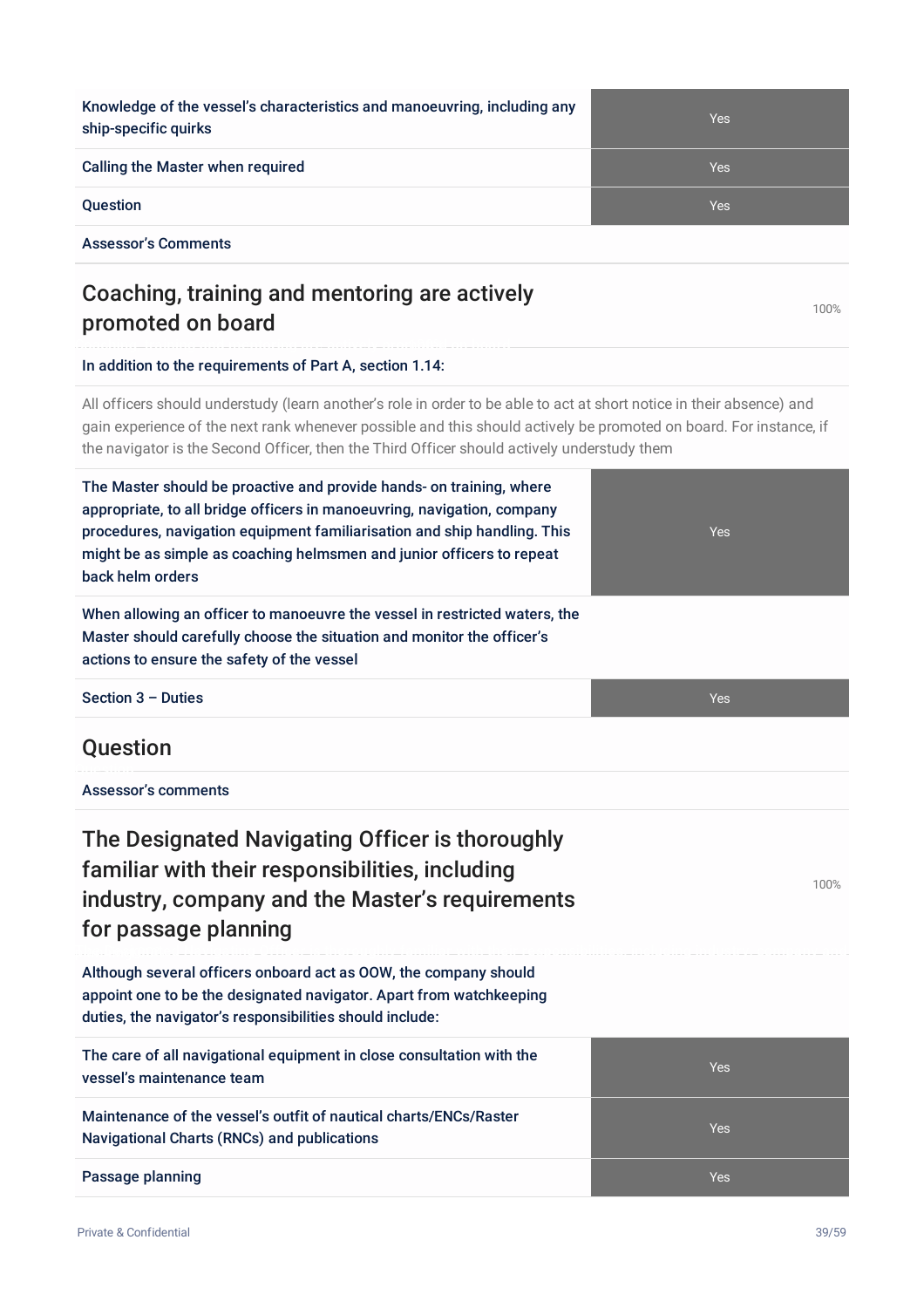The Navigator may delegate some of their workload to other officers but they remain responsible to the Master for the above

#### The OOW complies with responsibilities, authority and primary duties as defined by the company

When an OOW has the con, they should have the authority to take whatever action they deem necessary with regards to navigation and the safety of the ship by using the rudder, engine, whistle, signalling and bridge communications equipment as required

The presence of the Master or other officers on the bridge does not relieve the OOW of their duties and responsibilities unless they are clearly informed that another officer has taken the con. When the Master has taken over the conning of the vessel in coastal or pilotage waters, the OOW should remain responsible for the navigation of the vessel and should keep themselves informed, and the Master appraised, of the vessel's position at all times

The OOW should not leave the bridge unless duly relieved of their duties by the Master or a person appointed by the Master

#### The OOW is fully aware of when to call the Master as per standing orders

The Master should be called to the bridge immediately in accordance with the requirements of their standing orders or company procedures

Assessor's Comments

The bridge team fosters a two-way flow of information, encourages intervention and challenge, and involves all in the decision-making process, irrespective of who has the con

A free flow of information between members of the bridge is key to avoiding the one-man error. The Master may allocate each team memberspecific navigational duties but they all should cross-check each other. Positive reporting, closed loop communication protocols and challenging decisions when uncertain of the outcome should be encouraged by all team members

The OOW should remain in charge of the bridge and bridge team until relieved or until the Master takes the con. Any change of con should be recorded in the deck logbook/bell book

Yes



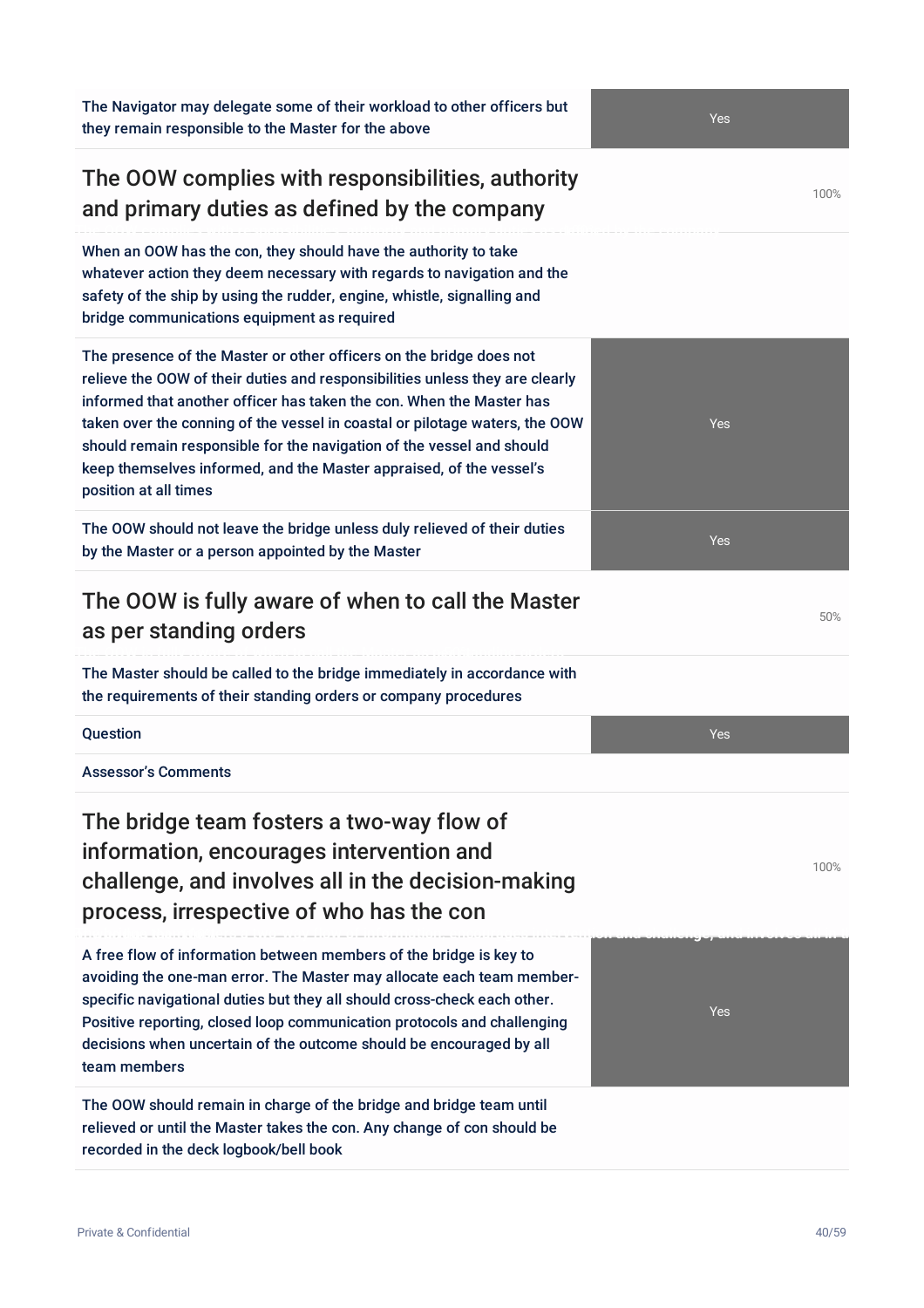#### Intervention is a difficult skill to master for some – where necessary, the Master should mentor personnel in this respect

## The watchkeeper is fully integrated into the bridge team

The watchkeeper should be properly instructed and fully integrated into the bridge team. They should be continually apprised of ongoing and expected navigational situation including traffic, alterations, landfall, buoyage, pilot requirements, etc

Duties of the watchkeeper should include:

| Reporting of lights, vessels, navigational marks, floating objects, changes<br>in environmental conditions or any other event that may affect safe<br>navigation | Yes        |  |
|------------------------------------------------------------------------------------------------------------------------------------------------------------------|------------|--|
| Reporting any fog signals that are heard                                                                                                                         | Yes        |  |
| Reporting any events on board that may relate to safety of personnel or<br>the vessel                                                                            | <b>Yes</b> |  |
| Occasionally looking at the radar screen to relate visual targets to radar targets                                                                               |            |  |
| A watchkeeper engaged in hand steering the vessel should not be<br>considered a lookout and another watchkeeper should act as the lookout                        | <b>Yes</b> |  |
| <b>Question</b>                                                                                                                                                  | <b>Yes</b> |  |
|                                                                                                                                                                  |            |  |

Assessor's Comments

## The experience of new watchkeeping officers and ratings are assessed

Prior to departure, the company (through the Master) should assess the experience of new watchkeeping personnel and satisfy themselves that they can safely navigate the vessel. The Master should raise any concerns with the managing office and should not hesitate to postpone the repatriation of the

| off-signing officer                                                                                                                                                                                       | Yes        |
|-----------------------------------------------------------------------------------------------------------------------------------------------------------------------------------------------------------|------------|
| All watchkeeping personnel new to the vessel should undergo a<br>familiarisation process before undertaking watchkeeping duties $-$ in<br>addition to safety familiarisation, deck officers should have a | <b>Yes</b> |
| ship-specific familiarisation for bridge equipment                                                                                                                                                        | <b>Yes</b> |
|                                                                                                                                                                                                           |            |

## The OOW displays a high level of awareness regarding the daily operation of the vessel

100%





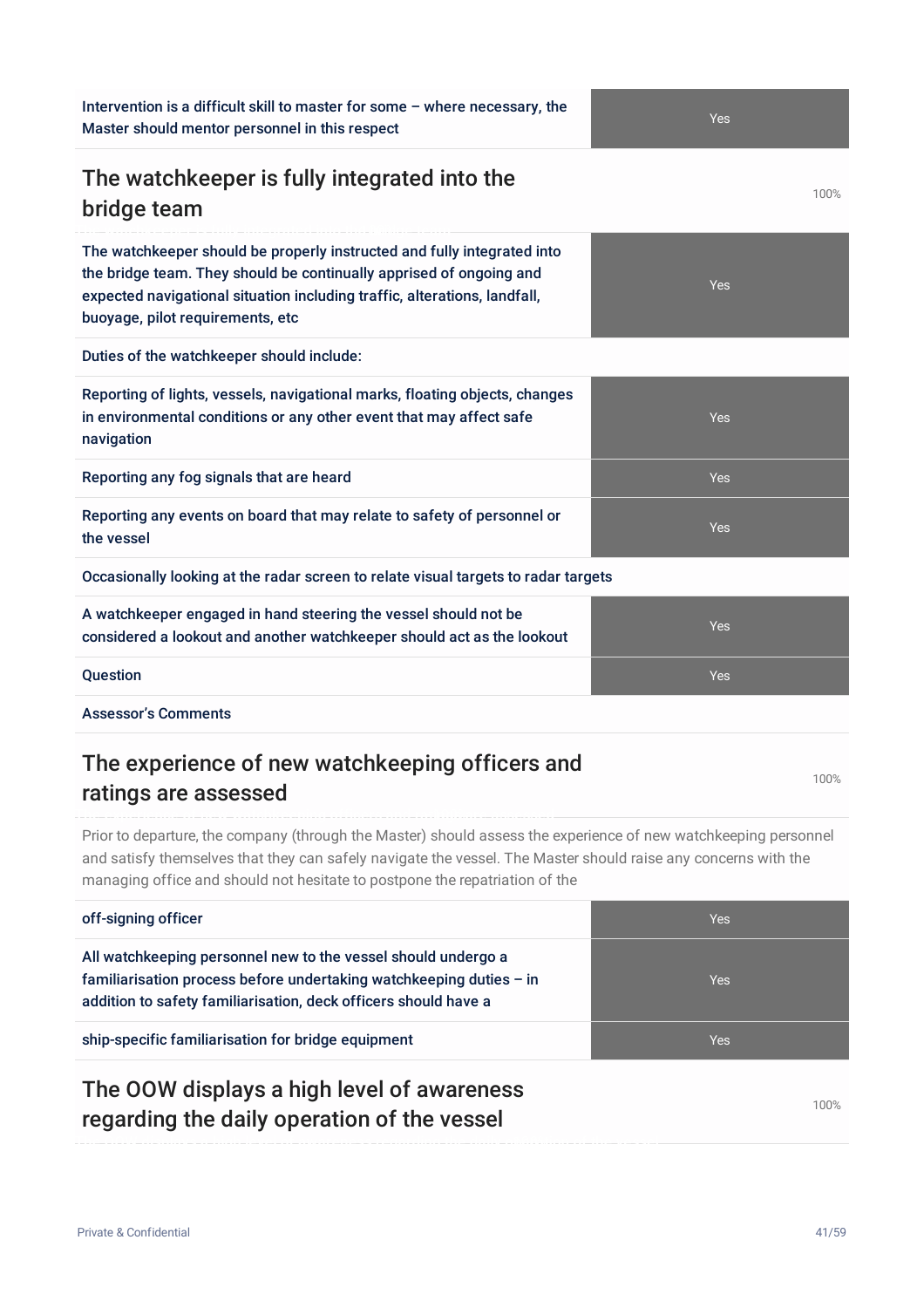The OOW should maintain general awareness of ongoing deck and shipboard activities

Whenever the OOW is advised of or observes activities taking place that contradict the company's policy or procedures, or are unsafe, intervention is required and activities should be suspended until corrective action has been taken. This requires the OOW to be:

| Familiar with the daily work planning for the period of duty                                                                                                                                                                                                                 | <b>Yes</b> |
|------------------------------------------------------------------------------------------------------------------------------------------------------------------------------------------------------------------------------------------------------------------------------|------------|
| Proactive with the company Behaviour-Based Safety (BBS) or Unsafe Act<br>Awareness (UAA) programmes where applicable                                                                                                                                                         | <b>Yes</b> |
| Familiar with the company permit to work system                                                                                                                                                                                                                              | <b>Yes</b> |
| Vigilance and care of personnel needs to be exercised during periods of<br>inclement weather. If navigation conditions permit, consideration should<br>be given                                                                                                              | <b>Yes</b> |
| to the use of the deck floodlights during the hours of darkness to inspect<br>the main deck, forecastle and poop decks and making PA announcements<br>to                                                                                                                     | <b>Yes</b> |
| advise the ship's staff of anticipated excessive rolling/ pitching during<br>alterations of course. If weather and sea conditions are such that exposed<br>areas are no longer safe, the OOW should notify the Master and ensure<br>that access to those areas is restricted | <b>Yes</b> |
| <b>Question</b>                                                                                                                                                                                                                                                              | <b>Yes</b> |

Assessor's Comments

## The requirements for safety rounds are being complied with

Safety rounds of areas and spaces as determined by the Master and the company should be completed after every watch at sea and in port. Completion of the safety rounds should be reported to the OOW and any observations or concerns communicated

Safety rounds should not be conducted by the lookout while on duty, since leaving the bridge contravenes SOLAS requirements

#### The watch handover is effective, with all relevant information handed over

Bridge watch handover provides the opportunity for a thorough cross-check on the vessel's situation. The relieving officer and rating should be on the bridge well before the change of watch to ensure familiarisation with the current situation. More time should be allowed for watch officers of lesser experience, new situations and high workload situations, i.e. standby

Yes

Yes

100%

100%

Yes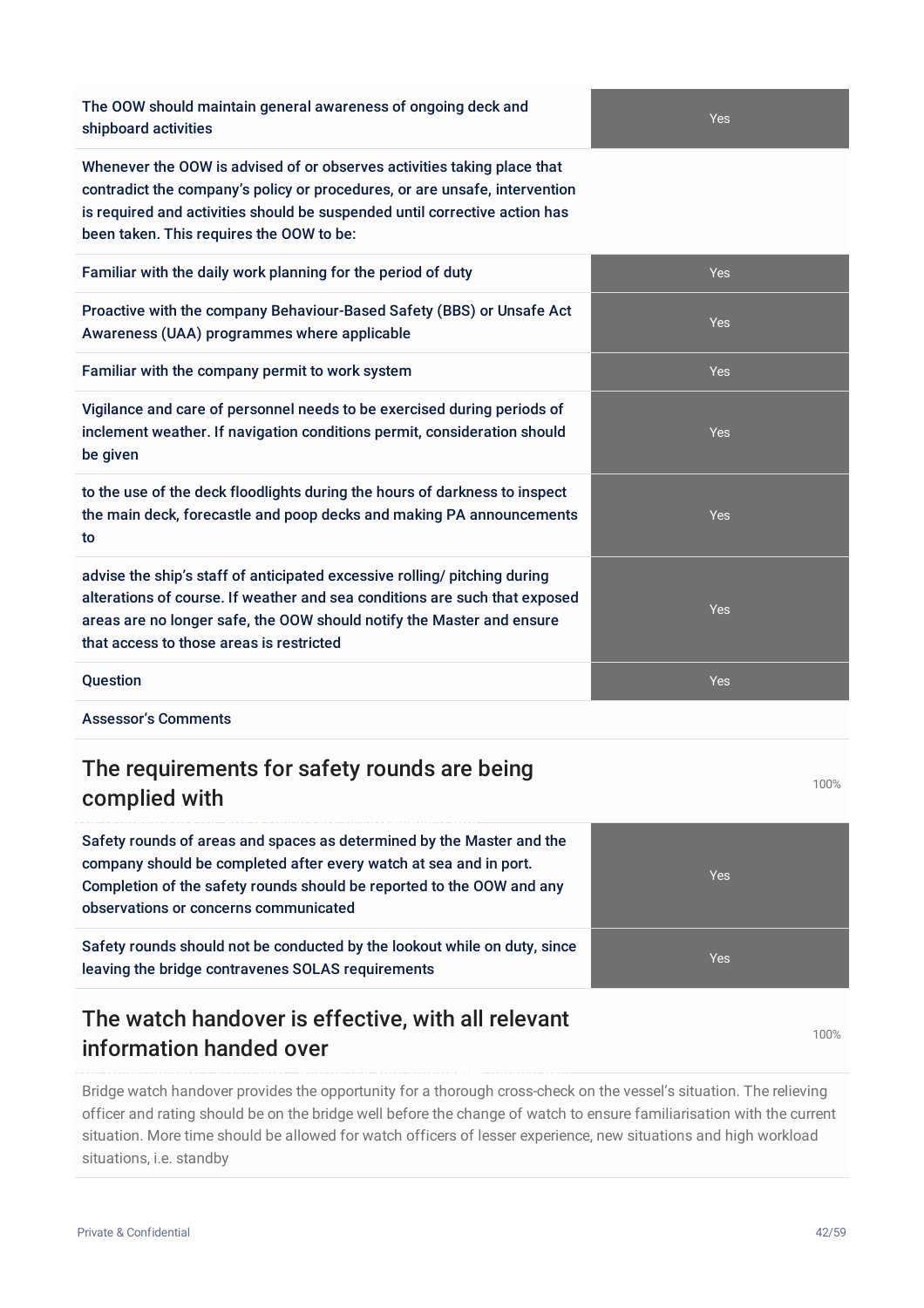| The OOW or watchkeeper should delay completing the watch handover in<br>the event of:                                                                                                       |            |
|---------------------------------------------------------------------------------------------------------------------------------------------------------------------------------------------|------------|
| An ongoing navigational manoeuvre involving a course alteration or<br>collision avoidance measure until it is completed                                                                     | Yes        |
| The incoming OOW or rating appearing to be impaired in any way that would restrict them carrying out their duties.<br>(Where there is doubt, the OOW should immediately inform the Master.) |            |
| Ratings should exchange all relevant information in the form of an<br>effective verbal handover                                                                                             | Yes        |
| Question                                                                                                                                                                                    | <b>Yes</b> |
| <b>Assessor's Comments</b>                                                                                                                                                                  |            |
| The bridge team are fully familiar with the initial<br>actions in response to an emergency                                                                                                  | 100%       |
| The bridge team should be familiar and trained in their duties with respect<br>to the following:                                                                                            |            |
| Company and ship-specific procedures and checklists for emergencies                                                                                                                         | Yes        |
| Actions to be taken on hearing the general alarm signal                                                                                                                                     | Yes        |
| Actions to be taken on activation of the fire detection alarm                                                                                                                               | <b>Yes</b> |
| The location and procedure for activation of the Ship Security Alert<br>System (SSAS) in a security situation                                                                               | Yes        |
| Procedures as laid down in the Shipboard Oil Pollution Emergency Plan<br>(SOPEP), Shipboard Marine Pollution Emergency Plan (SMPEP), and<br>Vessel Response Plan (VRP) as applicable        | Yes        |
| Procedures as laid down in the ship's security plan                                                                                                                                         | Yes        |
| Upon receiving a distress message from a position where the vessel could<br>provide assistance, the OOW should immediately inform the Master                                                | Yes        |
| The OOW has a good appreciation of the current<br>and forecast environmental conditions                                                                                                     | 100%       |

The OOW should continually monitor the current and forecast meteorological conditions to obtain early warning of deteriorating conditions. Weather forecasts should be reviewed on receipt, signed by the OOW and handed over at change of watch. The Master should be informed of any perceived serious deterioration of conditions. An amendment to the current passage plan should be considered to avoid adverse weather

Yes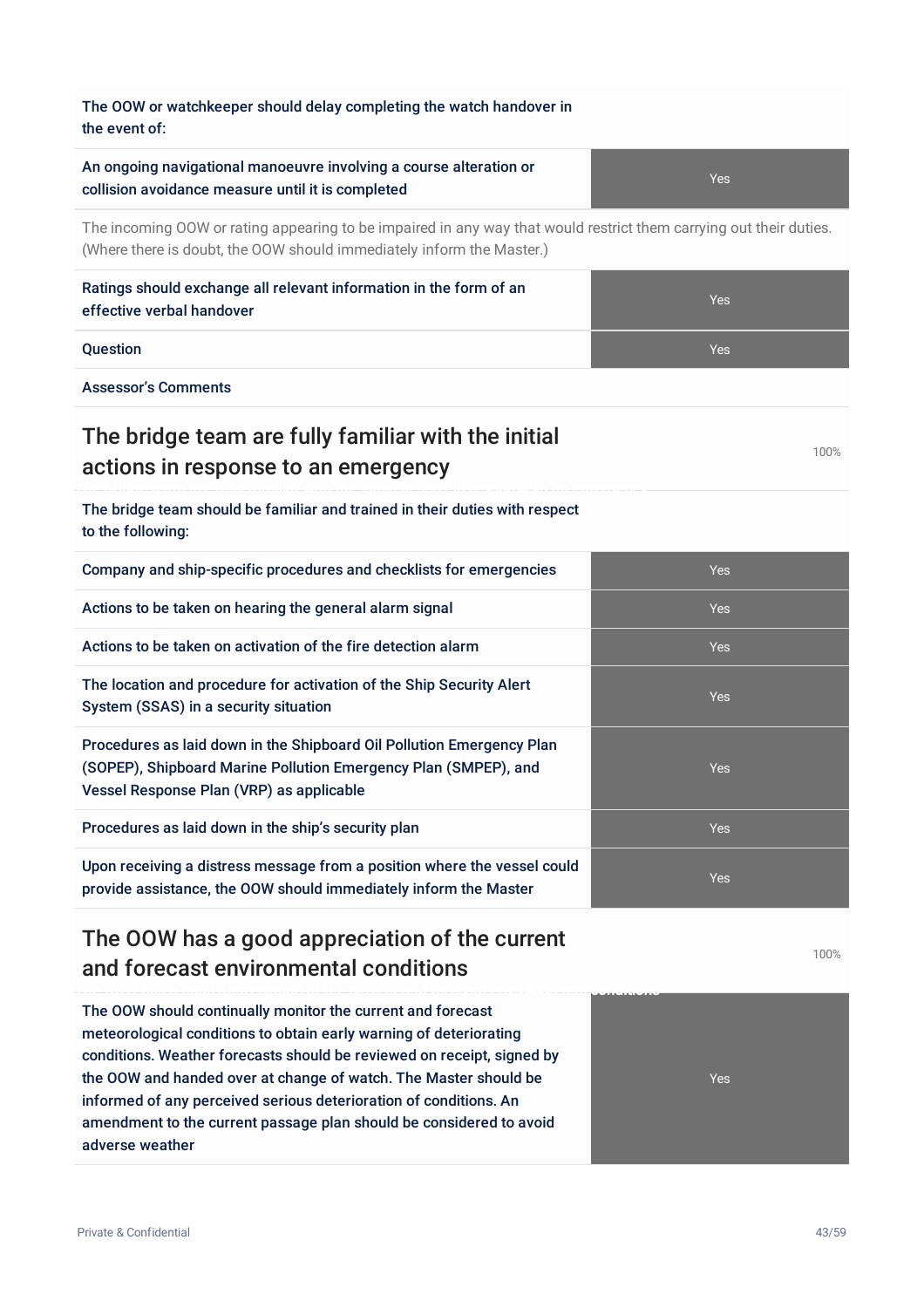Prior to encountering adverse weather involving rough sea state and/or heavy swell, appropriate heavy weather precautions should be implemented to avoid personal injury and damage to the vessel and its cargo. Course and speed alteration to reduce the load on the vessel should also be considered

## Checklists are completed correctly, with all checks and tests comprehensively carried out

The bridge team should complete checklists diligently and only check off completion once all requirements, tests or procedures have been completed. There is no room for complacency or short-cuts

All defects in navigation equipment should be recorded and promptly reported to the Master. The defects should be rectified as soon as possible

**Section 4 – General Navigation Yes All Accords Accords Accords** Yes All Accords Accords Accords Accords Accords A

#### **Question**

Assessor's Comments

#### Celestial navigation is regularly practised by the bridge team members

Vessels should be supplied with at least one sextant as a part of the navigational equipment. Sextants should be maintained in line with the maker's instructions and safely stowed when not in use

Navigational officers should demonstrate they are familiar with the use of the sextant and have regularly taken celestial observations (i.e. star sights), daily runs to meridian passage and sun sights, where permitted. These observations should be recorded on board in an appropriate format

#### The COLREGS are thoroughly understood and diligently applied by the bridge team

All members of the bridge team must be seen to fully comply with the COLREGS. Additionally:

The requirements of the Master must be fully understood and complied with

There should be no hesitation in deviating from the charted track for collision avoidance, providing the safety of such a deviation is first assessed and does not create another collision risk or lead to a close quarters situation developing

The VHF or AIS text facility should not be used for collision avoidance purposes



100%



Yes

Yes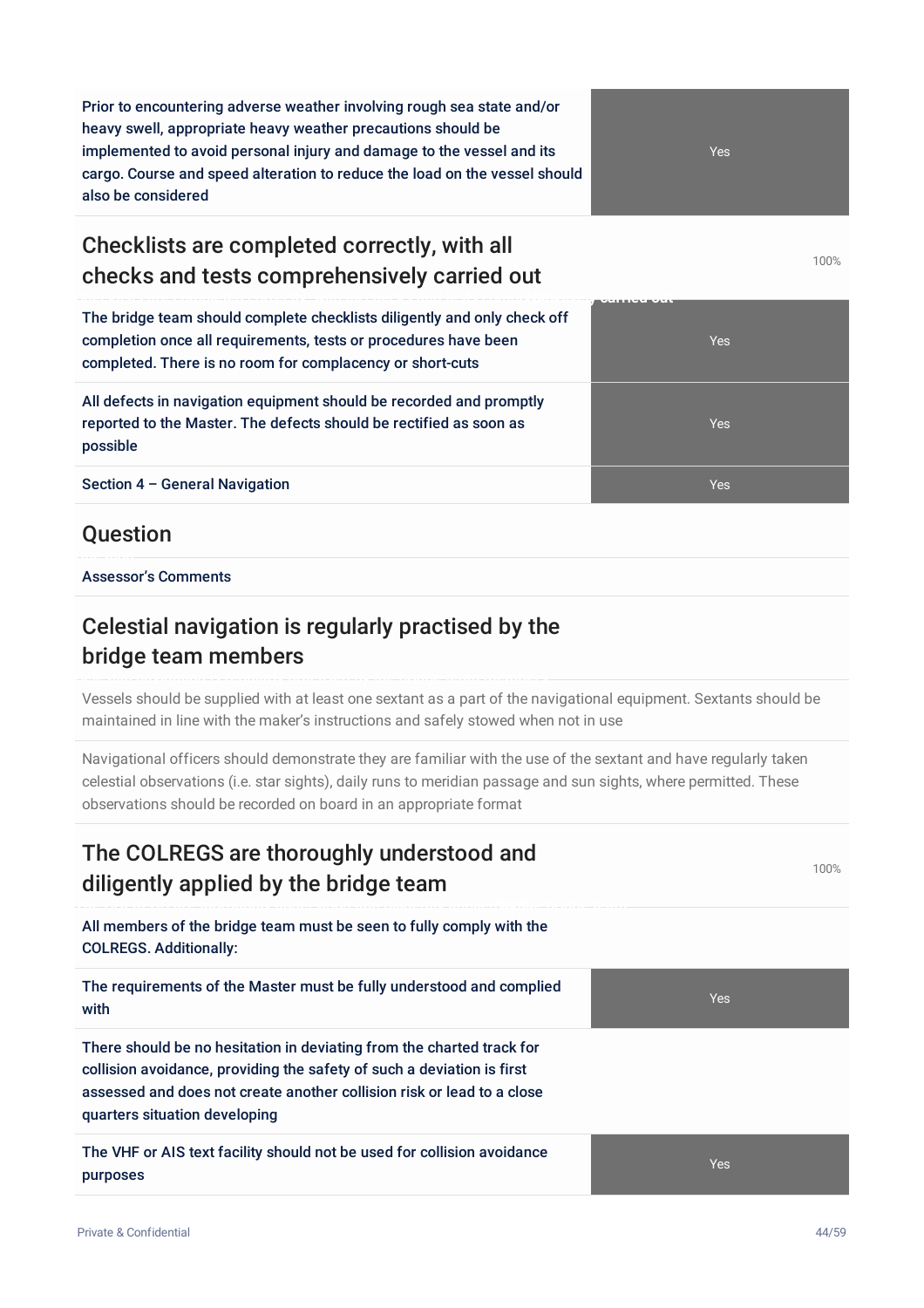| The vessel should be navigated in compliance with COLREGS Rule 6 -<br>Yes<br><b>Safe Speed</b><br>Bridge team members should look ahead and speed should be adjusted in<br>Yes<br>good time to deal with developing situations<br>In addition to complying with Rule 6, the following factors should be clearly<br>understood and evident:<br>Slowing down gives more time to think and to assess a situation<br>Yes<br>Commercial considerations should not override safety<br>Any team members in doubt as to the speed should voice their concerns<br>Yes<br>immediately<br>Speed is a variable and should be always under consideration<br>Yes<br>Squat should be considered for all stages of the voyage<br>Bends in rivers, port approach and berthing approach require considerable<br>Yes<br>attention<br>Where applicable, speed should be reduced during heavy weather<br>Question<br><b>Yes</b><br><b>Assessor's Comments</b><br>Traffic is monitored effectively, including at<br>100%<br>anchor<br>The bridge team should demonstrate awareness of traffic in the vicinity<br>Yes<br>and be able to prioritise the<br>traffic that is likely to pose a threat. Monitoring should be by all available<br>means, i.e. visual, auditory and electronic. Attention should be given to<br>Yes<br>anti-collision alarms (CPA and TCPA)<br>Additional bridge manning should be requested if necessary to deal with<br>Yes<br>high traffic density situations<br>Track management is actively practised<br>100% | The vessel is navigated at a safe speed | 100% |
|----------------------------------------------------------------------------------------------------------------------------------------------------------------------------------------------------------------------------------------------------------------------------------------------------------------------------------------------------------------------------------------------------------------------------------------------------------------------------------------------------------------------------------------------------------------------------------------------------------------------------------------------------------------------------------------------------------------------------------------------------------------------------------------------------------------------------------------------------------------------------------------------------------------------------------------------------------------------------------------------------------------------------------------------------------------------------------------------------------------------------------------------------------------------------------------------------------------------------------------------------------------------------------------------------------------------------------------------------------------------------------------------------------------------------------------------------------------------------------------------------------------------|-----------------------------------------|------|
|                                                                                                                                                                                                                                                                                                                                                                                                                                                                                                                                                                                                                                                                                                                                                                                                                                                                                                                                                                                                                                                                                                                                                                                                                                                                                                                                                                                                                                                                                                                      |                                         |      |
|                                                                                                                                                                                                                                                                                                                                                                                                                                                                                                                                                                                                                                                                                                                                                                                                                                                                                                                                                                                                                                                                                                                                                                                                                                                                                                                                                                                                                                                                                                                      |                                         |      |
|                                                                                                                                                                                                                                                                                                                                                                                                                                                                                                                                                                                                                                                                                                                                                                                                                                                                                                                                                                                                                                                                                                                                                                                                                                                                                                                                                                                                                                                                                                                      |                                         |      |
|                                                                                                                                                                                                                                                                                                                                                                                                                                                                                                                                                                                                                                                                                                                                                                                                                                                                                                                                                                                                                                                                                                                                                                                                                                                                                                                                                                                                                                                                                                                      |                                         |      |
|                                                                                                                                                                                                                                                                                                                                                                                                                                                                                                                                                                                                                                                                                                                                                                                                                                                                                                                                                                                                                                                                                                                                                                                                                                                                                                                                                                                                                                                                                                                      |                                         |      |
|                                                                                                                                                                                                                                                                                                                                                                                                                                                                                                                                                                                                                                                                                                                                                                                                                                                                                                                                                                                                                                                                                                                                                                                                                                                                                                                                                                                                                                                                                                                      |                                         |      |
|                                                                                                                                                                                                                                                                                                                                                                                                                                                                                                                                                                                                                                                                                                                                                                                                                                                                                                                                                                                                                                                                                                                                                                                                                                                                                                                                                                                                                                                                                                                      |                                         |      |
|                                                                                                                                                                                                                                                                                                                                                                                                                                                                                                                                                                                                                                                                                                                                                                                                                                                                                                                                                                                                                                                                                                                                                                                                                                                                                                                                                                                                                                                                                                                      |                                         |      |
|                                                                                                                                                                                                                                                                                                                                                                                                                                                                                                                                                                                                                                                                                                                                                                                                                                                                                                                                                                                                                                                                                                                                                                                                                                                                                                                                                                                                                                                                                                                      |                                         |      |
|                                                                                                                                                                                                                                                                                                                                                                                                                                                                                                                                                                                                                                                                                                                                                                                                                                                                                                                                                                                                                                                                                                                                                                                                                                                                                                                                                                                                                                                                                                                      |                                         |      |
|                                                                                                                                                                                                                                                                                                                                                                                                                                                                                                                                                                                                                                                                                                                                                                                                                                                                                                                                                                                                                                                                                                                                                                                                                                                                                                                                                                                                                                                                                                                      |                                         |      |
|                                                                                                                                                                                                                                                                                                                                                                                                                                                                                                                                                                                                                                                                                                                                                                                                                                                                                                                                                                                                                                                                                                                                                                                                                                                                                                                                                                                                                                                                                                                      |                                         |      |
|                                                                                                                                                                                                                                                                                                                                                                                                                                                                                                                                                                                                                                                                                                                                                                                                                                                                                                                                                                                                                                                                                                                                                                                                                                                                                                                                                                                                                                                                                                                      |                                         |      |
|                                                                                                                                                                                                                                                                                                                                                                                                                                                                                                                                                                                                                                                                                                                                                                                                                                                                                                                                                                                                                                                                                                                                                                                                                                                                                                                                                                                                                                                                                                                      |                                         |      |
|                                                                                                                                                                                                                                                                                                                                                                                                                                                                                                                                                                                                                                                                                                                                                                                                                                                                                                                                                                                                                                                                                                                                                                                                                                                                                                                                                                                                                                                                                                                      |                                         |      |
|                                                                                                                                                                                                                                                                                                                                                                                                                                                                                                                                                                                                                                                                                                                                                                                                                                                                                                                                                                                                                                                                                                                                                                                                                                                                                                                                                                                                                                                                                                                      |                                         |      |
|                                                                                                                                                                                                                                                                                                                                                                                                                                                                                                                                                                                                                                                                                                                                                                                                                                                                                                                                                                                                                                                                                                                                                                                                                                                                                                                                                                                                                                                                                                                      |                                         |      |

Bridge team members should show a thorough awareness of whether the vessel is on track or how far off track it is. Effective use of cross track error and parallel indexing are valuable aids. They should appreciate that the charted course is simply a proposed track to follow on a chart and

should not hesitate to leave the track when necessary

Yes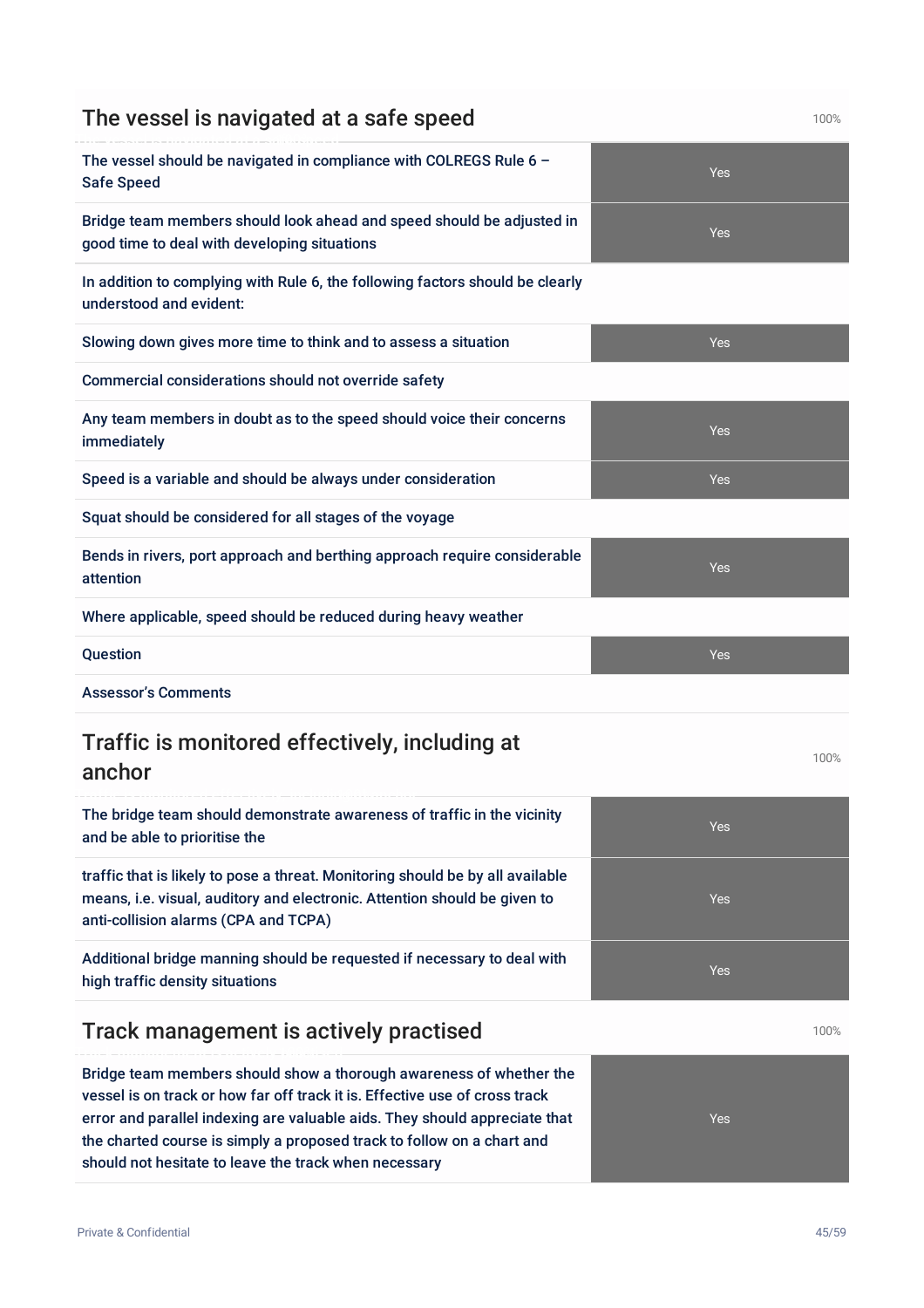For collision avoidance, bridge team members should check for hazards and available sea room prior to altering course

Allowance for set should be applied as applicable. Annotations should be recorded in the deck logbook/ bell book after every alteration of course and after applying or removing set

#### VHF and external communications management are effective

Effective identification methods are employed to identify own vessel or

The bridge team should be able to decipher the continuous stream of VHF information as deemed relevant to the vessel. The is particularly important when monitoring two or more VHF channels

other vessels when using VHF, using correct communications protocol. VHF is not used directly for collision avoidance, although monitoring of other communications can aid overall situational awareness Bridge team members are familiar with the type and characteristics of all sensors and alarms fitted to navigational equipment **Bridge team members are familiar with the type and characteristics of all sensors and alarms-1f0it0te%d to navigational equipment** Bridge team members should be familiar with the alarm settings on all navigational equipment and sensor inputs into specific equipment. This is particularly important with an integrated bridge system and with ECDIS **Question According to the Contract of Contract Contract of Contract Contract Contract Oriental According to the Ves** Assessor's Comments

## ECDIS route monitoring is carried out effectively measurement of  $100\%$

To maintain navigational safety while on passage, the OOW should regularly ensure that:

| The correct route is loaded for route monitoring                                                                                         | <b>Yes</b> |
|------------------------------------------------------------------------------------------------------------------------------------------|------------|
| Safety contour and safety depths are set correctly, with any changes made<br>recorded                                                    | <b>Yes</b> |
| The vessel's draft is correctly set on ECDIS                                                                                             | <b>Yes</b> |
| Safety cross track distances (safety marginchannel width/safety corridor)<br>are set correctly and defined during passage planning stage | <b>Yes</b> |
| The safety frame/anti-grounding cone (look ahead time, angle or width) is<br>set correctly                                               | <b>Yes</b> |
| The ECDIS alarms are enabled                                                                                                             | <b>Yes</b> |



Yes

100%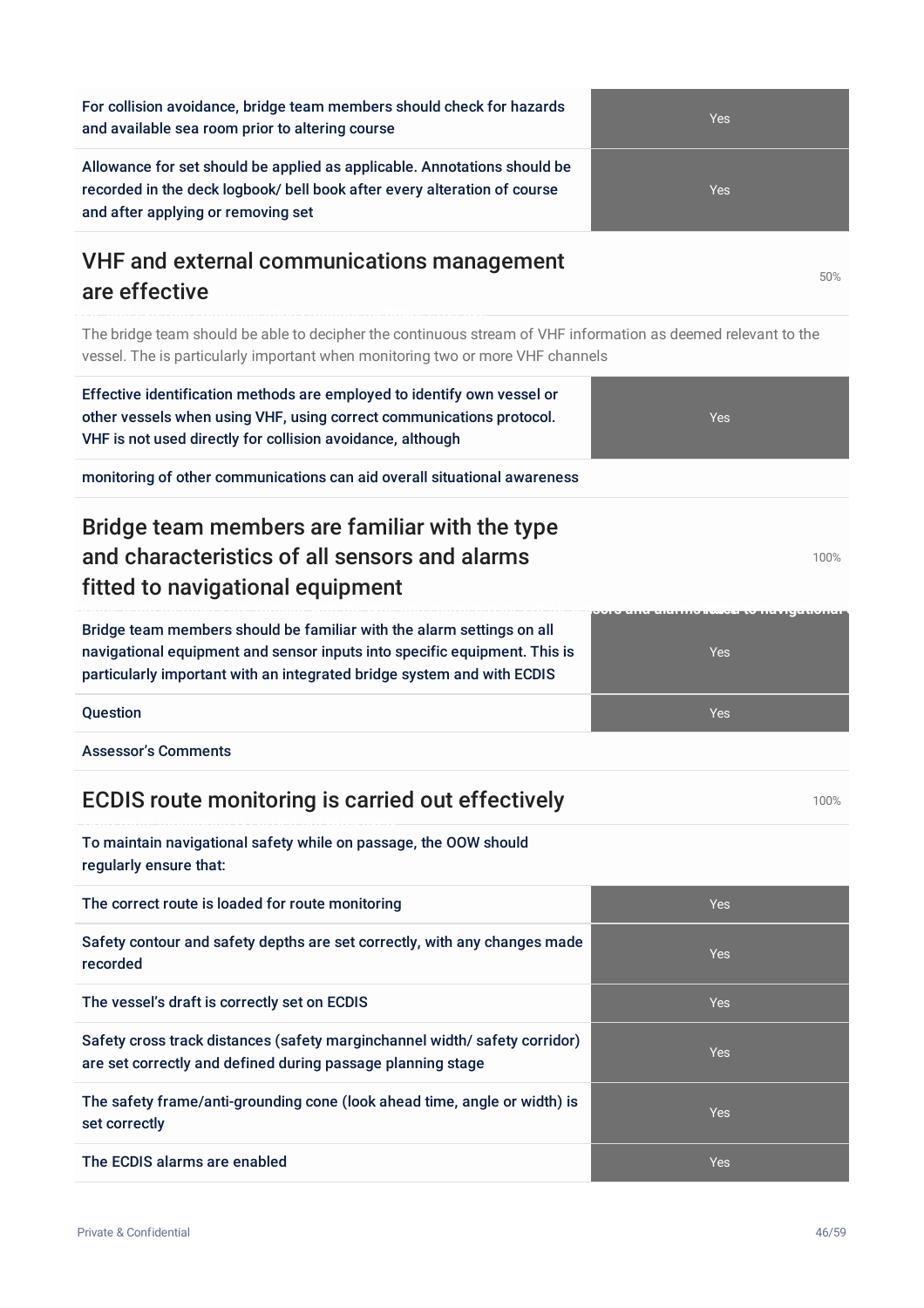| All previous active alarms are regularly reviewed and no danger alarm is<br>active                                                                                                                                                                | Yes        |
|---------------------------------------------------------------------------------------------------------------------------------------------------------------------------------------------------------------------------------------------------|------------|
| The correct layers are set                                                                                                                                                                                                                        | <b>Yes</b> |
| The appropriate chart is being used at an appropriate level of zoom<br>(nominal/compilation scale set and correct ENC in use). Excessive zoom<br>will give a false sense of security of the sea area safe for navigation and<br>should be avoided | <b>Yes</b> |
| The sensor inputs are correct (GPS, gyro, speed, etc.)                                                                                                                                                                                            | Yes        |
| Course Over Ground (COG) and Speed Over Ground (SOG) are used in<br>order to display the movement of own-ship in relation to charted geo-<br>referenced objects                                                                                   | <b>Yes</b> |
| The AIO is turned on (if applicable) and ePNM (T&P), navigational<br>warnings and NAVTEX notes for the area are turned on (manual update<br>list)                                                                                                 | Yes        |
| If radar overlay and/or AIS overlay is fitted on ECDIS, it should only be<br>used to check for position monitoring. (Radar is for collision avoidance and<br>ECDIS is for position monitoring.)                                                   | <b>Yes</b> |
| The own-ship vector length is set to a consistent and known value to<br>provide a useful estimate of chart scale                                                                                                                                  | <b>Yes</b> |
| Section 5 - Passage Planning                                                                                                                                                                                                                      | <b>Yes</b> |
| Question                                                                                                                                                                                                                                          |            |
| <b>Assessor's Comments</b>                                                                                                                                                                                                                        |            |
| The passage plan is effectively monitored and<br>executed                                                                                                                                                                                         | 100%       |
| An overall assessment of the monitoring and execution of the passage<br>should be carried out. Assessors should include comments relating to:                                                                                                     |            |
| The execution of planned duties and responsibilities from berth-to-berth                                                                                                                                                                          | Yes        |
| Whether there is any scope for improvement. Areas should be identified<br>that will enhance bridge team functioning and individual performance                                                                                                    | Yes        |
| All aspects of human factors: teamwork, communications, complacency,<br>intervention, capability, situational awareness, fatigue, pressure,<br>distractions and culture                                                                           | Yes        |
| Any aspect where monitoring and execution was less than flawless                                                                                                                                                                                  | Yes        |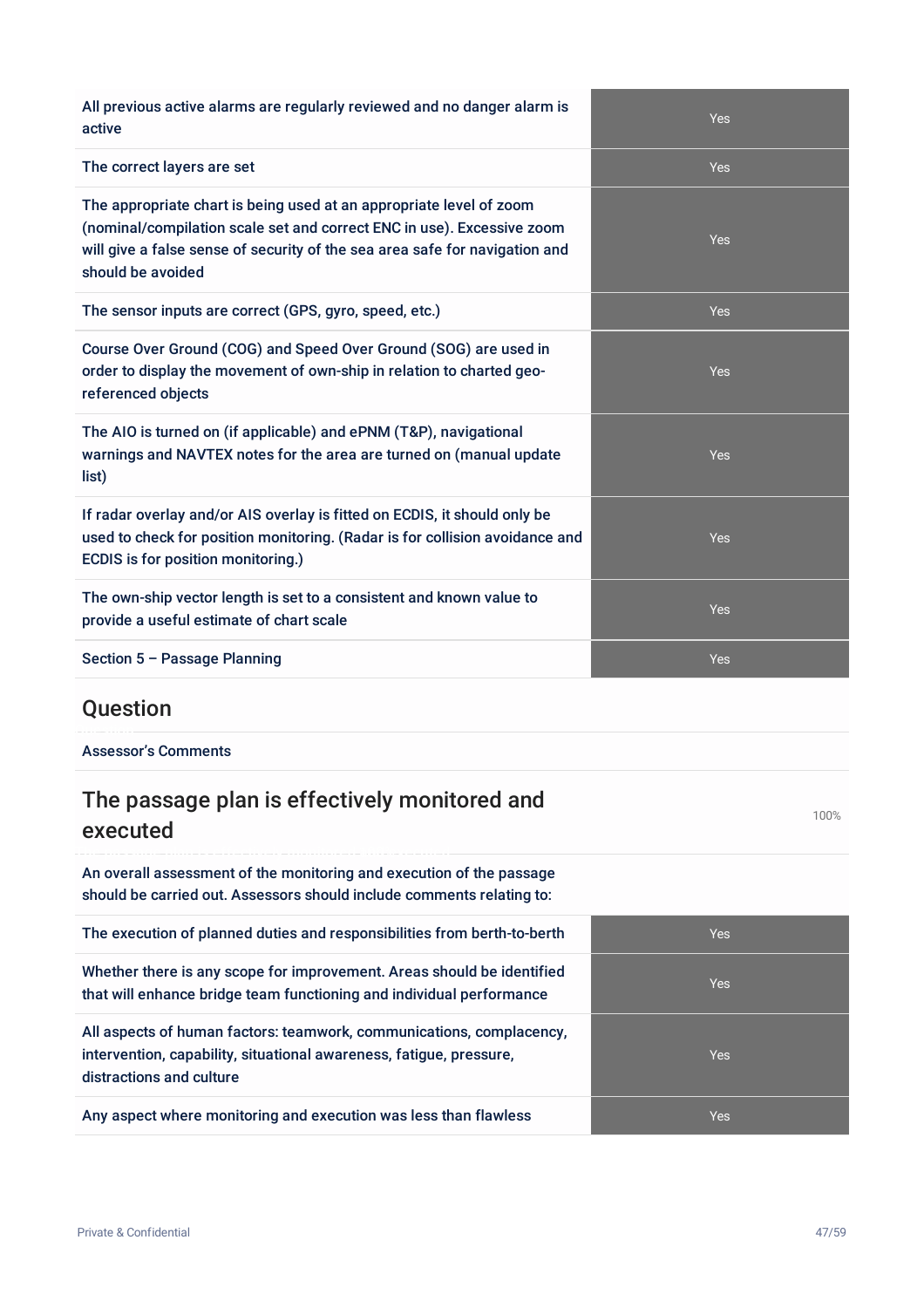#### The passage plan briefing prior to departure is effective

#### In addition to the requirements of Part A, section 2.06:

An effective briefing involves the participation of all, and officers should feel free to make suggestions, share best practice and raise any concerns for discussion and potential modifications to the passage plan. The plan should be discussed in detail and be understood by all

If a plan is amended on passage due to changes in circumstances or conditions, the bridge team should review the revised plan and sign it again to demonstrate their agreement with the revisions

#### The passage plan debrief on completion of a voyage is effective, and learnings are shared

#### In addition to the requirements of Part A, section 2.07:

An effective debrief should focus on aspects of the passage that were not effectively executed or monitored, the reasons for this, and actions to be

taken to prevent reoccurrence. Any areas that went particularly well should also be identified. The discussion should be open, with all members of the bridge team being able to speak freely. The debriefing should lead to a list of actions to be included in future passage plans

#### **Question According to the Contract of Contract Contract of Contract Contract Contract Oriental According to the Ves**

Assessor's Comments

#### Position fixing effectively monitors the vessel's progress

The vessel's progress along the passage plan should be monitored by regular position fixing, using all available means from a variety of methods. Where practical, two independent methods of position fixing should be used and regular cross-checks should be made to ensure accuracy. Parallel indexing technique should be practised whenever possible

The frequency of position fixing should increase in line with increased risk to safe navigation. However, excessive position fixing may reduce the OOW's ability to maintain full situational awareness

| The largest scale charts published should be used for navigation. When<br>changing charts, the last                                        | <b>Yes</b> |
|--------------------------------------------------------------------------------------------------------------------------------------------|------------|
| position on the previous chart should be immediately transferred as the<br>first position on the next chart and cross-checked for accuracy | <b>Yes</b> |
| For ECDIS, the following should be in place and understood:                                                                                |            |

#### 100%

100%

100%

Yes

Yes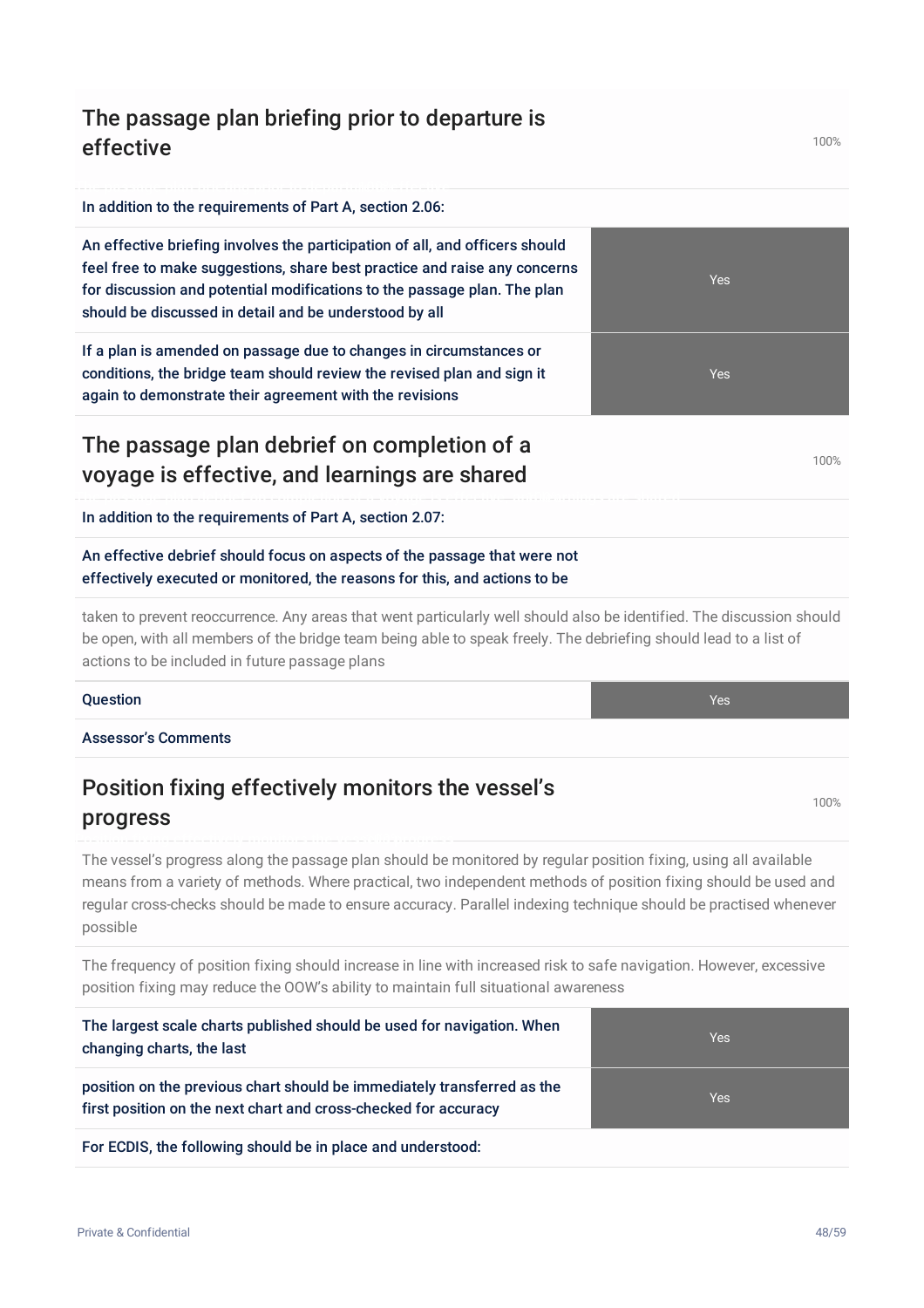## Navigating under standby conditions

When navigating under standby conditions, position integrity should be checked and verified by initiating radar overlay before and after every alteration of course and at frequent intervals. This should be documented as per company requirements. As radar overlay works on a 'north up' display, it is important in areas where Pilots prefer the radar to be set to 'ship head up' display that one radar is on north up and the ECDIS is set up to take the video feed input from that radar

During standby conditions, positions should be verified by a manual three-point fix (preferred), plotted on ECDIS using electronic lines of position (LOP) at frequent intervals and recorded as per company policy

## Navigating in other conditions and the state of the state of the state of the state of the state of the state of the state of the state of the state of the state of the state of the state of the state of the state of the s

When navigating in conditions other than standby, positions should be verified by manual plotting using electronic LOP whenever suitable visual and/or radar bearing(s) and range(s) can be taken. The position should be verified using radar overlay if there are suitable radar targets. If it is not possible to use the radar overlay check or manual plotting due to lack of suitable radar targets, then the GPS position should be used

**Question According to the Contract of Contract Contract of Contract Contract Contract Oriental According to the Ves** 

speed

Assessor's Comments

## The squat calculation being used correctly, and the OOW is aware of how squat and bank effect will affect the vessel

In addition to the requirements of Part A, sections 1.05 and 4.03:

In calculating the effects of squat for the passage plan, consider the maximum speed permissible to avoid contravening the minimum UKC

Squat should be calculated using speed through the water rather than

draft of vessel and the depth and width of a navigable

subject to the ship's manoeuvring limitations

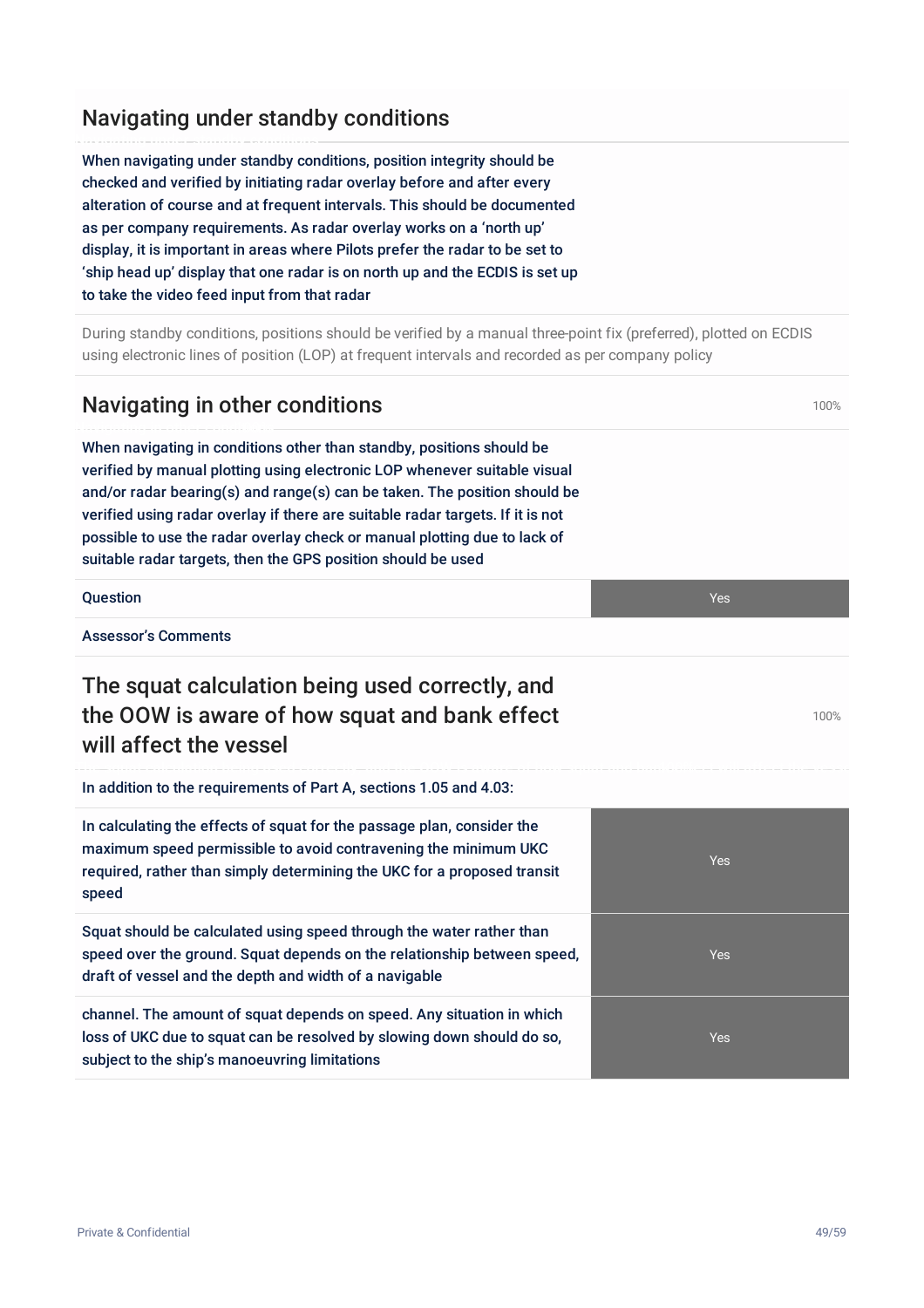Bank effect refers to the tendency of the stern of a ship to swing toward the near bank when operating in a river or constricted waterway. This is due to interaction effects with the adjacent banks and the sides of the moving vessel. The narrower the river or constricted waterway, the greater the ship squats. This phenomenon depends on many parameters, such as bank shape, water depth, ship-bank distance, ship properties, ship speed and propeller action

## When required, mandatory routeing, ship reporting systems and vessel traffic services are complied with in full

Yes

100%

100%

These should be included in passage planning and bridge team briefings, and clearly understood by all. References to VHF and radio frequencies should be recorded in the passage plan and on the relevant chart

For vessels trading in the USA, 33 CFR 161 – Vessel Traffic Management gives full details of all vessel traffic service systems that are required by statute

Section 6 – Use and Understanding of Bridge Equipment Yes

#### **Ouestion**

Assessor's Comments

The Master and deck officers are fully familiar with the operation and limitations of the navigation and communications equipment on board

| Equipment should be set up correctly and monitored                                                                                                                                     | <b>Yes</b> |
|----------------------------------------------------------------------------------------------------------------------------------------------------------------------------------------|------------|
| Effective management of navigational alarms requires that:                                                                                                                             |            |
| Navigational alarms are appropriately set and not muted or set to<br>zero/unsafe levels                                                                                                | <b>Yes</b> |
| The vessel has ship-specific procedures for specific equipment with<br>respect to alarm set points, especially where equipment switches to a<br>default alarm setting after a set time |            |
| Any alarm on any piece of equipment is investigated                                                                                                                                    | Yes        |

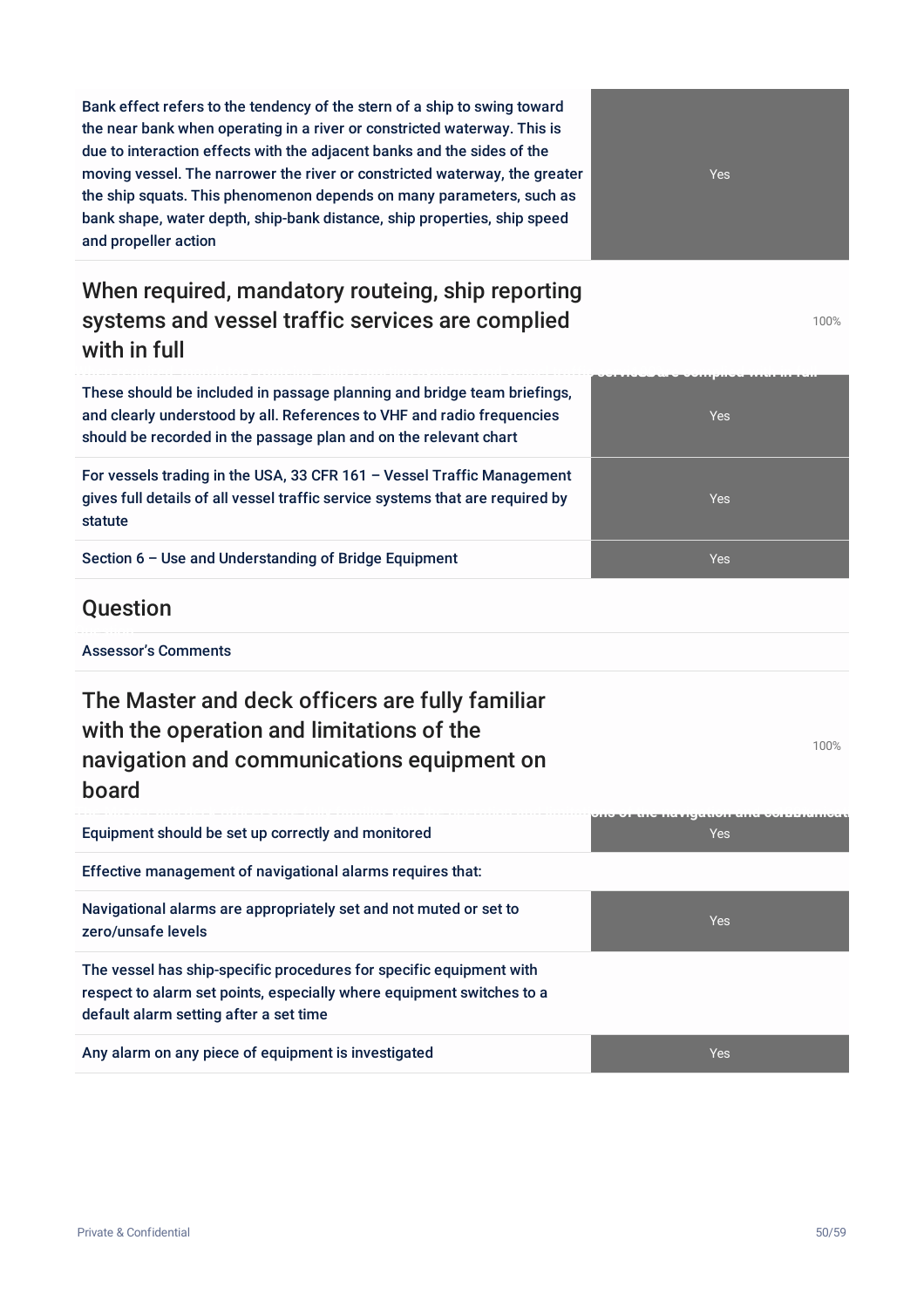The accuracy of an integrated bridge system may depend on the quality of the sensor data being received. It is essential that the bridge team is familiar with the type and characteristics of all sensors and electronic charts incorporated in the system. The OOW should check the navigational feed information being used for the integrated bridge system at the start of every watch

## All deck officers are fully familiar with steering changeover procedures, including emergency steering, and the use of manual steering

In addition to the requirements of Part A, sections 3.02 and 3.03:

Bridge team members should have a thorough understanding of the following procedures:

Changeover from automatic pilot to manual steering in all modes Yes

Starting and stopping steering motors **Yes** Yes

Changeover to emergency steering control Theorem and Theorem 2012 Session of the Vest Session of Theorem 2013

The Master should arrange training sessions to ensure familiarity The Master should arrange training sessions to ensure familiarity

The OOW should demonstrate the ability to make a timely decision as to when to use a helmsman and ensure hand steering is engaged before a potentially hazardous situation develops and/or in areas of dense traffic

When operating in hand steering for a prolonged period, consideration should be given to relieving the helmsmen

Assessor's Comments

#### All deck officers are familiar with the actions to be taken in the event of a gyro compass failure

In addition to the requirements of Part A, section 3.04:

Officers should able to demonstrate an understanding of the actions to take if the gyro compass fails, which include:

Observe the magnetic compass heading, changeover to manual steering and steer by magnetic compass

Switch radars to 'head up' display and commence manual radar plotting Yes

Notify the Master and the duty engineer Yes

Consider the effects of gyro compass failure on other navigational aids Yes



100%



Helmsman are relived every hour for 15 mins



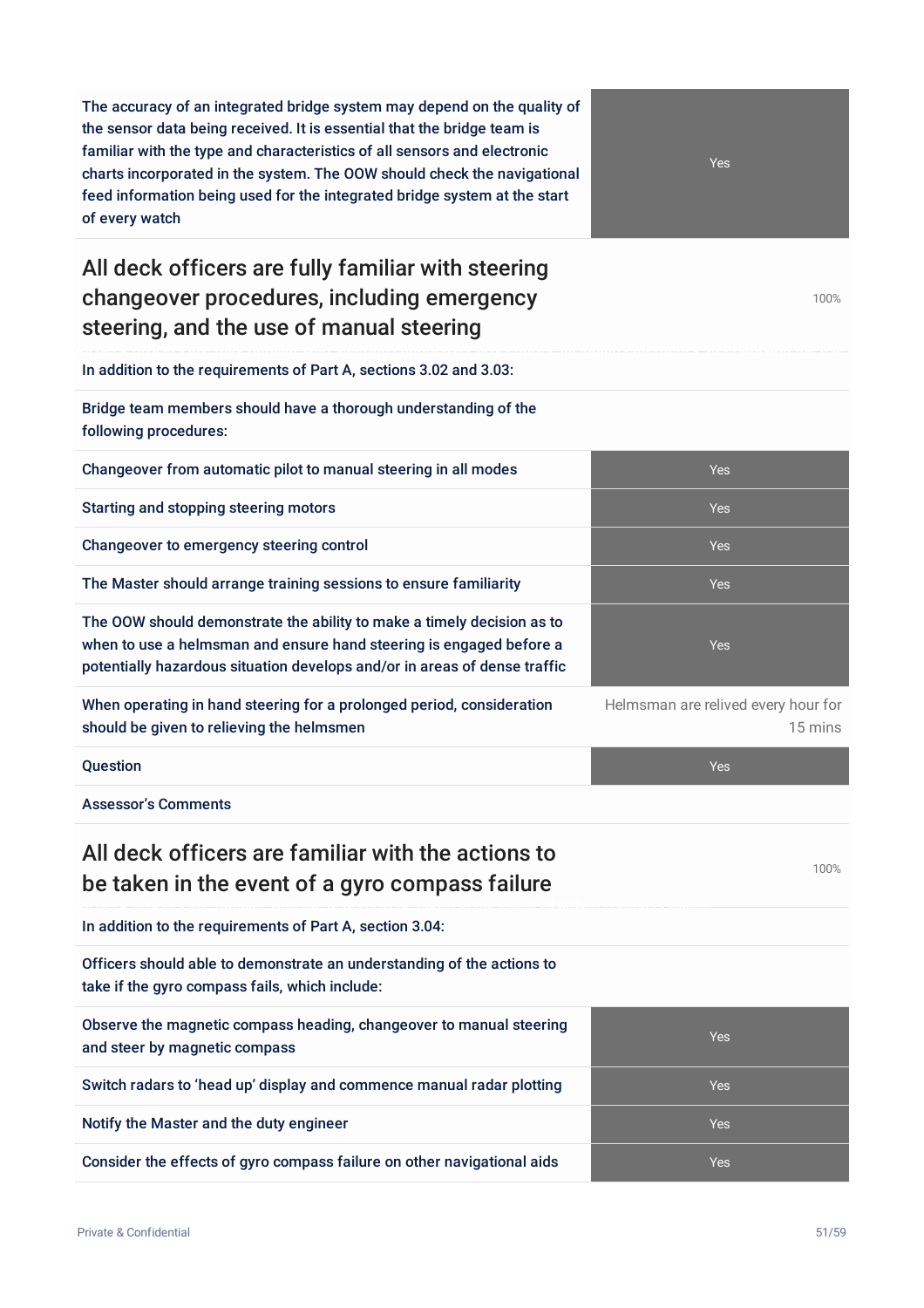| Verify the compass error                                                                                                     | Yes        |
|------------------------------------------------------------------------------------------------------------------------------|------------|
| Notify managing office of failure                                                                                            | Yes        |
| If determining positions by radar, use a cross-point of three or four ranges<br>rather than bearings                         | Yes        |
| Endeavour to carry out a fault-finding operation on the gyro compass and<br>undertake potential repairs using onboard spares | <b>Yes</b> |

Document appropriate entries in the logbook, detailing actions taken

#### All deck officers are familiar with radar and ARPA, including the limitations of the equipment

In addition to the requirements of Part A, section 3.06:

At the start of each watch and at regular intervals during the watch, the OOW should check the set-up of the radars. Settings to check include:

North up, course up, head up

| Relative motion or true motion                           | <b>Yes</b> |  |
|----------------------------------------------------------|------------|--|
| Speed input (water track for ARPA)                       | <b>Yes</b> |  |
| Ground or sea stabilised                                 | <b>Yes</b> |  |
| True or relative vectors                                 | <b>Yes</b> |  |
| True or relative trails                                  | <b>Yes</b> |  |
| Vector and trail lengths                                 |            |  |
|                                                          |            |  |
| Appropriate range scale                                  | <b>Yes</b> |  |
| Optimum settings of amplifier gain, sea and rain clutter | <b>Yes</b> |  |
| Appropriate alarm setting for TCPA and CPA               | <b>Yes</b> |  |
| <b>Heading marker alignment</b>                          | <b>Yes</b> |  |
| Question                                                 | <b>Yes</b> |  |

#### All deck officers are familiar with AIS, including the limitations of the equipment 100%

In addition to the requirements of Part A, section 3.07:

| Yes |
|-----|
| Yes |
| Yes |
| Yes |
| Yes |

90.91%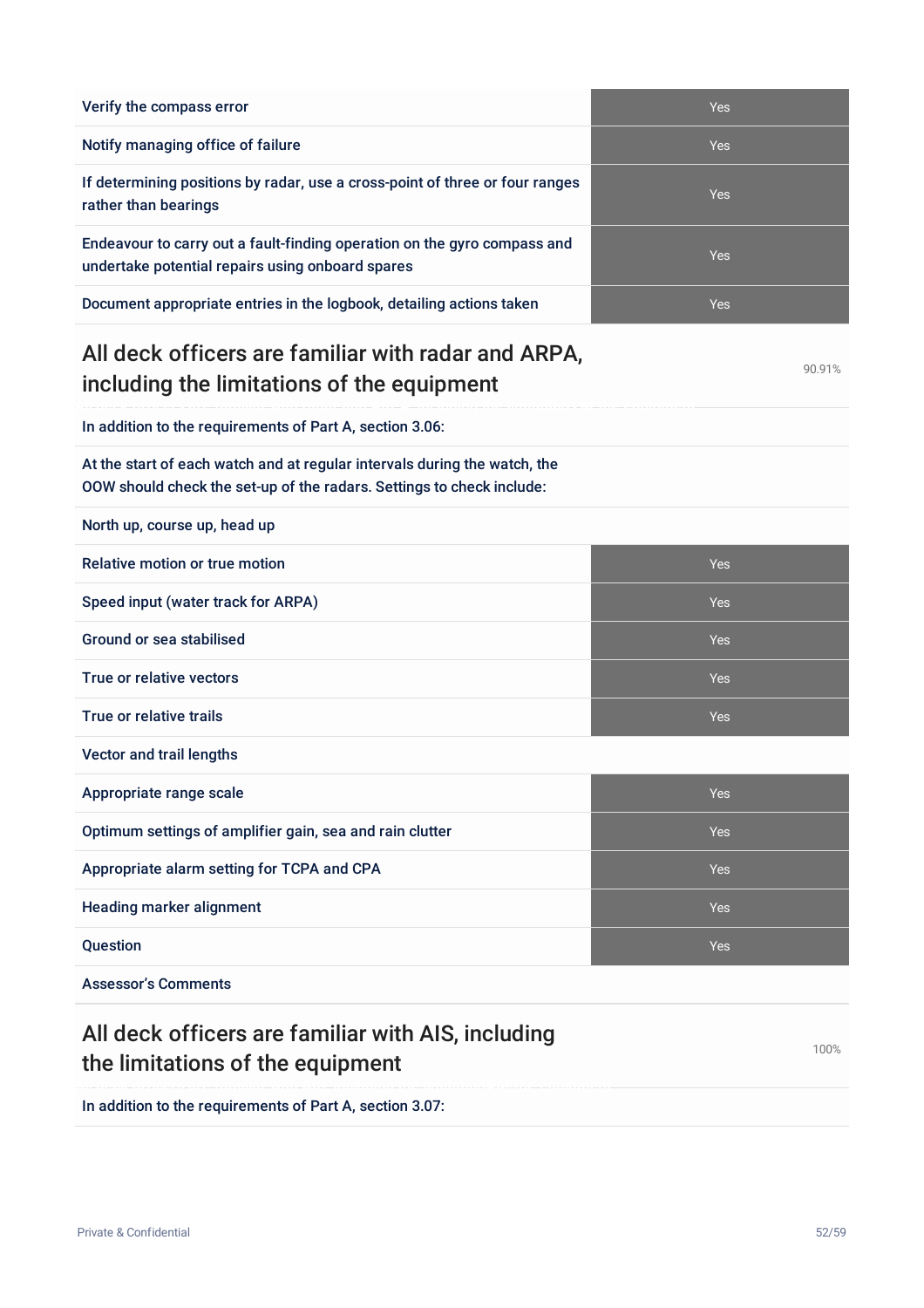The AIS should be regularly checked to ensure that the operational settings are correct. AIS helps with overall situational awareness, but the text facility should not be used for collision avoidance

On some vessels the AIS can be fully integrated with the radars, with information from the AIS unit displayed as an overlay on the radar screen

Information displayed in this way should be treated with extreme caution and not used in isolation to determine if a risk of collision exists. In this mode, the target data may be provided by either the AIS or the ARPA, and the two may not be identical. Due to the difficulty in determining the source of the target information (AIS or ARPA) the AIS data should be overlaid intermittently to identify targets but should not be left on continuously. Target data from AIS is less reliable than that calculated by the ARPA since it

is dependent on inputs from a third party that cannot be readily verified Yes

#### All deck officers are familiar with GPS, including the limitations of the equipment

In addition to the requirements of Part A, section 3.08:

When using GPS as the primary means of position fixing, the OOW should understand the capabilities and limitations of the equipment and regularly validate the information provided

The following checks should be completed on a regular basis:

| Whether the GPS has dropped into DR mode        | <b>Yes</b> |
|-------------------------------------------------|------------|
| <b>Alarm settings</b>                           | <b>Yes</b> |
| The interface with other navigational equipment | <b>Yes</b> |
| <b>Question</b>                                 | Yes        |

Assessor's Comments

## The bridge team is aware of ECDIS limitations and operational capabilities

The bridge team should avoid becoming over-reliant on ECDIS. Regular cross-checks should be carried out to verify the accuracy of the ECDIS position-fixing system (normally GPS) by other available means, including:

| Parallel indexing and use of clearing bearings | Yes |
|------------------------------------------------|-----|
| Radar range and bearings                       | Yes |
| Visual cross bearings                          | Yes |



100%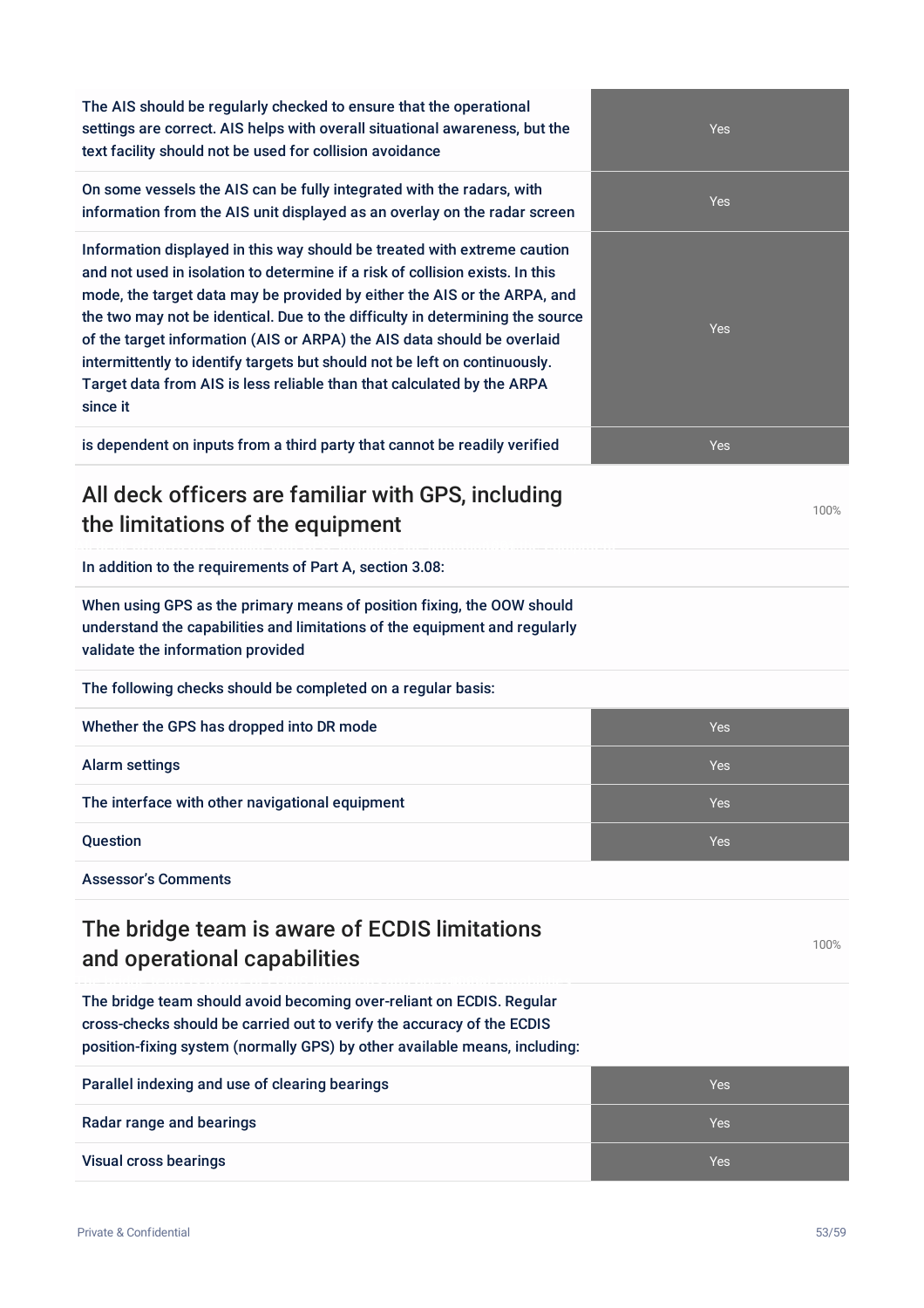| Regular checks on the signal-to-noise ratio of the GPS system in use                                                                                                          | <b>Yes</b> |
|-------------------------------------------------------------------------------------------------------------------------------------------------------------------------------|------------|
| Plotting positions on the ECDIS using electronic LOP from visual/radar<br>bearings and ranges to compare the position from the GPS                                            |            |
| The full functionality of ECDIS cannot be achieved when operating in the<br>Raster Chart Display System (RCDS) mode, so the system should always<br>be operated in ECDIS mode | Yes        |
| Regular checks should be carried out on data inputs from the gyro<br>compass, speed log, echo sounder, GPS and other electronic equipment to<br>verify accuracy               | Yes        |

Position integrity: One of the significant risks associated with an ECDIS system is inaccurate positioning of the vessel. This may occur either because the position input is inaccurate, or the chart itself is inaccurate. These risks should be mitigated in the following ways:

| <b>Position input integrity</b>                                   | Yes |
|-------------------------------------------------------------------|-----|
| Use radar overlay to assess position accuracy                     | Yes |
| Use a secondary position source input to assess position accuracy | Yes |
| Set the primary/secondary position source differential alarm      | Yes |

#### Regularly compare position input with other means like plotting visual/radar bearings and ranges on ECDIS to compare the position from the GPS

| <b>Chart accuracy</b>                                                                                                                                                                                      | <b>Yes</b> |
|------------------------------------------------------------------------------------------------------------------------------------------------------------------------------------------------------------|------------|
| During passage planning, the quality of the survey should be consulted for<br>each charted area when determining safety margins                                                                            | <b>Yes</b> |
| During passage planning and route monitoring, the applicability of<br>navigational warnings and ePNM (T&Ps), especially the latest corrections<br>applied, should be reviewed and acted on where necessary | <b>Yes</b> |
| <b>Question</b>                                                                                                                                                                                            | <b>Yes</b> |

Assessor's Comments

#### cont and the contract of the contract of the contract of the contract of the contract of the contract of the contract of the contract of the contract of the contract of the contract of the contract of the contract of the c Chart scale: The zoom facility should be used with caution. Because the chart symbols are automatically rescaled when zooming in and out on an ENC, it can be difficult to ascertain whether the scale in use is appropriate Yes Chart symbols: Chart symbols on ENCs often differ substantially from paper charts and RNCs, and may be unfamiliar to the OOW. The OOW should regularly compare the chart symbols on the paper chart and the ENC to promote familiarisation. The chart symbols should also frequently be interrogated Yes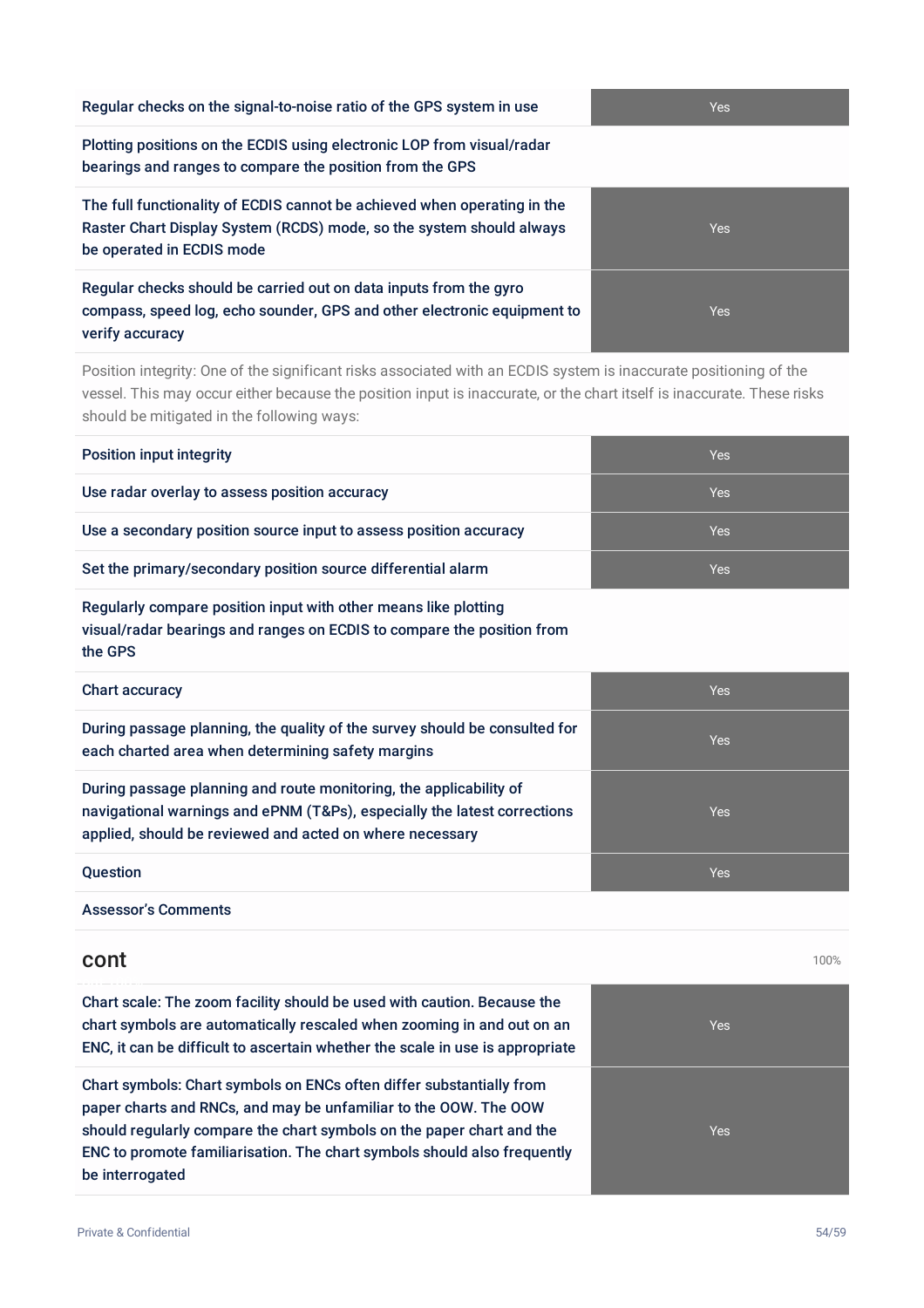Alarms: To avoid being overloaded by alarms, the OOW should set the alarm limit parameters to an appropriate value to provide the required level of warning. Alarms should not be initiated without good reason. (For example, a safety cross track alarm

| set point of 0.2nm while navigating deep sea is not appropriate and will<br>result in excessive alarms)                                                                                                                                                                                                | <b>Yes</b> |
|--------------------------------------------------------------------------------------------------------------------------------------------------------------------------------------------------------------------------------------------------------------------------------------------------------|------------|
| Although RCDS is a recognised mode of ECDIS operation when ENCs are<br>not available (see Appendix 7 of the IMO ECDIS performance standards),<br>current SOLAS regulations require that the vessel should be provided with<br>an appropriate portfolio of up-to-date paper charts when using this mode | <b>Yes</b> |
| Bridge team members are familiar with the types<br>and characteristics of ECDIS alarms                                                                                                                                                                                                                 | 100%       |
| ECDIS should be set up to minimise alarms that are not relevant to safe<br>navigation so that alarms provide the necessary warning, are treated as a<br>priority and are acted on                                                                                                                      | <b>Yes</b> |
| The alarm function on ECDIS should not be disabled while underway. The<br>following alarms (visual and audio) should never be disabled:                                                                                                                                                                |            |
| <b>Grounding or danger</b>                                                                                                                                                                                                                                                                             | <b>Yes</b> |
| <b>Critical points (mariner derived note)</b>                                                                                                                                                                                                                                                          |            |
| Safety cross track (deviation from route)                                                                                                                                                                                                                                                              | <b>Yes</b> |
| <b>Mandatory sensor failure</b>                                                                                                                                                                                                                                                                        | <b>Yes</b> |
| Different geodetic datum                                                                                                                                                                                                                                                                               | WGS84      |

The OOW should review outstanding alarms to ensure that they are not indicating a navigational risk on taking over a watch and at frequent intervals thereafter

The OOW should not become complacent about thinking that the alarm systems will alert an impending issue or problem. The OOW should always assess the situation by maintaining a visual lookout and checking all inputs to the ECDIS



Assessor's Comments

All deck officers are familiar with the immediate response to ECDIS failure and associated sensor failures

100%

The OOW should be familiar with the following procedures:

ECDIS power failure Yes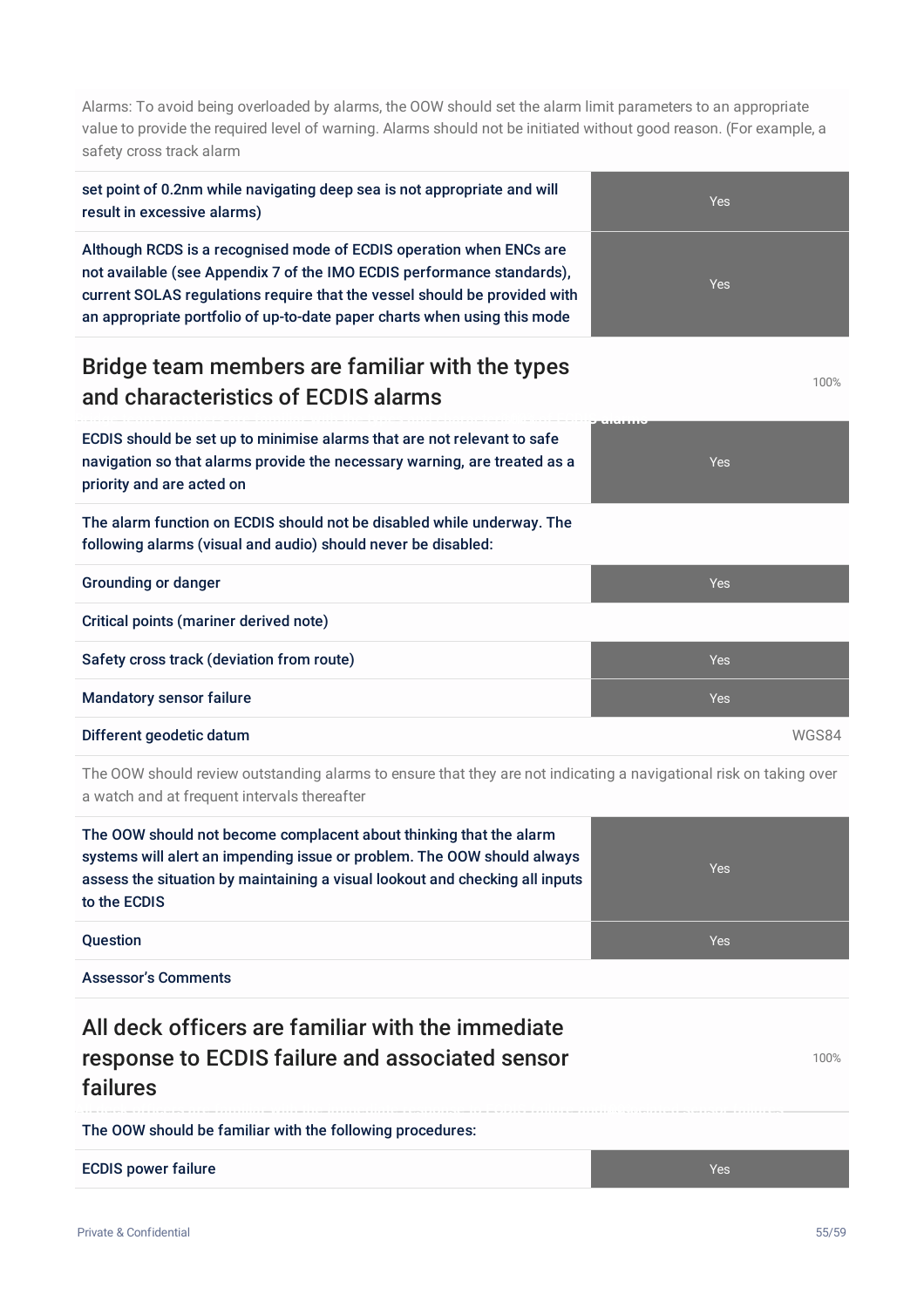Description of how ECDIS and associated input sensors are powered (emergency switchboard, UPS, etc.)

#### GPS input failure

Description of how the GPS feeds into ECDIS, including the changeover procedure. Description of how the failure is evident

#### GPS error

Description of how the failure is evident (normally manifested by an overlay error or manual plot error)

Description of how the gyro feeds into ECDIS, including the changeover procedure. Description of how the failure is evident

Description of how the speed feeds into ECDIS, including the changeover procedure. Description of how the failure is evident

A schedule of ship-specific ECDIS emergency procedure drills should be conducted safely

#### Navigation, NAVTEX and weather warnings are processed and circulated efficiently

When taking over the watch, the OOW should ensure that NAVTEX and SAT-C telex for NAVAREA warning equipment is fully operational and receiving messages wherever applicable

On receipt of navigation area warnings and weather forecasts, the OOW should:

Determine if it applies to the ship's voyage(s) Nessential Contract Contract Contract Contract Contract Contract Contract Contract Contract Contract Contract Contract Contract Contract Contract Contract Contract Contract C Mark it on the chart and/or apply to ECDIS as necessary **Yes** and the chart and or apply to ECDIS as necessary Where information is of a critical nature, the Master should be advised For ECDIS, specific advice on processing navigation and NAVTEX warnings is given in Part A, section 2.05 Yes Section 7 – Pilotage Yes

#### Question

Assessor's Comments

#### The Pilot transfer procedure is effective 100% and the Pilot transfer procedure is effective



Yes

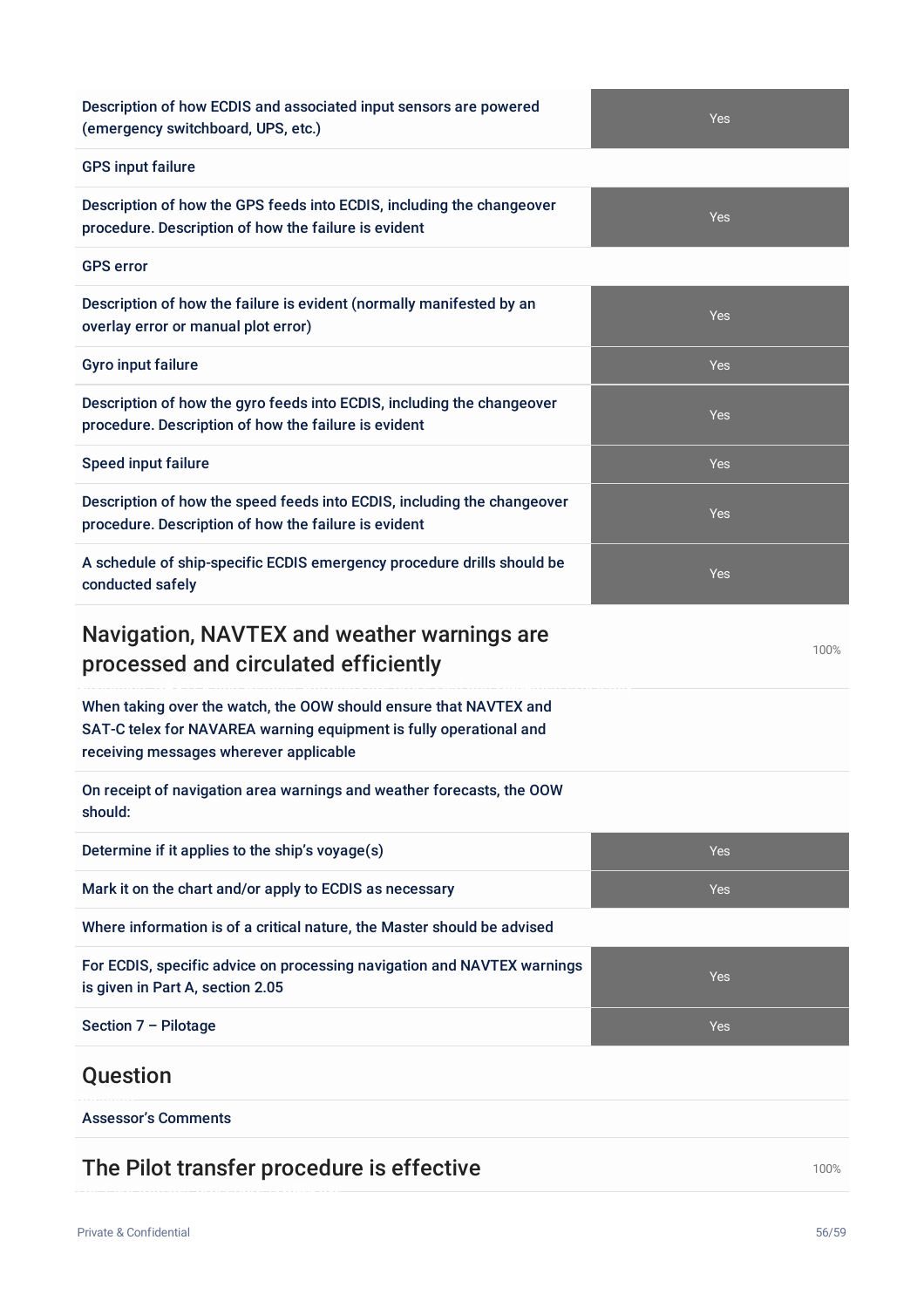| The rigging of the Pilot transfer arrangements and the embarkation and<br>disembarkation of a Pilot should be supervised by a responsible officer<br>having means of communication with the navigation bridge                                                                               | Yes                  |  |
|---------------------------------------------------------------------------------------------------------------------------------------------------------------------------------------------------------------------------------------------------------------------------------------------|----------------------|--|
| The integrity of the bridge team should not be compromised during the<br>embarkation or                                                                                                                                                                                                     | Yes                  |  |
| disembarkation of the Pilot. Both the OOW and lookout should remain on<br>the bridge                                                                                                                                                                                                        | Yes                  |  |
| When embarking or disembarking a Pilot, the bridge team should not lose<br>their situational awareness                                                                                                                                                                                      |                      |  |
| Changes in own ship speed and direction, other traffic in the vicinity and<br>weather conditions should all be considered. In addition, other vessels<br>may be conducting similar operations nearby                                                                                        | Yes                  |  |
| Pre-arrival information has been discussed<br>effectively and the passage plan has been<br>amended where required                                                                                                                                                                           |                      |  |
| The pre-arrival information (see Part A, section 4.01) should be thoroughly discussed with the bridge team and the<br>intended passage plan should be reviewed in light of the information received. If necessary, the intended plan<br>should be amended. Any changes should be documented |                      |  |
|                                                                                                                                                                                                                                                                                             |                      |  |
| The Master/Pilot information exchange is<br>effective and concise, and intentions are passed<br>to the bridge team                                                                                                                                                                          | 100%                 |  |
| The Pilot and the bridge team should be working together as one team to<br>ensure safe navigation                                                                                                                                                                                           | Yes                  |  |
| Any doubts and concerns about the Pilot's intentions or actions should be<br>communicated and discussed in good time                                                                                                                                                                        | 4 Oct 2021 05:00 UTC |  |
| Witnetssed                                                                                                                                                                                                                                                                                  |                      |  |
| The engine room should be kept apprised of all information relevant to power, propulsion, machinery and steering<br>requirements as advised by the Pilot                                                                                                                                    |                      |  |
| The Master should participate in handover discussions between Pilots                                                                                                                                                                                                                        | Yes                  |  |
| <b>Question</b>                                                                                                                                                                                                                                                                             | <b>Yes</b>           |  |
| <b>Assessor's Comments</b>                                                                                                                                                                                                                                                                  |                      |  |
| The bridge team maintains situational awareness<br>throughout pilotage                                                                                                                                                                                                                      | 100%                 |  |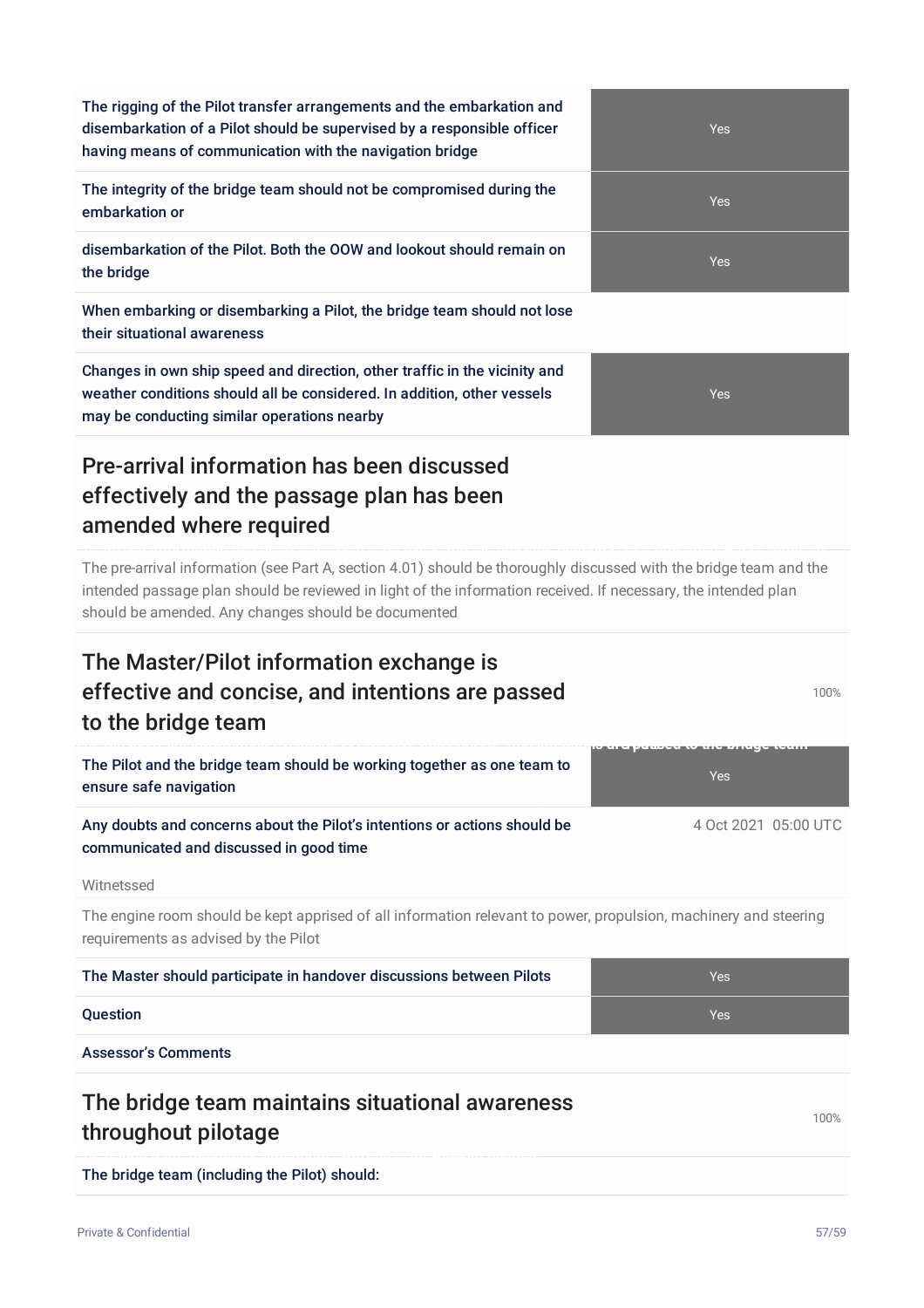| Effectively process the volume of information flow                 | <b>Yes</b> |
|--------------------------------------------------------------------|------------|
| Identify both developing and potential close quarter situations    | <b>Yes</b> |
| Prioritise the above but not lose track of latent hazards          | <b>Yes</b> |
| Effectively monitor the planned route, including abort position(s) | Yes        |
| <b>Communicate any concerns</b>                                    | <b>Yes</b> |

## The intended passage under pilotage is effectively monitored

The presence of a Pilot on board does not relieve the bridge team of their obligations to effectively monitor the passage. The bridge team should continue to monitor the progress of the vessel by:

| Plotting positions of a type and frequency in line with the passage plan                                                | <b>Yes</b> |
|-------------------------------------------------------------------------------------------------------------------------|------------|
| Using parallel indexing, transits, clearing lines and leading lights as<br>appropriate                                  | <b>Yes</b> |
| Monitoring dynamic factors such as weather conditions, tide, manoeuvring<br>response                                    | <b>Yes</b> |
| Advising the Master and Pilot with information on speed, off track<br>information and approaching alterations of course | <b>Yes</b> |
| Monitoring instructions from the Pilot with any concerns being<br>immediately brought to the Pilot's attention          | <b>Yes</b> |
| The bridge team should effectively stand in when a Pilot temporarily<br>leaves the bridge during a pilotage             | <b>Yes</b> |
| The Master should override an instruction from a Pilot if the safety of the<br>vessel is being compromised              | <b>Yes</b> |
|                                                                                                                         |            |

## Communications under pilotage are effective 100% and 100%

It is essential that communications between the Pilot and the bridge team are unambiguous, effective and that instructions are confirmed and repeated back using a closed loop to ensure understanding Yes Doubts and concerns, if any, with regards to the Pilot's intentions, actions or developing situations should be communicated and discussed in good time **Question According to the Contract of Contract Contract of Contract Contract Contract Oriental According to the Ves** Assessor's Comments